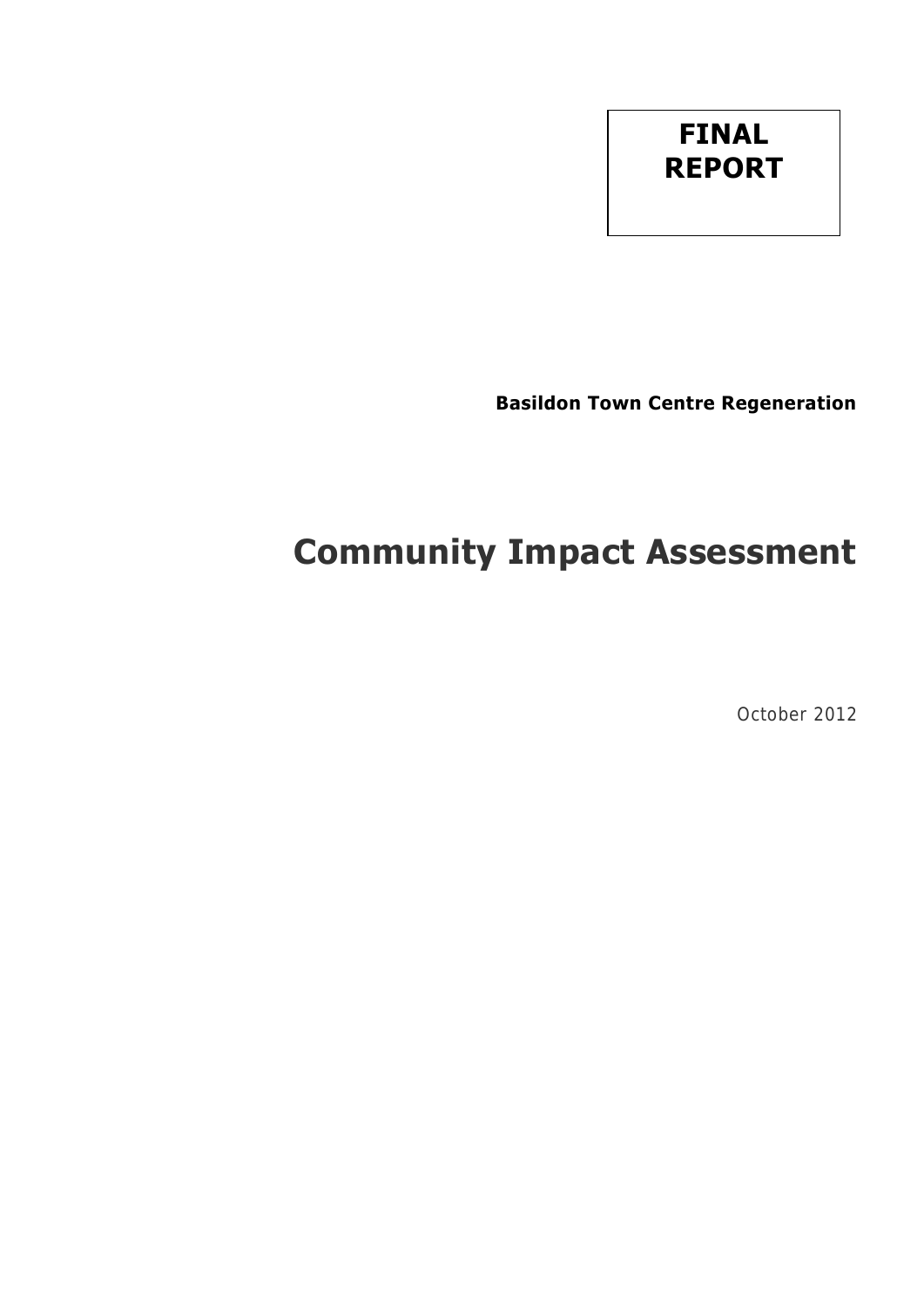#### **Basildon Town Centre Regeneration**

**Community Impact Assessment** 

Barton Willmore LLP The Observatory Southfleet Road Ebbsfleet Dartford DA10 0DF

Tel: (01322) 374660 Ref: 18841/A5/VL Fax: (01322) 374661 Date: October 2012 E-mail: research@bartonwillmore.co.uk

COPYRIGHT

The contents of this document must not be copied or reproduced in whole or in part without the written consent of Barton Willmore LLP.

All Barton Willmore stationery is produced using recycled or FSC paper and vegetable oil based inks.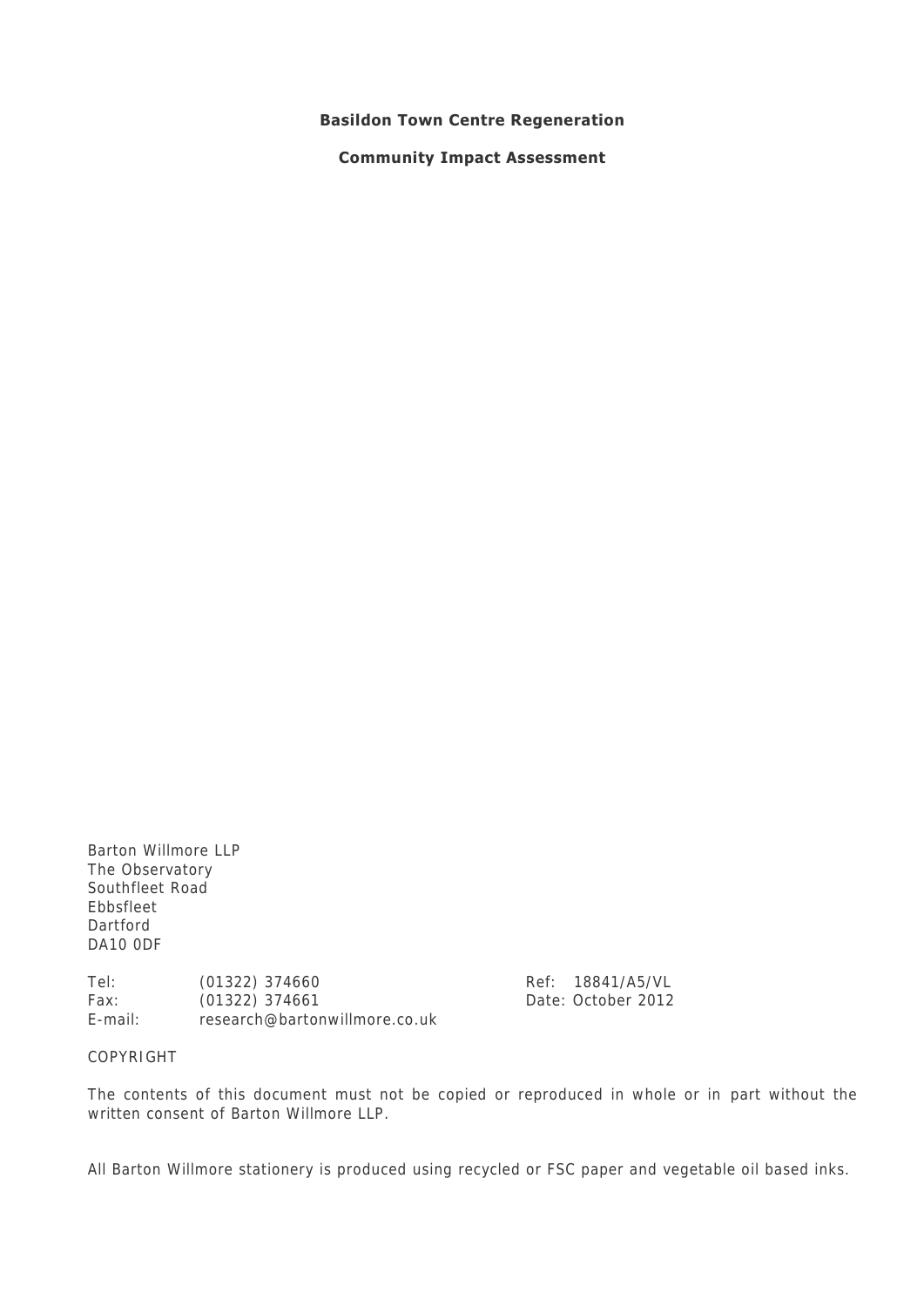# **CONTENTS**

|     |                                               | <b>Page No</b> |  |
|-----|-----------------------------------------------|----------------|--|
|     | 1.0 INTRODUCTION                              | $\mathbf{1}$   |  |
|     | 2.0 METHODOLOGY TO IDENTIFY BASELINE POSITION | $\mathbf{3}$   |  |
| 3.0 | <b>BASELINE POSITION</b>                      | 6              |  |
|     | <b>4.0 MASTERPLAN PROVISION</b>               | 43             |  |
|     | 5.0 ASSESSMENT OF COMMUNITY IMPACT            | 45             |  |
|     | 6.0 SUMMARY                                   | 52             |  |
|     | <b>APPENDICES</b>                             |                |  |

| <b>APPENDIX 1</b> | <b>Indices of Multiple Deprivation, 2010</b>   |
|-------------------|------------------------------------------------|
| <b>APPENDIX 2</b> | <b>Commuting Patterns, 2001 Census</b>         |
| <b>APPENDIX 3</b> | <b>Further Education Paths of Yr 11 Pupils</b> |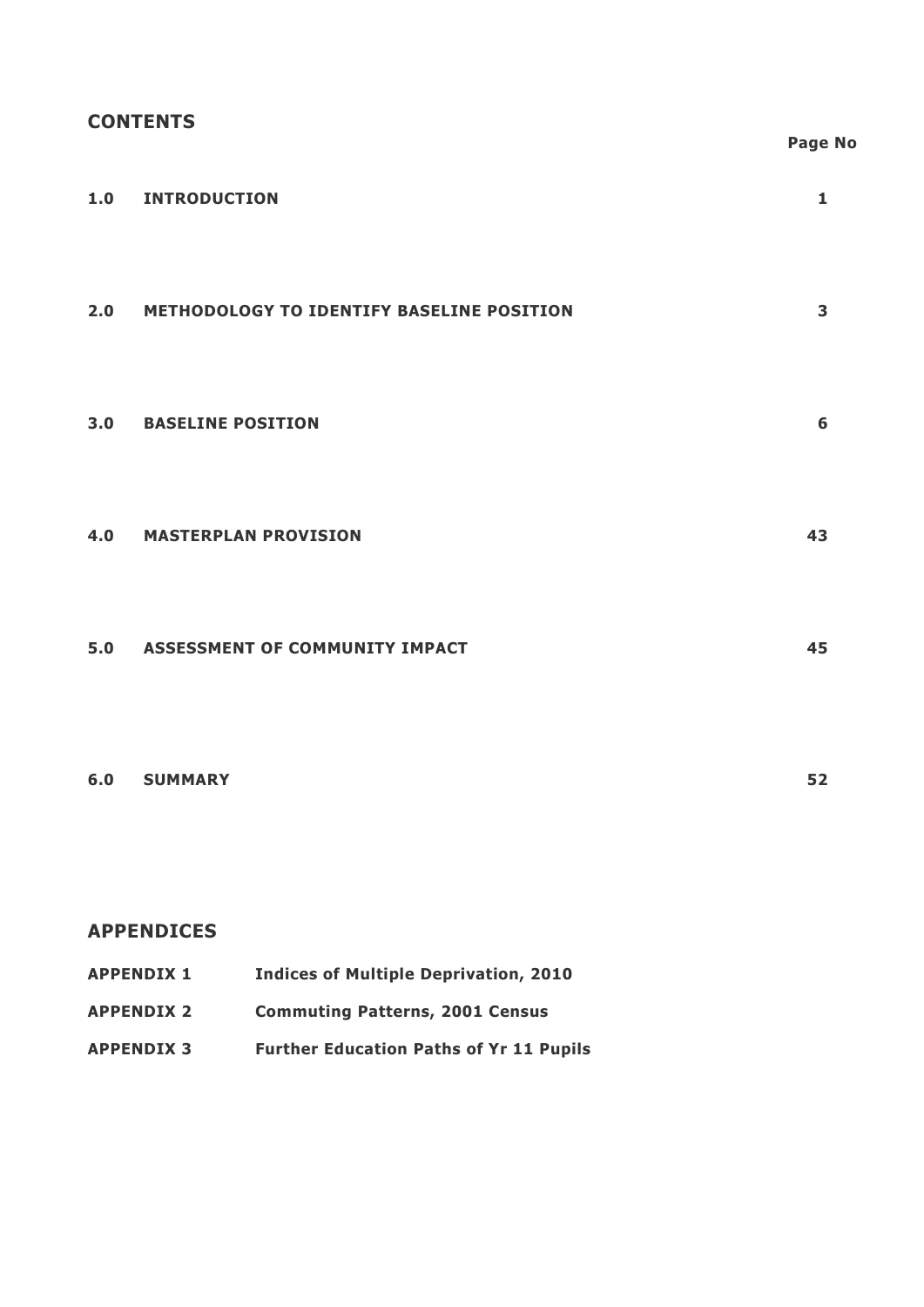### **FIGURES**

- **FIGURE 3.1 Population Projections for Basildon**
- **FIGURE 3.2 Population Projections Components of Change**
- **FIGURE 3.3 Household Projections for Basildon and East of England**
- **FIGURE 3.4 Average Household Size Projections for Basildon and East of England**
- **FIGURE 3.5 Job seeker Claimant Count (Ward/Local Authority/Region)**
- **FIGURE 3.6 Education Provision Plan**
- **FIGURE 3.7 Qualifications 2006-2010 (Basildon/East of England/GB)**
- **FIGURE 3.8 Health Provision Plan**
- **FIGURE 3.9 Community Facilities Plan**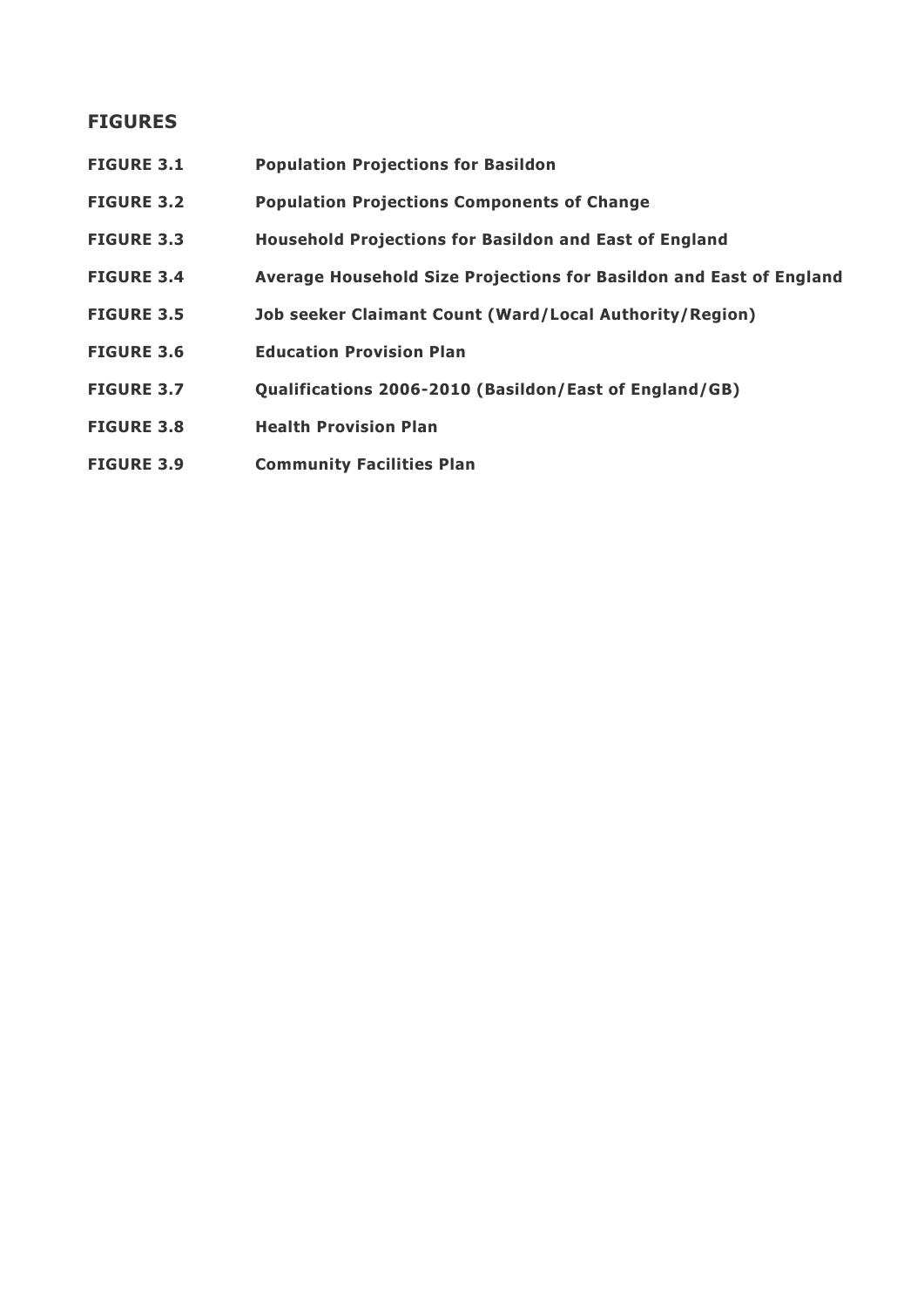# **1.0 INTRODUCTION**

- 1.1 Basildon Borough was formed in 1974 and within its boundaries includes the towns of Basildon, Billericay and Wickford. Basildon was designated a new town in 1949, being formed from the smaller towns of Laindon, Pitsea and Vange, to accommodate the expanding population of East London. Basildon forms a key part of the Thames Gateway region and is a priority area for regeneration. In particular, masterplanning is in progress to ensure the regeneration of Basildon Town Centre with a view to addressing a number of challenges faced within the local area.
- 1.2 The key objectives which the regeneration process seeks to address are:
	- To improve employment prospects, education and skills of local people;
	- To promote sustainable regeneration and deliver housing growth through high quality, locally distinctive, sustainable developments and supporting infrastructure;
	- To support and promote the growth in local economies and business to benefit local people;
	- To improve health and well being of local people; and
	- To treat the cause of crime, anti social behaviour and disorder and improve community safety.
- 1.3 The purpose of the Community Impact Assessment will be to assess the impact of the regeneration proposals on the local community in terms of population, housing, employment, education, health, crime and community facilities. Section 2 of this report will outline the methodology that will be adopted by the Assessment in determining the baseline position, i.e. the socio demographic composition of the area. For this purpose the study area will be regarded as the Basildon wards that include and immediately surround the town centre, namely St Martin's, Fryerns, Lee Chapel North and Nethermayne. Section 3 will then present the baseline position within the study area, i.e. the position prior to any masterplan regeneration activity taking place. The proposals suggested by the regeneration masterplan will be detailed in Section 4 and Section 5 will examine the impact of the proposals upon the local community. Finally, Section 6 will summarise the findings of the Assessment.
- 1.4 The Assessment will be supplemented by an Appendices section at the end of the report.
- 1.5 The purpose of this Assessment was to inform the Masterplan process over the period 2011 to 2012. Work commenced on this report in respect of the data collection in June 2011 and has been based on data available from the 2001 Census together with other strategies and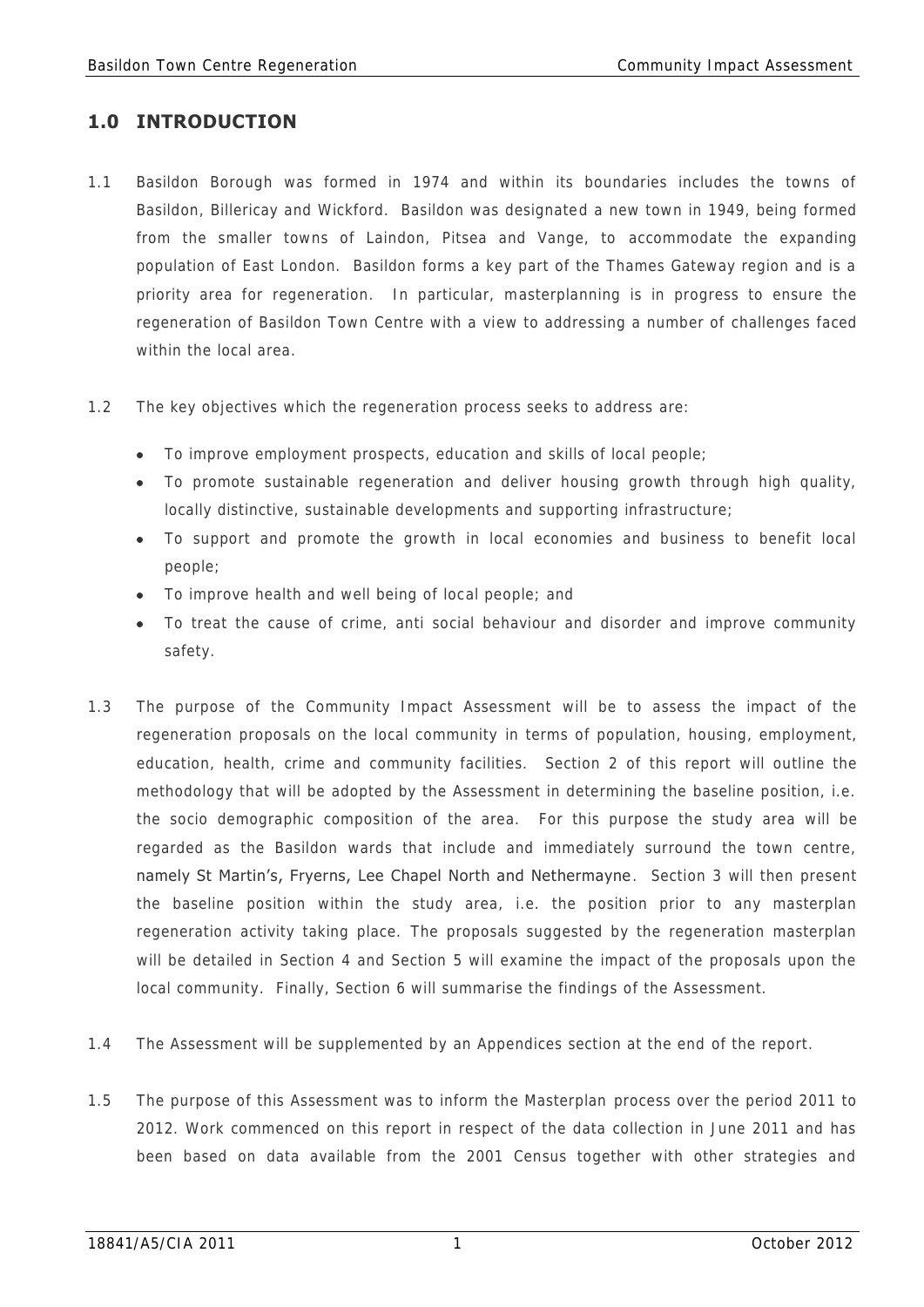documents available at that time. Where now appropriate reference to these strategies and documents has been updated to reflect the current status as of October 2012.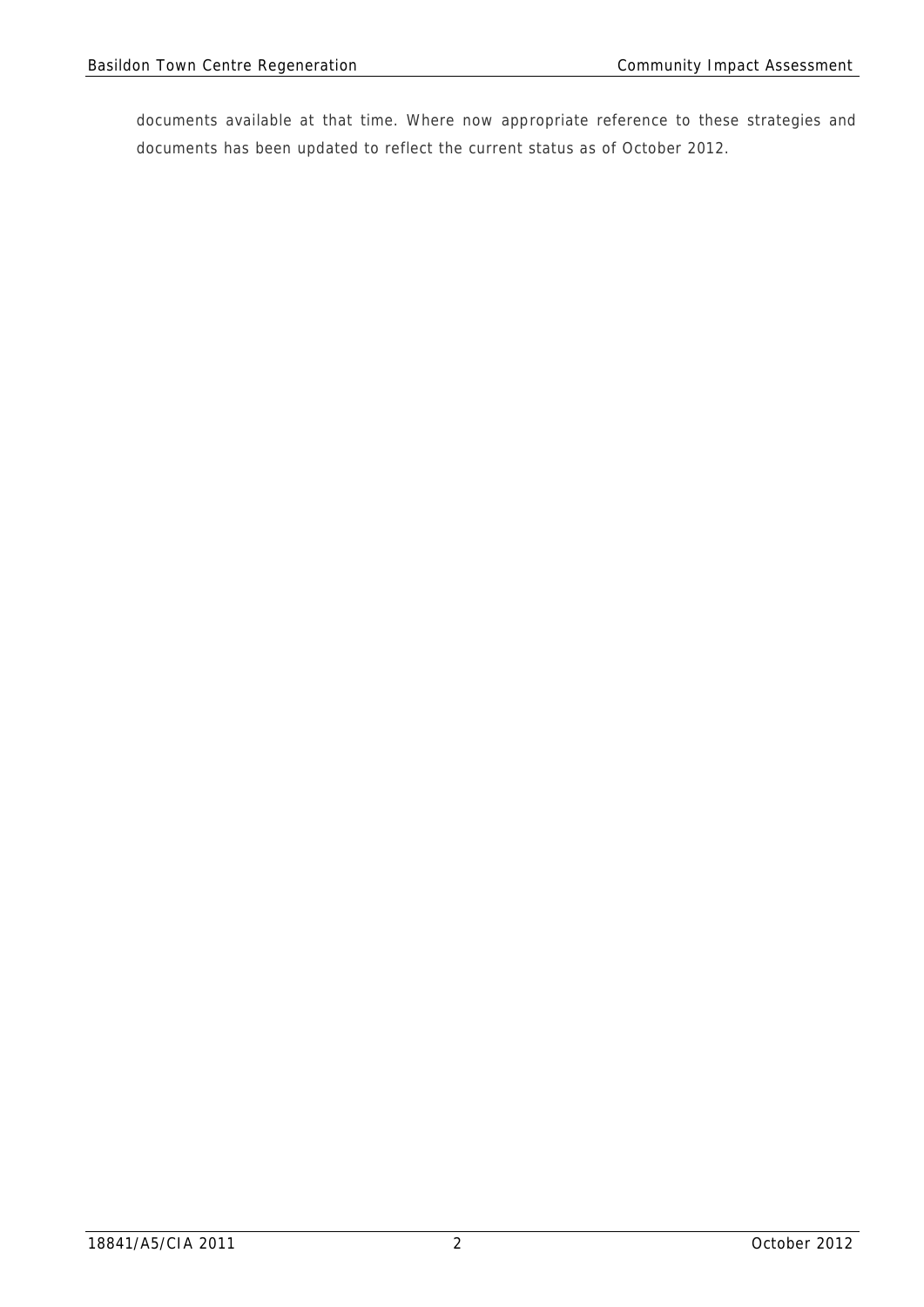# **2.0 METHODOLOGY TO IDENTIFY THE BASELINE POSITION**

- 2.1 In assessing the impact of the Basildon Town Centre regeneration on the local community, the baseline position for a wide range of community and socio demographic factors must be examined, namely the impact on local population, housing, employment, education, health, and crime. To establish the baseline position, appropriate methodology has been adopted for each sector as follows:
	- a) Population
- 2.2 A wealth of data is gathered every ten years by the Central Government's Office for National Statistics (ONS) in the form of a nationwide Census. Data extracted from the 2001 Census<sup>1</sup> has been examined for the purposes of this Assessment but is supplemented by the ONS derived 2008-based population projections, which provide a view as to the likely patterns in population growth between 2008 and 2033 at Borough level, and the ONS 2009 Mid Year Estimates, which provide a ward level analysis of estimated population figures .
- 2.3 Population estimates will be interrogated in greater detail by examining the growth patterns between 2001 and 2009, segmented by significant age bands which will ultimately enable assumptions to be made as to the needs of different sectors of the population such as school age children, working age population and the elderly.
- 2.4 The first release of statistics from the 2011 Census has been made available and relates to headline population estimates and population estimates for England and Wales by Local Authority. At present the information is not available on a ward basis and is therefore not relied upon within this assessment.
	- b) Housing
- 2.5 ONS 2001 Census data is again available to enable examination of the housing provision which exists to provide for the needs of the local community and will be segmented into categories such as type of accommodation available such as detached or semi-detached housing, terraced or flatted development. Further segmentation by tenure i.e. home ownership rates compared to rented accommodation, will be investigated. In addition, the Government requires that housing market assessments are conducted by each region within Great Britain and, with this in mind, reference will be made to the Thames Gateway South Essex, Strategic

 1 The last census took place 27 March 2011, however, full data will not become available prior to initial statistics in early 2013 (ONS).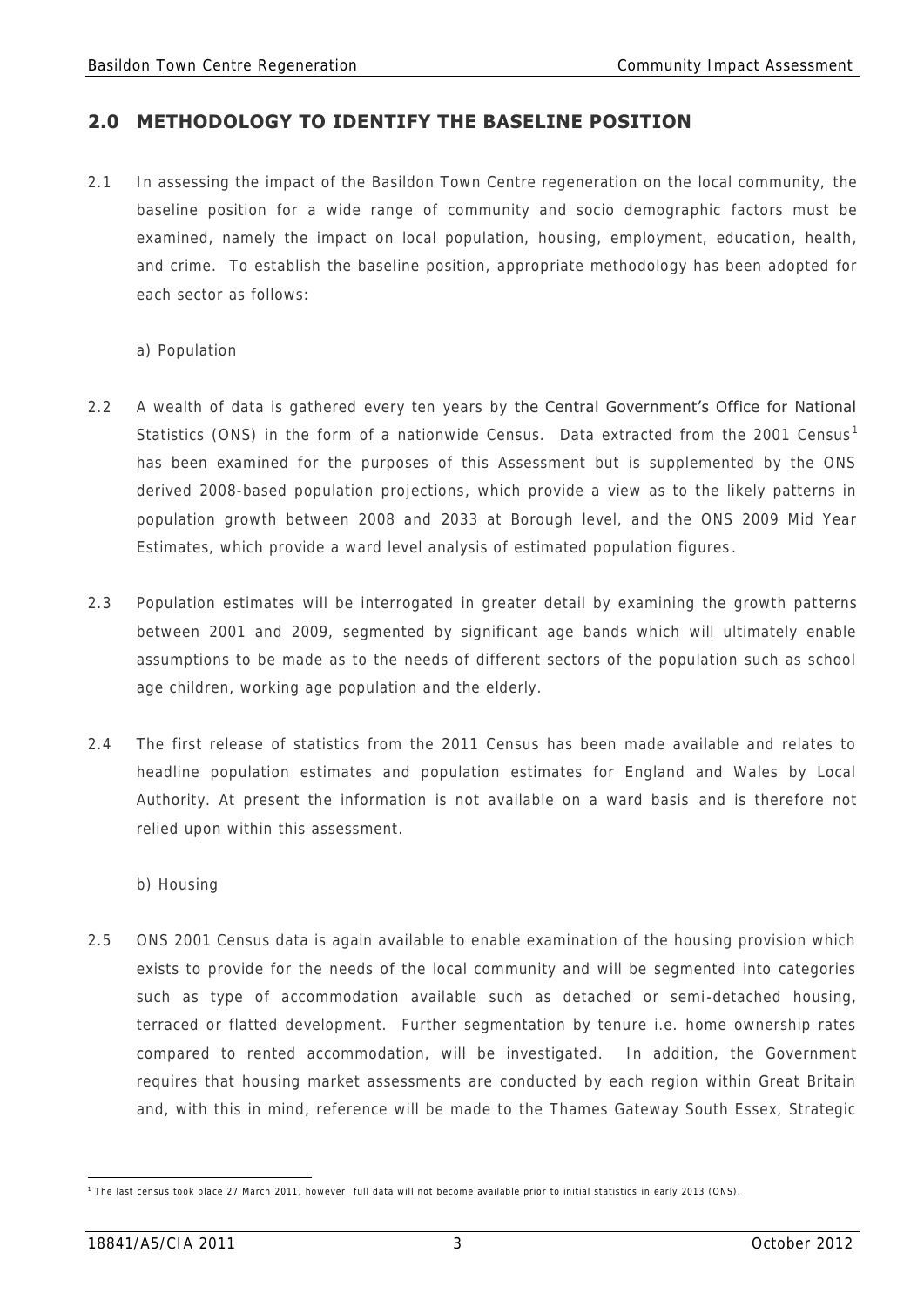Housing Market Assessment (Update 2010), which will offer a more up-to-date picture of housing provision within Basildon.

- 2.6 The baseline position will be further enhanced by examination of the deprivation levels experienced within the Borough in relation to barriers to housing and related services drawing upon the recently published DCLG Indices of Multiple Deprivation, 2010.
	- c) Employment
- 2.7 Although reference will be made to ONS 2001 Census data in order to establish the baseline employment position in Basildon, additional data will be sourced from the ONS derived Business Register and Employment Survey which provides data from 2009 in relation to number of jobs and industrial categories within which jobs fall. Whilst it is a great temptation to focus on the number and wide range of employment opportunities available within the Borough, it is also important to investigate both the historical and current position with regard to unemployment levels. Statistics captured within the Job Seekers Claimant Count will be utilised for this purpose and examined at a ward and borough level.
- 2.8 As with population data, the first release of statistics from the 2011 Census includes household estimates for England and Wales by Local Authority. At present the information is not available on a ward basis and is therefore not relied upon within this assessment.
- 2.9 Further insight will be gained into the employment baseline position by examination of the average earnings of Basildon's residential workforce and the ONS Annual Survey of Hours and Earnings will be used to provide an up-to-date picture.
- 2.10 Examination of deprivation levels experienced within Basildon will be included within the baseline position in relation to Employment, conceptualised as involuntary exclusion of the working age population from the world of work i.e. through unemployment, sickness or disability and in relation to Income, for example families either on income support or low incomes.

### d) Education

2.11 It is a widely accepted norm that pupils attend primary schools within as close a proximity to their home as possible with suggested guidelines being 'within 600m or within walking distance<sup>r2</sup>. Equally, it is anticipated that pupils will travel further for secondary school education (suggested guideline being 1.5km). In accordance with the guidance provided, the

 2 Approaching Urban Design: The Design Process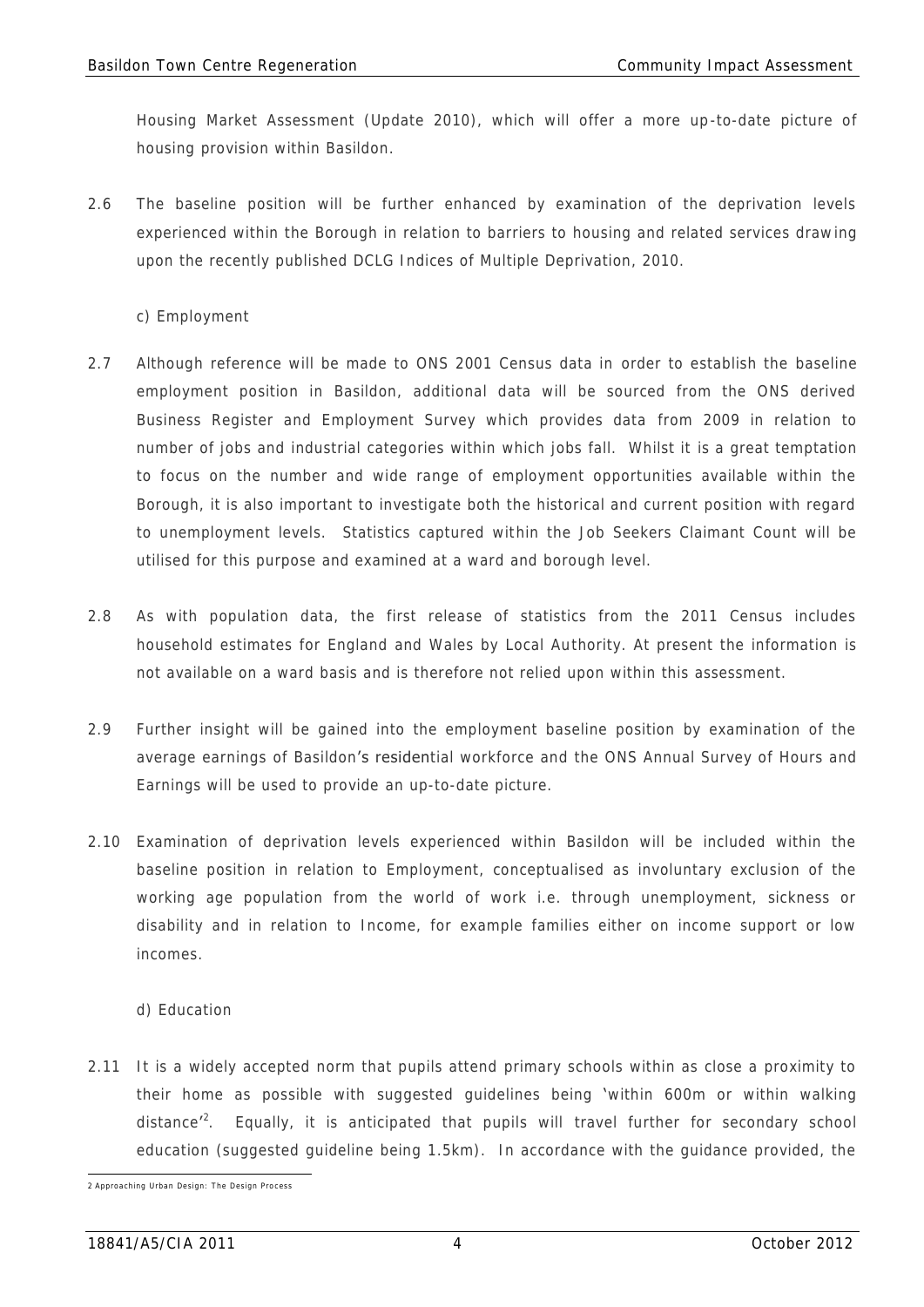baseline position will be established for primary and secondary school provision. Details on individual schools' capacity and pupil numbers will be established via the Annual Schools Census, January 2011 as provided by the Department for Education, Research & Statistics Gateway. Further information will be determined through consultation with Essex County Council, Performance & Organisational Intelligence department.

- 2.12 Insight into the levels of deprivation experienced with Basildon with regard to education, skills and training will be established and presented within the baseline position.
	- e) Health
- 2.13 Baseline provision of GP and Dental Practices will be established through the NHS database and again, within suggested guidelines, those falling within 1km of the town centre will be identified. The NHS Information Centre will further be used as a data source from which to identify the number of GPs available within the local community and the number of patients per GP Practice. The baseline position will be extended to include Hospital facilities within the local area.
- 2.14 In addition to baseline health provision, the Assessment will examine the levels of deprivation that have been experienced within Basildon in relation to health and disability.

f) Crime

- 2.15 Whilst levels of local deprivation in relation to crime will be demonstrated through the use of thematically mapped Indices of Multiple Deprivation data, detailed statistics will also be referenced from Basildon Borough Council's Community Safety Partnership which will provide an up-to-date and localised perspective into the number of crime incidences and the degree to which the local community experiences anti-social behaviour.
	- g) Community Facilities
- 2.16 Additional community facilities will also be identified through both desk-top investigations and site visits.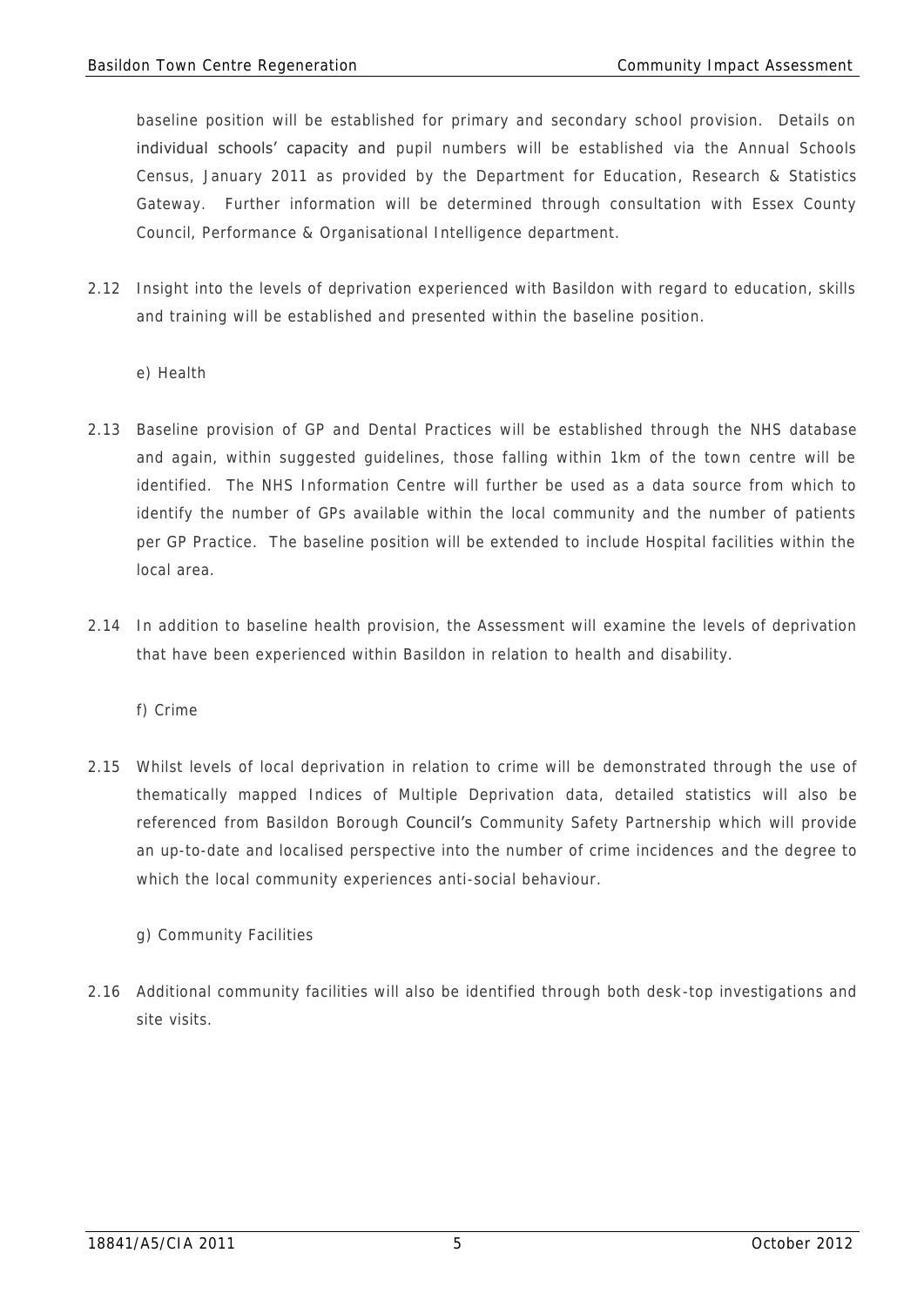# **3.0 BASELINE POSITION**

# **a) POPULATION**

3.1 At the time of the 2001 census the population of Basildon Borough was 165,668 which comprised 80,035 males and 85,633 females. The 2011 Census identified a population of 174,500, which comprised 84,600 males and 89,900 females. Although the 2011 figures are more up to date they cannot be considered at any level below local authority boundary and are therefore not used within this assessment. Being a particularly urbanised area, to the east of London, Basildon had a population density of 15.06 persons per hectare; a significantly greater density than the norm for the east of England (2.82) or England overall (3.77).

|                | <b>St Martin's</b> | <b>Fryerns</b> | <b>Lee Chapel</b><br><b>North</b> | Nethermayne | <b>Basildon</b><br><b>Borough</b> |
|----------------|--------------------|----------------|-----------------------------------|-------------|-----------------------------------|
| Population     | 7.641              | 12.176         | 12,104                            | 11.160      | 165,668                           |
| <b>Males</b>   | 3,674(48%)         | 5,696 (47%)    | 5,728 (47%)                       | 5,284 (47%) | 80,035 (48%)                      |
| <b>Females</b> | 3,967(52%)         | 6,480(53%)     | 6,376(53%)                        | 5,876 (53%) | 85,633 (52%)                      |

| Table 3.1: Population at 2001 Census |  |
|--------------------------------------|--|
|--------------------------------------|--|

Source: ONS Neighbourhood Statistics (dataset KS01)

- 3.2 **Table 3.1** compares the wards of the study area with the Borough overall and demonstrates that a) St Martin's had the smallest population of the wards examined due to the fact that much of its area accommodated the Town Centre and b) the ratio of males to females remained consistent at both ward and Borough level. The gender ratios within the area were also a close comparison to the regional and national norms which were recorded as 49%/51% (males/females, respectively) in the 2001 census.
- 3.3 While the above table demonstrates the gender mix of the study area at the time of the 2001 census, data provided in **Tables 3.2 and 3.3** provides the religious and ethnic composition of the area at that time.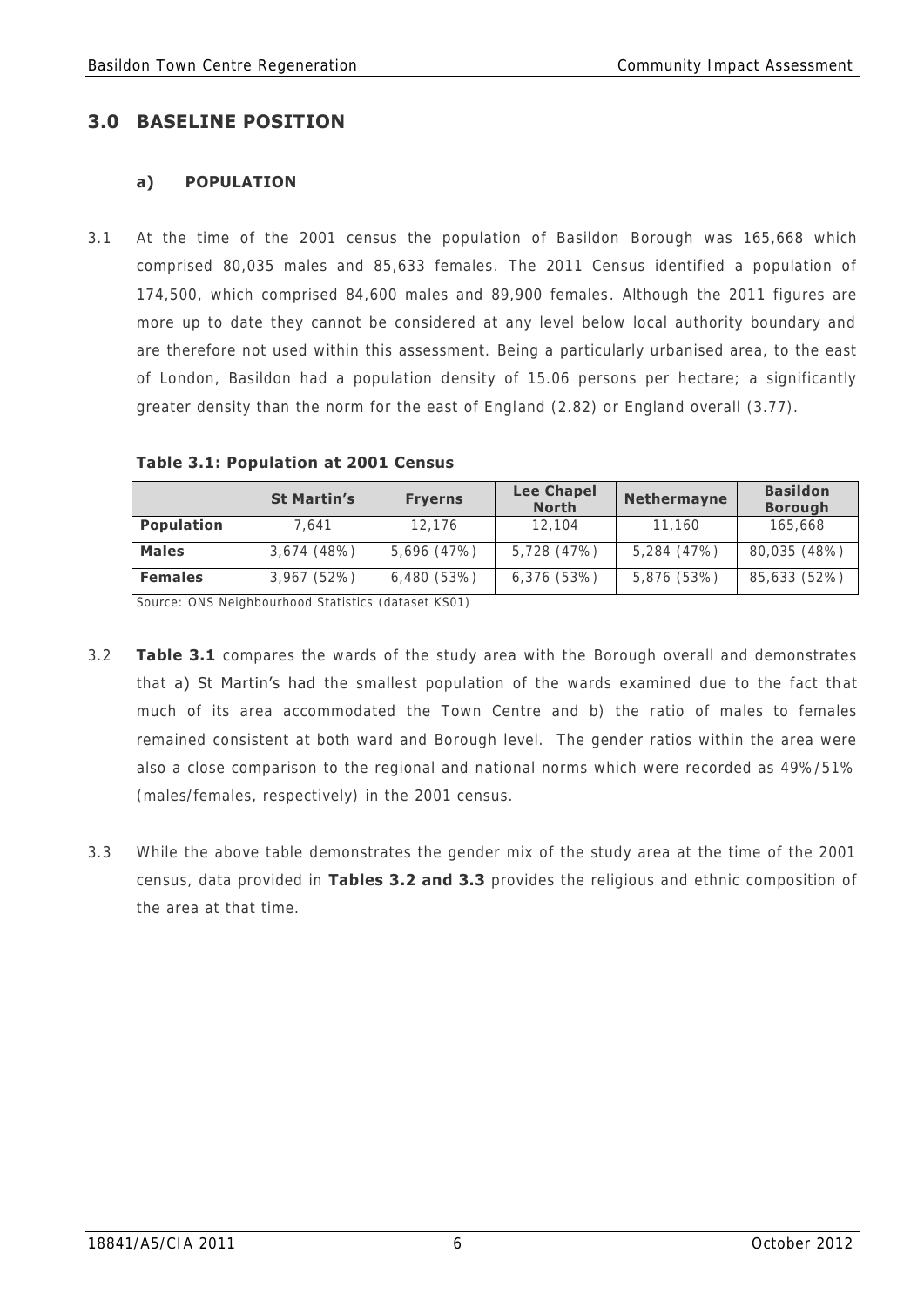|  | Table 3.2: Percentage Religious Composition at 2001 Census |
|--|------------------------------------------------------------|
|--|------------------------------------------------------------|

|                    | <b>St Martin's</b> | <b>Fryerns</b> | <b>Lee Chapel</b><br><b>North</b> | <b>Nethermayne</b> | <b>Basildon</b><br><b>Borough</b> |
|--------------------|--------------------|----------------|-----------------------------------|--------------------|-----------------------------------|
| Christian          | 71.0%              | 71.8%          | 69.7%                             | 71.7%              | 73.3%                             |
| <b>Buddhist</b>    | 0.1%               | 0.2%           | 0.1%                              | 0.2%               | 0.2%                              |
| <b>Hindu</b>       | 0.5%               | 0.3%           | $0.4\%$                           | 1.2%               | 0.5%                              |
| <b>Jewish</b>      | 0.1%               | 0.1%           | 0.2%                              | 0.3%               | 0.2%                              |
| <b>Muslim</b>      | $0.4\%$            | $0.4\%$        | 0.6%                              | 0.9%               | 0.6%                              |
| <b>Sikh</b>        | 0.1%               | $0.0\%$        | $0.0\%$                           | 0.1%               | $0.1\%$                           |
| <b>Other</b>       | $0.4\%$            | 0.2%           | 0.4%                              | 0.2%               | $0.3\%$                           |
| <b>No Religion</b> | 19.3%              | 18.7%          | 20.1%                             | 17.6%              | 17.4%                             |
| <b>Not Stated</b>  | 8.0%               | 8.2%           | 8.6%                              | 7.8%               | 7.5%                              |

Source: ONS Neighbourhood Statistics (dataset KS07)

#### **Table 3.3: Percentage Ethnic Composition at 2001 Census**

|                                                    | <b>St Martin's</b> | <b>Fryerns</b> | <b>Lee Chapel</b><br><b>North</b> | <b>Nethermayne</b> | <b>Basildon</b><br><b>Borough</b> |
|----------------------------------------------------|--------------------|----------------|-----------------------------------|--------------------|-----------------------------------|
| White                                              | 96.7%              | 97.5%          | 96.5%                             | 95.3%              | 96.9%                             |
| White: British                                     | 94.1%              | 95.2%          | 94.2%                             | 93.1%              | 94.6%                             |
| White: Irish                                       | 1.3%               | 1.2%           | 1.4%                              | 0.9%               | 1.0%                              |
| White: Other White                                 | 1.4%               | 1.0%           | 0.9%                              | 1.3%               | 1.3%                              |
| Mixed                                              | 1.0%               | 0.9%           | 1.0%                              | 1.2%               | 0.9%                              |
| Mixed: White and Black<br>Caribbean                | 0.4%               | 0.3%           | 0.5%                              | 0.4%               | 0.4%                              |
| Mixed: White and Black<br>African                  | 0.1%               | 0.1%           | 0.1%                              | 0.2%               | 0.1%                              |
| Mixed: White and Asian                             | 0.2%               | 0.2%           | 0.2%                              | 0.3%               | 0.2%                              |
| Mixed: Other Mixed                                 | 0.3%               | 0.3%           | 0.1%                              | 0.3%               | 0.2%                              |
| Asian or Asian British                             | 0.9%               | 0.7%           | 0.8%                              | 2.2%               | 1.0%                              |
| Asian or Asian British:<br>Indian                  | 0.6%               | 0.3%           | 0.4%                              | 1.6%               | 0.6%                              |
| Asian or Asian British:<br>Pakistani               | 0.2%               | 0.0%           | 0.1%                              | 0.2%               | 0.1%                              |
| Asian or Asian British:<br>Bangladeshi             | 0.0%               | 0.1%           | 0.1%                              | 0.1%               | 0.1%                              |
| Asian or Asian British:<br>Other Asian             | 0.1%               | 0.2%           | 0.2%                              | 0.3%               | 0.2%                              |
| <b>Black or Black British</b>                      | 0.9%               | 0.6%           | 1.3%                              | 0.8%               | 0.7%                              |
| Black or Black British:<br>Caribbean               | 0.5%               | 0.3%           | 0.5%                              | 0.4%               | 0.3%                              |
| Black or Black British:<br>African                 | 0.4%               | 0.3%           | 0.6%                              | 0.3%               | 0.3%                              |
| Black or Black British:<br>Other Black             | 0.0%               | 0.1%           | 0.1%                              | 0.1%               | 0.1%                              |
| <b>Chinese or Other</b><br><b>Ethnic Group</b>     | 0.5%               | 0.4%           | 0.4%                              | 0.5%               | 0.5%                              |
| Chinese or Other Ethnic<br>Group: Chinese          | 0.3%               | 0.2%           | 0.2%                              | 0.2%               | 0.3%                              |
| Chinese or Other Ethnic<br>Group: Other Ethnic Grp | 0.2%               | 0.2%           | 0.1%                              | 0.2%               | 0.2%                              |

Source: ONS National Statistics (dataset UV09)

3.4 **Tables 3.2 and 3.3** demonstrate that the population within the study area are predominantly of White British ethnicity and of Christian faith. This profile is consistent with Basildon Borough as a whole. The percentage of White British people within Basildon and the study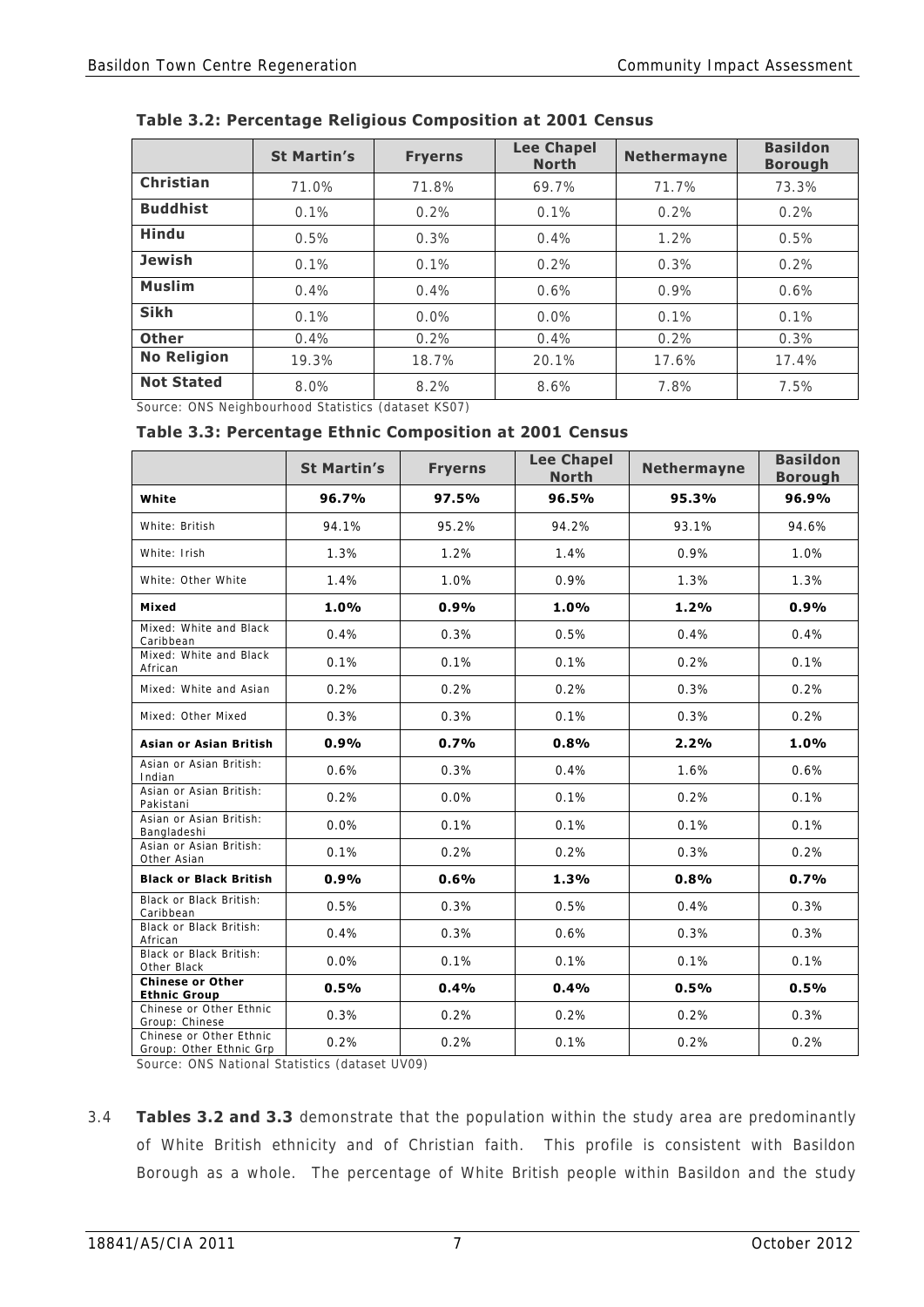area wards is slightly higher than the east of England overall which recorded 91.4% of its population in this category. The Borough also recorded a slightly higher level of population stating their religion as Christian (73.3%) than in the east of England (72.1%) with the region recording slightly higher percentages amongst the Buddhist, Hindu, Jewish, Muslim and Sikh religions than were resident in the Borough.

# Population – Age Profile

3.5 The age profile of the local population at the time of the 2001 census is demonstrated at **Table 3.4** and demonstrates that, when compared to the region overall, Basildon Borough comprised a slightly younger population than the East of England, with 26.0% of **Basildon's** population being either young children or teenagers compared to 24.8% in the East Region and 14.7% of Basildon residents being aged 65 to elderly, compared to 16.5% within the Region overall.

|              | <b>Basildon</b> | <b>East of England</b> |
|--------------|-----------------|------------------------|
| $0 - 4$      | 10,721 (6.5%)   | 321,612 (6.0%)         |
| $5 - 19$     | 32,317 (19.5%)  | 1,012,476 (18.8%)      |
| $20 - 39$    | 47,476 (28.7%)  | 1,464,423 (27.2%)      |
| $40 - 64$    | 50,758 (30.6%)  | 1,703,013 (31.6%)      |
| $65+$        | 24,396 (14.7%)  | 886,616 (16.5%)        |
| <b>Total</b> | 165,668         | 5,388,140              |

 **Table 3.4: Population Age Profile at 2001 Census** 

Source: ONS 2001 Census Statistics

3.6 **Table 3.5** demonstrates the same age profile bands but focussing on the study area, with the most noticeable contrast being that the ward level percentage of elderly population  $(65+)$ , in three of the four wards, was significantly higher than that for the Borough or the Region at the time of the 2001 Census. Indeed, these 4 of the overall 16 wards which comprise Basildon Borough represent 30.2% of the Borough's elderly population (65+) thus demonstrating a higher concentration of elderly population within the Study Area.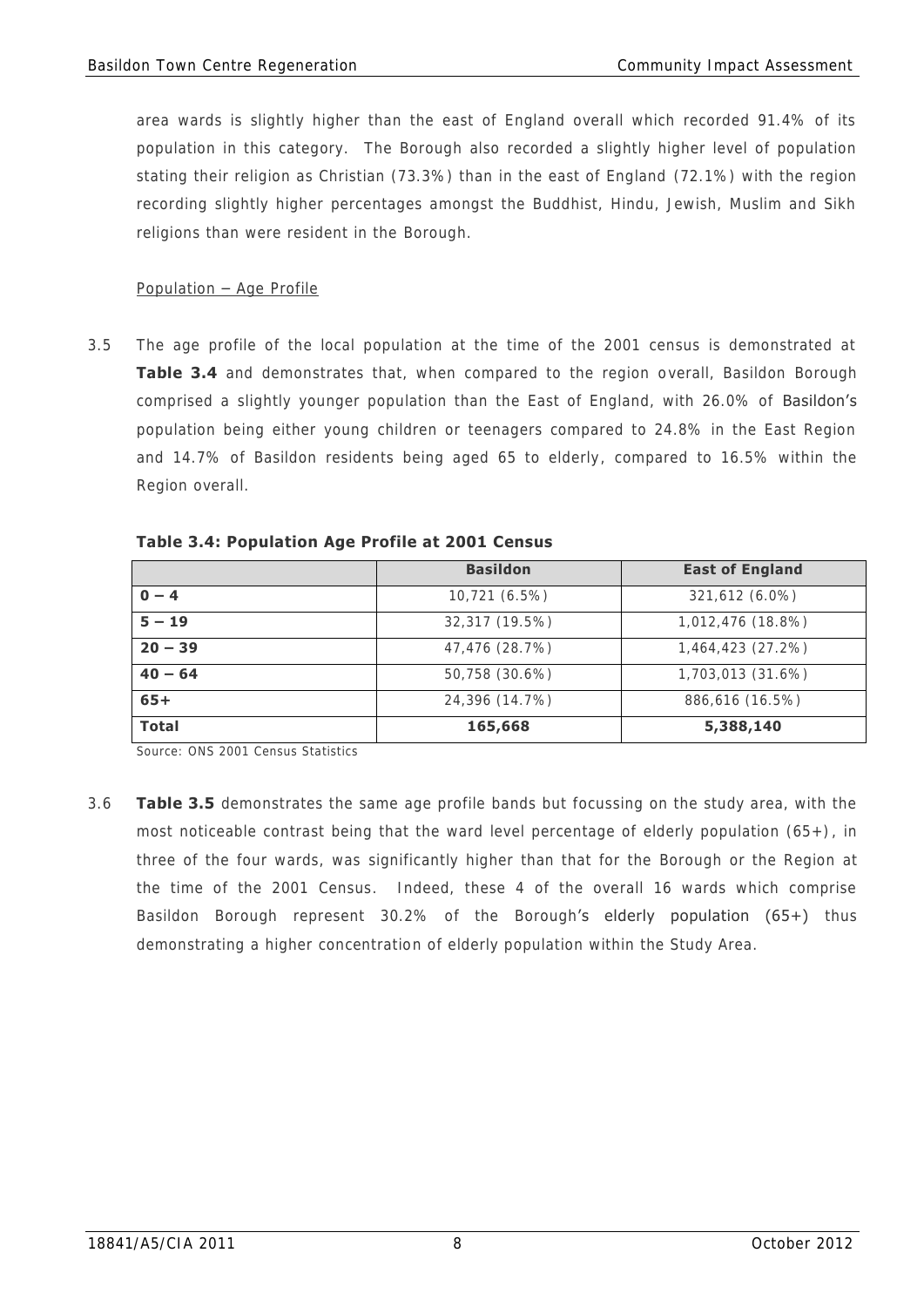|              | <b>St Martin's</b> | <b>Fryerns</b> | <b>Lee Chapel</b><br><b>North</b> | <b>Nethermayne</b> |
|--------------|--------------------|----------------|-----------------------------------|--------------------|
| $0 - 4$      | 443 (5.8%)         | 788 (6.5%)     | 788 (6.5%)                        | $614(5.5\%)$       |
| $5 - 19$     | 1,519 (19.9%)      | 2,436 (20.0%)  | 2,436 (20.0%)                     | 2,114 (18.9%)      |
| $20 - 39$    | 2,121 (27.8%)      | 3,191 (26.2%)  | 3,191 (26.2%)                     | 2,911 (26.1%)      |
| $40 - 64$    | 2,214 (29.0%)      | 3,270 (26.9%)  | 3,270 (26.9%)                     | 3,527 (31.6%)      |
| $65+$        | 1,344 (17.6%)      | 2,491 (20.5%)  | 2,491 (20.5%)                     | 1,994 (17.9%)      |
| <b>Total</b> | 7,641              | 12,176         | 12,104                            | 11,160             |

### **Table 3.5: Ward Level Population Age Profile at 2001 Census**

Source: ONS 2001 Census Statistics (Table Age (UV04)

#### Population Growth by Age Profile – Historic Perspective

3.7 To gain an understanding of the more up-to-date position, the ONS provide annual mid-year estimates of population numbers which enable examination of how population growth has occurred, segmented by age bands. **Table 3.6** demonstrates the population changes that have occurred between 2001 and 2009 within each age band.

|              |         | <b>Basildon</b> | % change |           | <b>East of England</b> | % Change |
|--------------|---------|-----------------|----------|-----------|------------------------|----------|
|              | 2001    | 2009            |          | 2001      | $2009*$                |          |
| $0 - 4$      | 10.721  | 11.675          | 8.9%     | 321,612   | 348,900                | 8.5%     |
| $5 - 19$     | 32,317  | 32.114          | $-0.6%$  | 1,012,476 | 1,029,200              | 1.7%     |
| $20 - 39$    | 47.476  | 46,390          | $-2.3%$  | 1,464,423 | 1,456,600              | $-0.5%$  |
| $40 - 64$    | 50.758  | 57.079          | 12.5%    | 1,703,013 | 1,938,700              | 13.8%    |
| $65+$        | 24,396  | 26,828          | 10.0%    | 886,616   | 993,400                | 12.0%    |
| <b>Total</b> | 165,668 | 174,086         |          | 5,388,140 | 5,766,800              |          |

 **Table 3.6: Population Change 2001 – 2009, by age band** 

Source: ONS 2001 Census Statistic/ONS 2009 mid-year estimates \* Regional figures rounded to nearest 100 by ONS

- 3.8 Trends identified in the population change from 2001 to 2009 demonstrate that both Basildon and the Region as a whole experienced an increase in the late middle aged to elderly population but a decrease in young to early middle aged people, with an exception amongst the 0 to 4 year old age band where minor increases of 0.2% and 0.1% were seen, respectively. In summary, however, it remained the case that by 2009 there were marginally more people below the age of 40 resident in Basildon Borough than above the age of 40.
- 3.9 Overall, in terms of historic population growth, Basildon Borough experienced a 5.1% growth between 2001 and 2009 compared to a 7.0% increase in the East of England Region over the same period.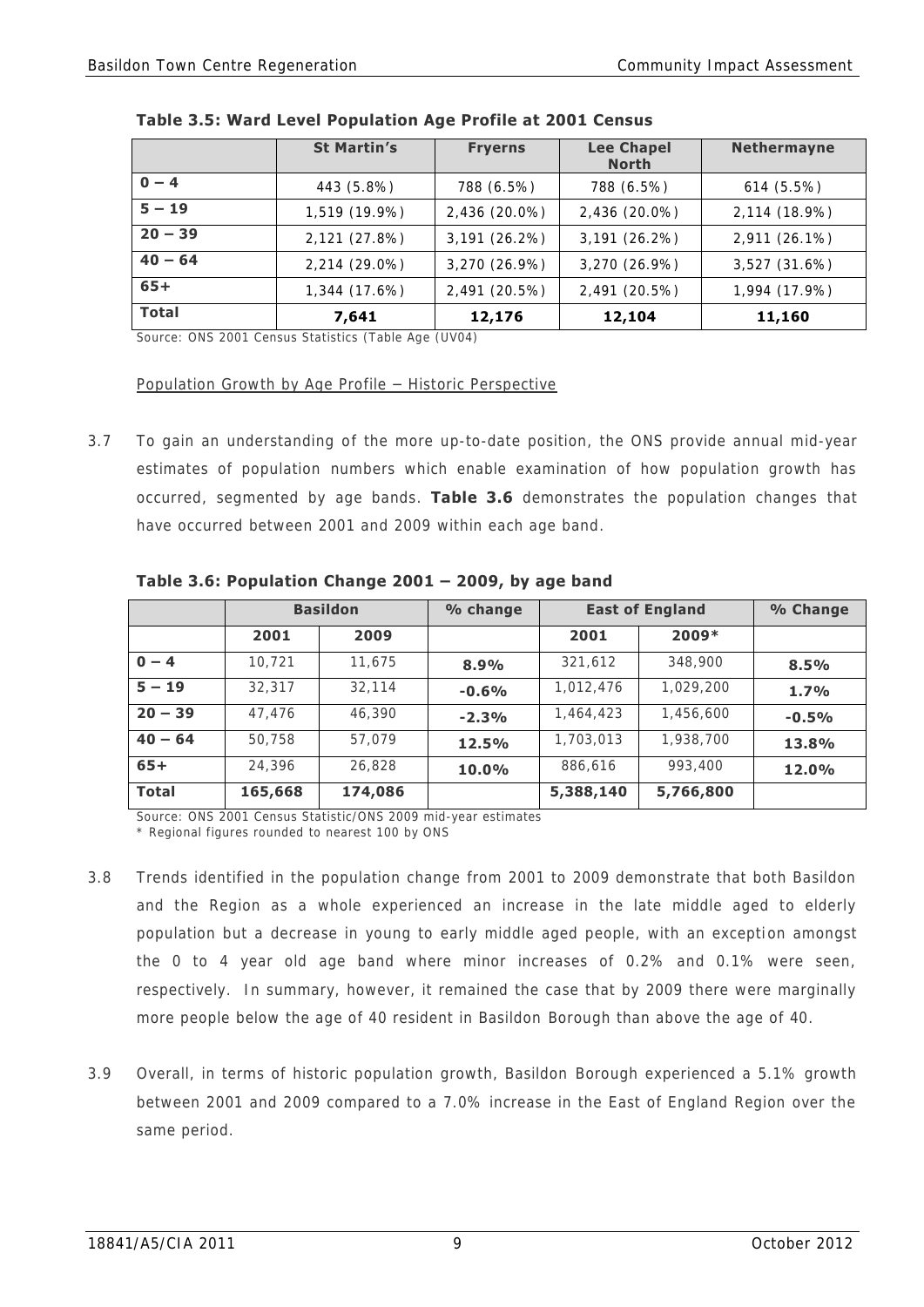3.10 However, similar growth patterns examined at ward level (**Table 3.7**) demonstrate that, within the study area, a significant increase in birth rate has occurred resulting in the largest age band increase across all four wards being amongst the 0 to 4 year olds. Conversely, in all wards except Nethermayne, the elderly population of the study area has declined.

|           |       | <b>St Martin's</b> |             |       | <b>Fryerns</b> |                         |       | <b>Lee Chapel North</b> |             |       | <b>Nethermayne</b> |                         |
|-----------|-------|--------------------|-------------|-------|----------------|-------------------------|-------|-------------------------|-------------|-------|--------------------|-------------------------|
|           | 2001  | 2009               | %<br>Change | 2001  | 2009           | $\frac{0}{0}$<br>Change | 2001  | 2009                    | %<br>Change | 2001  | 2009               | $\frac{0}{0}$<br>Change |
| $0 - 4$   | 443   | 639                | 44.2%       | 788   | 965            | 22.5%                   | 788   | 1.054                   | 33.8%       | 614   | 647                | 5.4%                    |
| $5 - 19$  | 1.519 | 1.519              | $0.0\%$     | 2.436 | 2.432          | $-0.2%$                 | 2.436 | 2.682                   | 10.1%       | 2.114 | 2.144              | 1.4%                    |
| $20 - 39$ | 2.121 | 2.415              | 13.9%       | 3.191 | 3.368          | 5.5%                    | 3.191 | 3.776                   | 18.3%       | 2.911 | 2.800              | $-3.8%$                 |
| $40 - 64$ | 2.214 | 2.438              | 10.1%       | 3.270 | 3.647          | 11.5%                   | 3.270 | 3.856                   | 17.9%       | 3.527 | 3.692              | 4.7%                    |
| $65+$     | 1.344 | 1,180              | $-12.2%$    | 2.491 | 2,183          | $-12.4%$                | 2.491 | 1,650                   | $-33.8%$    | 1.994 | 2.046              | 2.6%                    |

 **Table 3.7: Ward Level Population Change 200 1- 2009, by age band** 

#### Population Growth – Future Perspective

- 3.11 As previously identified, the 2001 population of Basildon Borough was 165,668, increasing to 174,500 in 2011. By 2012, the commencement of the Basildon Core Strategy period (2012- 2032), the population within the Borough as determined by the ONS 2008-based Population Projections, is expected to have risen by 8.9% to 180,500. The population projection figures were updated in 2010, however these do not include household projections and accordingly the 2008 set has been used for comparability.
- 3.12 Over the Core Strategy period of 2012 to 2032 Basildon is expected to continue a steady increase in population. **Figure 3.1** demonstrates the full range of projections over the 20 year period and compares the Borough level position to that of the Region. **Table 3.8** below provides a snapshot of population increases in five year increments.

|               | <b>Basildon</b><br>Projections* | <b>East of England</b><br>Projections* | <b>Basildon</b><br>% Increase | <b>East of England</b><br>% Increase |
|---------------|---------------------------------|----------------------------------------|-------------------------------|--------------------------------------|
| 2012          | 180,500                         | 5.942.200                              |                               | $\sim$                               |
| $2012 - 2016$ | 188,300                         | 6.172.900                              | 4.3%                          | 3.9%                                 |
| $2016 - 2020$ | 196,200                         | 6.410.200                              | 8.7%                          | 7.9%                                 |
| $2020 - 2024$ | 203,600                         | 6,644,300                              | 12.8%                         | 11.8%                                |
| $2024 - 2028$ | 210,500                         | 6.862.500                              | 16.6%                         | 15.5%                                |
| $2028 - 2032$ | 217,000                         | 7.065.900                              | $20.2\%$                      | 18.9%                                |

 **Table 3.8: Population Increases from 2012 for Basildon and east of England** 

Source: ONS 2008 SNPP (\* rounded to nearest 100 by ONS)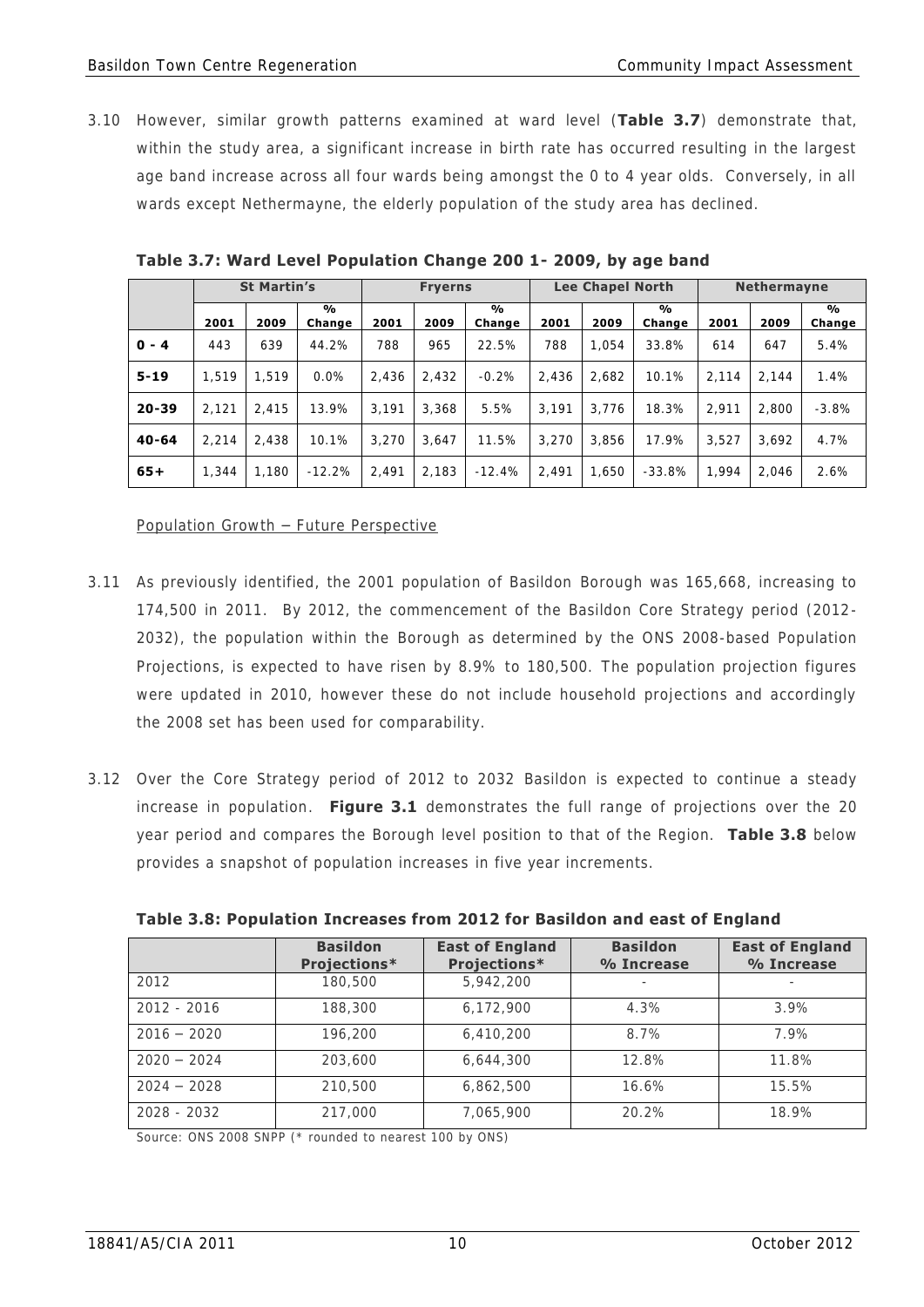3.13 The picture provided by **Figure 3.1** (and **Table 3.8)** demonstrates that not only will Basildon Borough continue to see a steady rise in population over the 20 year period but that the population is expected to increase at a greater rate than that in the east of England overall. Population projection data is not available at a sub-Borough level.

### Population Growth – Components of Change

3.14 Examination into reasons behind the anticipated population increase in Basildon highlights the fact that whilst the birth rate and the death rate in Basildon will both increase, births will outnumber deaths during the whole period, as demonstrated at **Table 3.9**.

|               | 2012   | 2016     | 2020     | 2024     | 2028     | 2032     |
|---------------|--------|----------|----------|----------|----------|----------|
| <b>Births</b> | 2,400  | 2,500    | 2,600    | 2,600    | 2,600    | 2,700    |
| Deaths        | 1,500  | 1,500    | 1,500    | 1,500    | 1,600    | 1,700    |
| Variance      | $+900$ | $+1,000$ | $+1,100$ | $+1,100$ | $+1,000$ | $+1,000$ |

 **Table 3.9: Components of Change 2012 – 2032** 

Source: ONS 2008-based SNPP Components of Change (rounded to nearest 100)

3.15 A contributory factor to the population change will be an anticipated decline in net inmigration. The 2008-based Sub National Population Projections anticipate that net inmigration will decrease from generating an additional 1,000 people into the Borough in 2012 to an additional 600 people in the area in 2032. Statistics which create the Components of Change pattern between 2012 and 2032 together with a graph demonstrating the relationship between the birth rate, death rate and migration components are provided at **Figure 3.2**.

# **b) HOUSING**

3.16 At the time of the 2001 Census there were 69,207 households in Basildon Borough, increasing to 72,700 households by the time of the 2011 Census. Within the wards comprising the study area there were 3,342 households in St Martin's, 5,223 in Fryerns, 5,071 in Lee Chapel North and 4,714 in Nethermayne.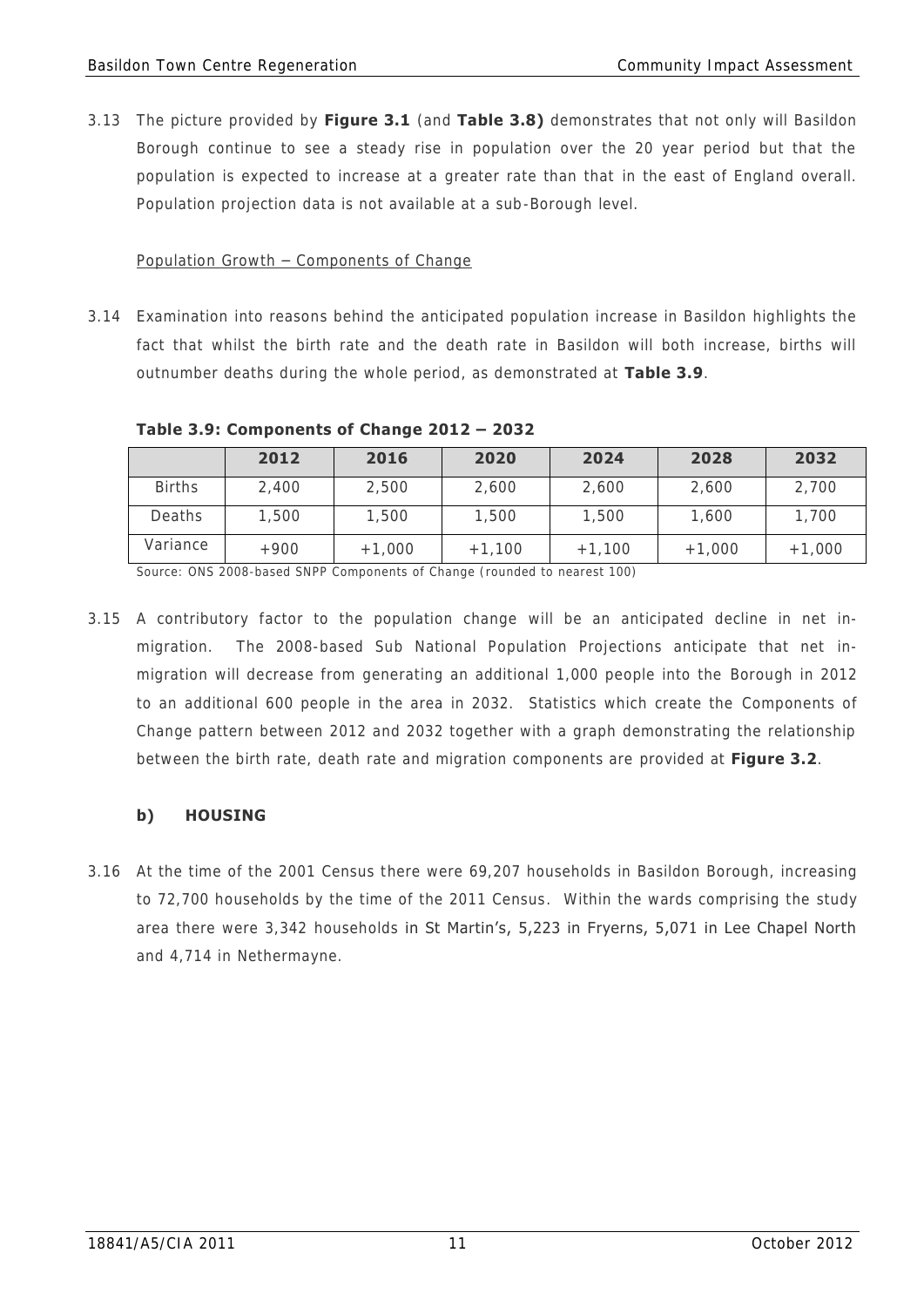|                                                                           | <b>St</b><br>Martin's | <b>Fryerns</b> | <b>Lee Chapel</b><br><b>North</b> | <b>Nethermayne</b> | <b>Basildon</b> | East of<br><b>England</b> |
|---------------------------------------------------------------------------|-----------------------|----------------|-----------------------------------|--------------------|-----------------|---------------------------|
| Owner Occupied:<br>Owns Outright                                          | 20.50%                | 17.80%         | 21.10%                            | 28.10%             | 25.50%          | 29.19%                    |
| Owner Occupied:<br>Owns with a<br>mortgage or loan                        | 36.40%                | 33.60%         | 37.50%                            | 42.40%             | 44.10%          | 38.88%                    |
| Owner Occupied:<br>Shared<br>Ownership                                    | 0.50%                 | 0.80%          | 0.30%                             | 0.60%              | 1.00%           | 0.65%                     |
| Owned                                                                     | 57.4%                 | 52.2%          | 58.9%                             | 71.1%              | 70.6%           | 68.7%                     |
| Rented from:<br>Council                                                   | 31.80%                | 25.40%         | 29.70%                            | 20.50%             | 17.60%          | 13.21%                    |
| Rented from:<br>Housing<br>Association /<br>Registered Social<br>Landlord | 4.80%                 | 14.90%         | $6.00\%$                          | 3.00%              | 5.70%           | 6.05%                     |
| Rented from:<br>Private landlord<br>or letting agency                     | 4.10%                 | 5.30%          | 3.10%                             | 3.00%              | 4.30%           | 7.57%                     |
| Rented from:<br>Other                                                     | 2.00%                 | 2.30%          | 2.40%                             | 2.50%              | 1.80%           | 3.20%                     |
| <b>Rented</b>                                                             | 42.7%                 | 47.9%          | 41.2%                             | 29.0%              | 29.4%           | 30.0%                     |

 **Table 3.10: Tenure of Households at 2001 Census** 

Source: ONS Neighbourhood Statistics (dataset KS18)

3.17 The tenure of households at that time is provided at **Table 3.10** and demonstrates that residents living within the study area are more likely to own their homes than rent. However, the level of home ownership in three of the four wards (St Martin's, Fryerns and Lee Chapel North) is far lower than the norm for the Borough or Region. Only Nethermayne demonstrates a higher percentage of homeowners. This can largely be explained by the higher proportion of social rented housing within these wards, relative to the Borough.

### Housing Growth – Future Perspective

- 3.18 As previously stated, at the time of the 2001 Census there were 69,207 households in Basildon Borough. By 2012 the number of households, as determined by the DCLG 2008 based Household Projections, is expected to have risen by 13.2% to 78,313.
- 3.19 It is anticipated that the Core Strategy period of 2012 to 2032 will see a steady increase in the number of households within the Borough. **Figure 3.3** demonstrates the year by year growth in households at a Borough and Regional level and **Table 3.11** below provides an overview.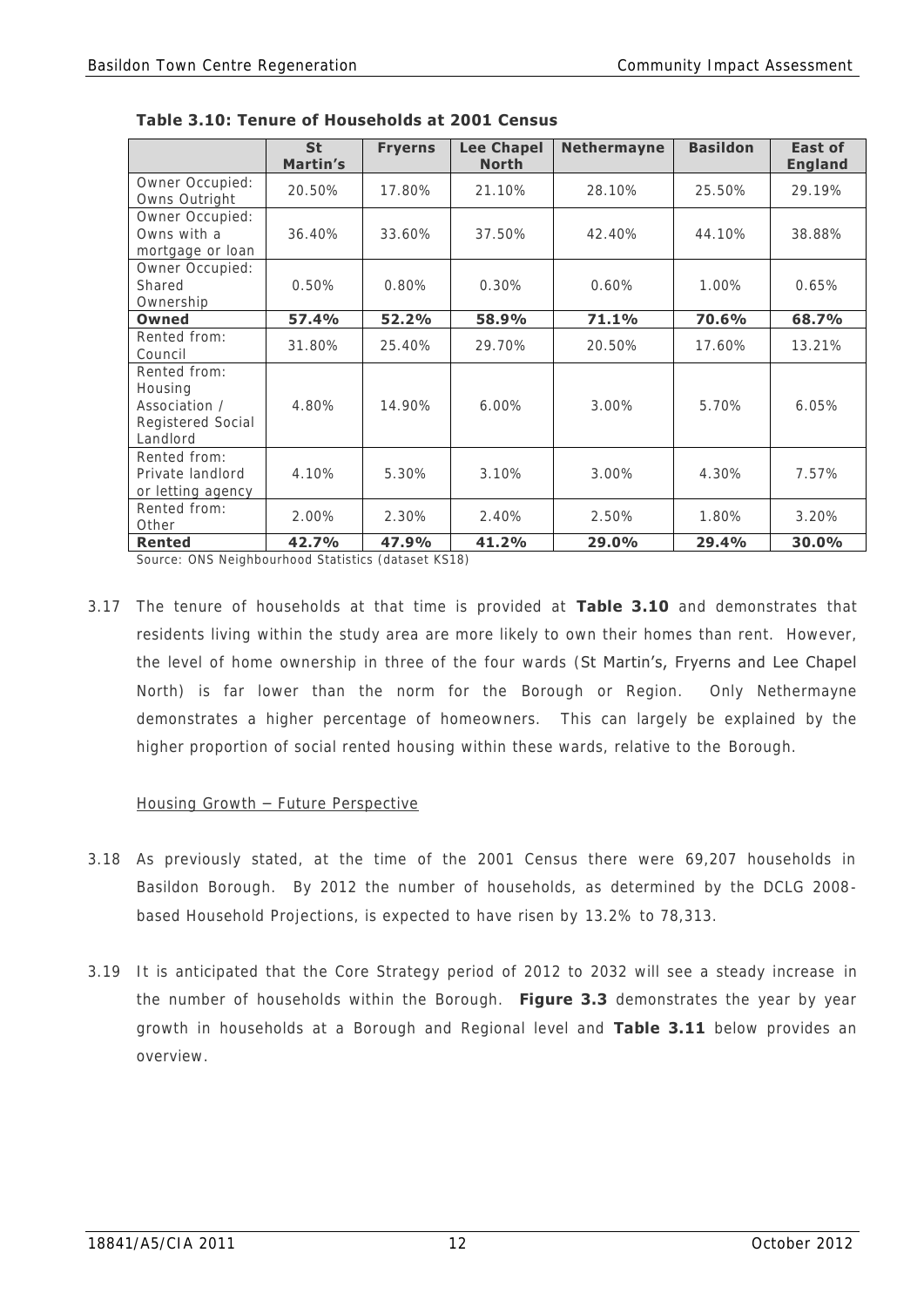|      | <b>Basildon</b><br><b>Households</b> | <b>East of England</b><br>Households* | <b>Basildon</b><br>% Increase<br>(from 2012) | <b>East of England</b><br>% Increase<br>(from 2012) |
|------|--------------------------------------|---------------------------------------|----------------------------------------------|-----------------------------------------------------|
| 2012 | 78,313                               | 2,531,000                             |                                              |                                                     |
| 2016 | 82.894                               | 2,667,000                             | 5.8%                                         | 5.4%                                                |
| 2020 | 87,403                               | 2,804,000                             | 11.6%                                        | 10.8%                                               |
| 2024 | 91.634                               | 2,936,000                             | 17.0%                                        | $16.0\%$                                            |
| 2028 | 95.581                               | 3,063,000                             | 22.0%                                        | 21.0%                                               |
| 2032 | 99.392                               | 3,183,000                             | 26.9%                                        | 25.8%                                               |

|  | Table 3.11: Household Growth from 2012 for Basildon and East of England |  |
|--|-------------------------------------------------------------------------|--|
|--|-------------------------------------------------------------------------|--|

Source: DCLG 2008 Household Projections (table for each year and Borough) (figures in 000's)

- 3.20 **Figure 3.3** (and **Table 3.11**) demonstrate that Basildon is expected to experience a greater rate of rise in households than that for the East of England overall. In the year 2012/2013 the Borough's rate of increase in households is 0.1% higher than the Region's. By 2031/2032, the gap between Borough and Region is expected to have increased to 1.1%.
- 3.21 Based on the 2008-based population and household projections it is possible to demonstrate that the average household size within Basildon is likely to decrease from 2.29 in 2012 to 2.17 in 2032. The average household size in Basildon is expected to maintain a level lower than the norm for the East of England which is likely to decrease from 2.31 in 2012 to 2.18 by 2032 (see **Figure 3.4**). This decreasing trend is likely to be mirrored across the nation, however, which the DCLG believe to be largely due to an increasing number of elderly living alone.

### Housing Growth – Future Housing Trajectory

3.22 As population and household projections are trend based, an element of housing completions will be reflected in the projected outlook. Targets to address future housing need are set at Regional level and reference to the Thames Gateway South Essex, Strategic Housing Market Assessment (TGSE SHMA) Update 2010, provides an insight into how the future housing trajectory is performing against target. Data provided within the TGSE SHMA cross-references the five year housing supply projections with housing completions which indicates an upward trend in housing delivery in Basildon (see **Table 3.12**). The SHMA sets out the remaining housing supply target for all five TGSE local authorities<sup>3</sup> in proportional terms which highlights the fact that 27% of the East of England RSS housing target (as at 2009) was still to be built.

 3 Basildon; Castl e Point; Rochford; Southend- on-Sea; Thurrock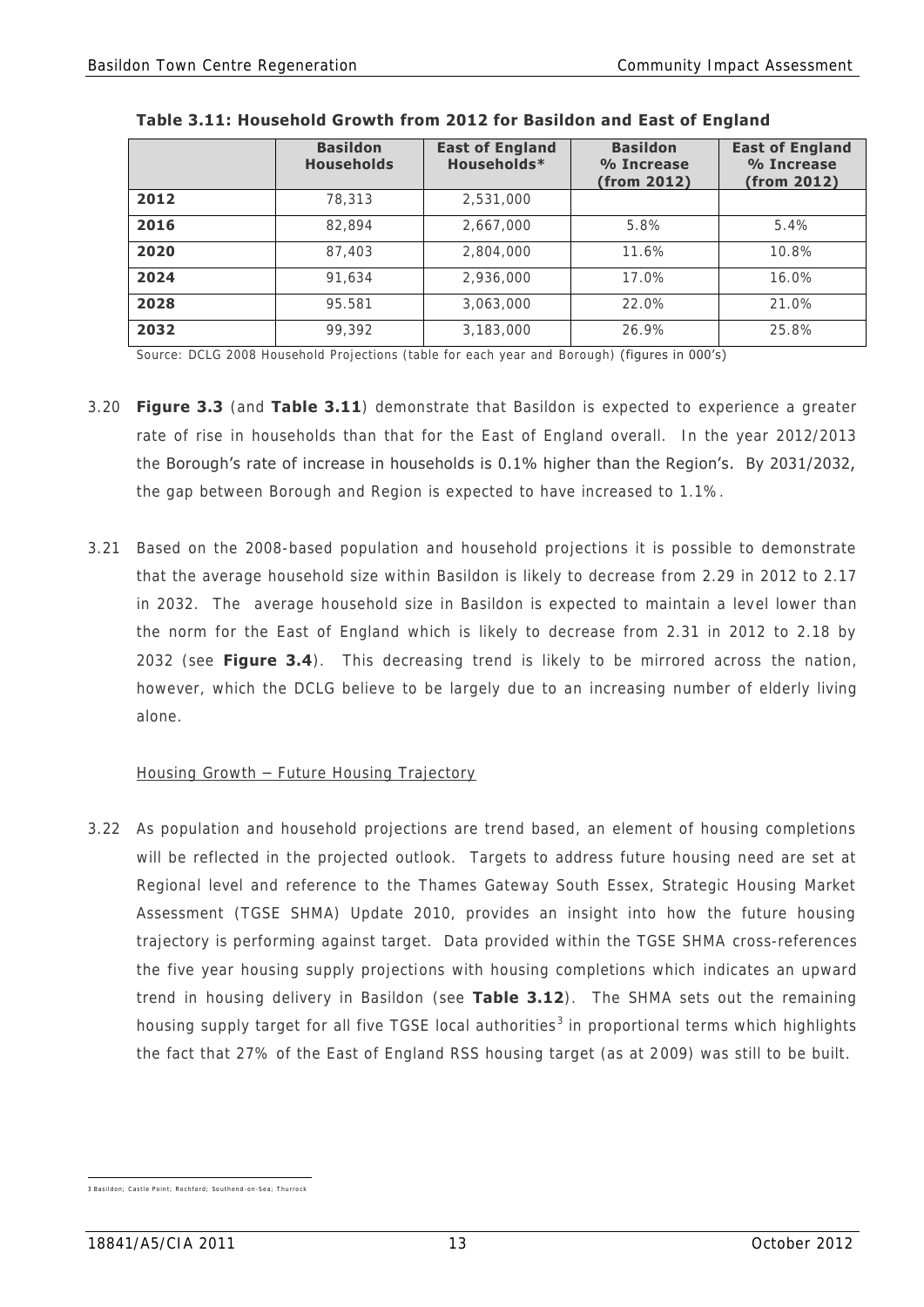|                 | 2010/<br>2011 | 2011/<br>2012 | 2012/<br>2013 | 2013/<br>2014 | 2014/<br>2015 | <b>Annual</b><br><b>Average</b> | Remaining<br>Annual<br>Average | <b>Difference</b> |
|-----------------|---------------|---------------|---------------|---------------|---------------|---------------------------------|--------------------------------|-------------------|
| <b>Basildon</b> | 234           | 270           | 683           | 659           | 700           | 509                             | 710                            | $-201$            |
| Castle Point    | 177           | 262           | 200           | 199           | 328           | 233                             | 216                            |                   |
| Rochford        | 225           | 339           | 391           | 220           | 265           | 288                             | 256                            | 32                |
| Southend        | 290           | 295           | 367           | 476           | 531           | 293                             | 357                            | $-64$             |
| Thurrock        | 433           | 709           | 840           | 1.048         | ,122          | 830                             | .137                           | $-307$            |
| <b>TGSE</b>     | 1,359         | 1,875         | 2,481         | 2,602         | 2,946         | 2,253                           | 2,676                          | $-423$            |

| Table 3.12: Five Year Future Housing Delivery Trajectory, TGSE Local Authorities |  |  |
|----------------------------------------------------------------------------------|--|--|
|----------------------------------------------------------------------------------|--|--|

Source: TGSE SHMA (Update 2010), Page 43, Table 4.1

#### Housing – Deprivation

- 3.23 The DCLG gather data relating to deprivation levels experienced against a number of criteria (or Domains) which they collate to form The English Indices of Multiple Deprivation (IMD). In March 2011, the DCLG released data which updated the IMD 2007 to IMD 2010. The indices are useful in that they enable the deprivation levels to be analysed within small catchment areas, known as lower layer super output areas (LSOA). The housing deprivation domain measures the physical and financial accessibility of housing and key local services and covers issues such as:
	- Household overcrowding, homelessness and housing affordability, and
	- Road distance to a GP surgery, food shop, primary school and post office.
- 3.24 Thematic maps demonstrating the IMD 2010 deprivation within the LSOAs encompassing Basildon are provided at Appendix 1. **Appendix 1f** specifically highlights the position with regard to the housing domain and demonstrates that, as a Borough, Basildon contains areas which span the full range of deprivation from most deprived to least deprived. However, a more localised feel for the level of deprivation being experienced in and around the area of the Town Centre can be seen from **Table 3.13** below which demonstrates the change in deprivation levels between IMD 2007 and IMD 2010.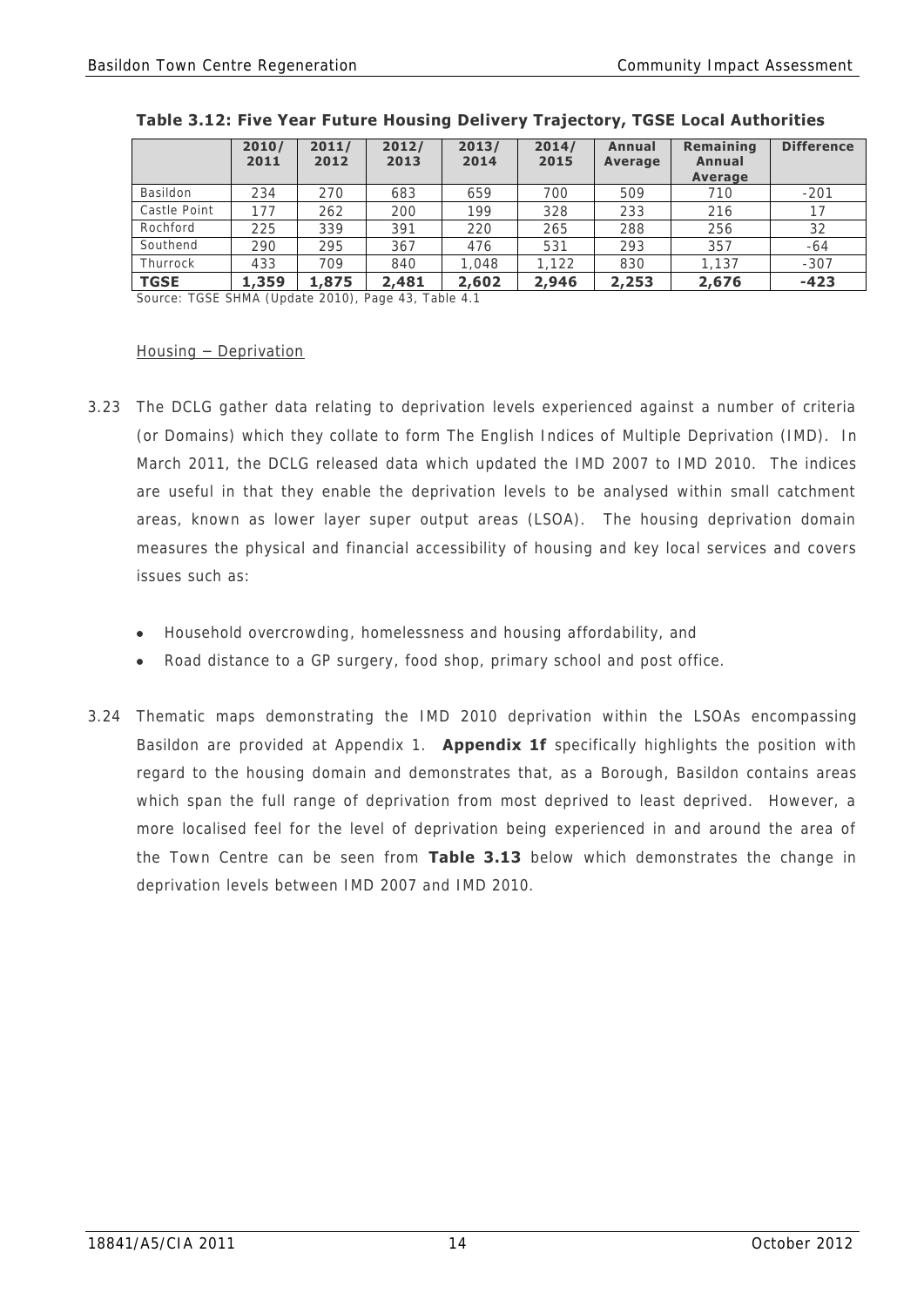



| <b>LSOA</b>        | <b>Housing Domain 2007</b> | <b>Housing Domain 2010</b> | <b>Change (Improvement /</b><br><b>Worsening</b> ) |
|--------------------|----------------------------|----------------------------|----------------------------------------------------|
| E01021271          | 18%                        | 12%                        | W                                                  |
| E01021286          | 35%                        | 20%                        | W                                                  |
| E01021288          | 53%                        | 22%                        | w                                                  |
| E01021290          | 46%                        | 32%                        | w                                                  |
| E01021294          | 45%                        | 35%                        | w                                                  |
| E01021321          | 44%                        | 37%                        | w                                                  |
| E01021289          | 50%                        | 37%                        | w                                                  |
| E01021299          | 40%                        | 37%                        | W                                                  |
| E01021297          | 37%                        | 40%                        | $\mathbf{I}$                                       |
| E01021270          | 38%                        | 41%                        | Ι.                                                 |
| E01021300          | 53%                        | 47%                        | w                                                  |
| E01021320          | 40%                        | 48%                        | Ι.                                                 |
| E01021269          | 43%                        | 49%                        | $\mathbf{I}$                                       |
| E01021295          | 62%                        | 55%                        | W                                                  |
| E01021268          | 66%                        | 56%                        | w                                                  |
| E01021318          | 69%                        | 57%                        | w                                                  |
| E01021296          | 65%                        | 60%                        | w                                                  |
| E01021266          | 72%                        | 62%                        | W                                                  |
| E01021267          | 62%                        | 63%                        | $\mathbf I$                                        |
| E01021298          | 75%                        | 67%                        | W                                                  |
| E01021272          | 69%                        | 68%                        | W                                                  |
| E01021287          | 77%                        | 68%                        | W                                                  |
| E01021292          | 81%                        | 68%                        | W                                                  |
| E01021322          | 65%                        | 69%                        | $\mathbf I$                                        |
| E01021293          | 85%                        | 72%                        | W                                                  |
| E01021265          | 84%                        | 74%                        | W                                                  |
| E01021291          | 86%                        | 79%                        | W                                                  |
| E01021319          | 91%                        | 85%                        | W                                                  |
| KEY:               |                            |                            |                                                    |
| <b>St Martin's</b> | <b>Fryerns</b>             | <b>Lee Chapel North</b>    | <b>Nethermayne</b>                                 |

Source: DCLG English Indices of Multiple Deprivation, 2010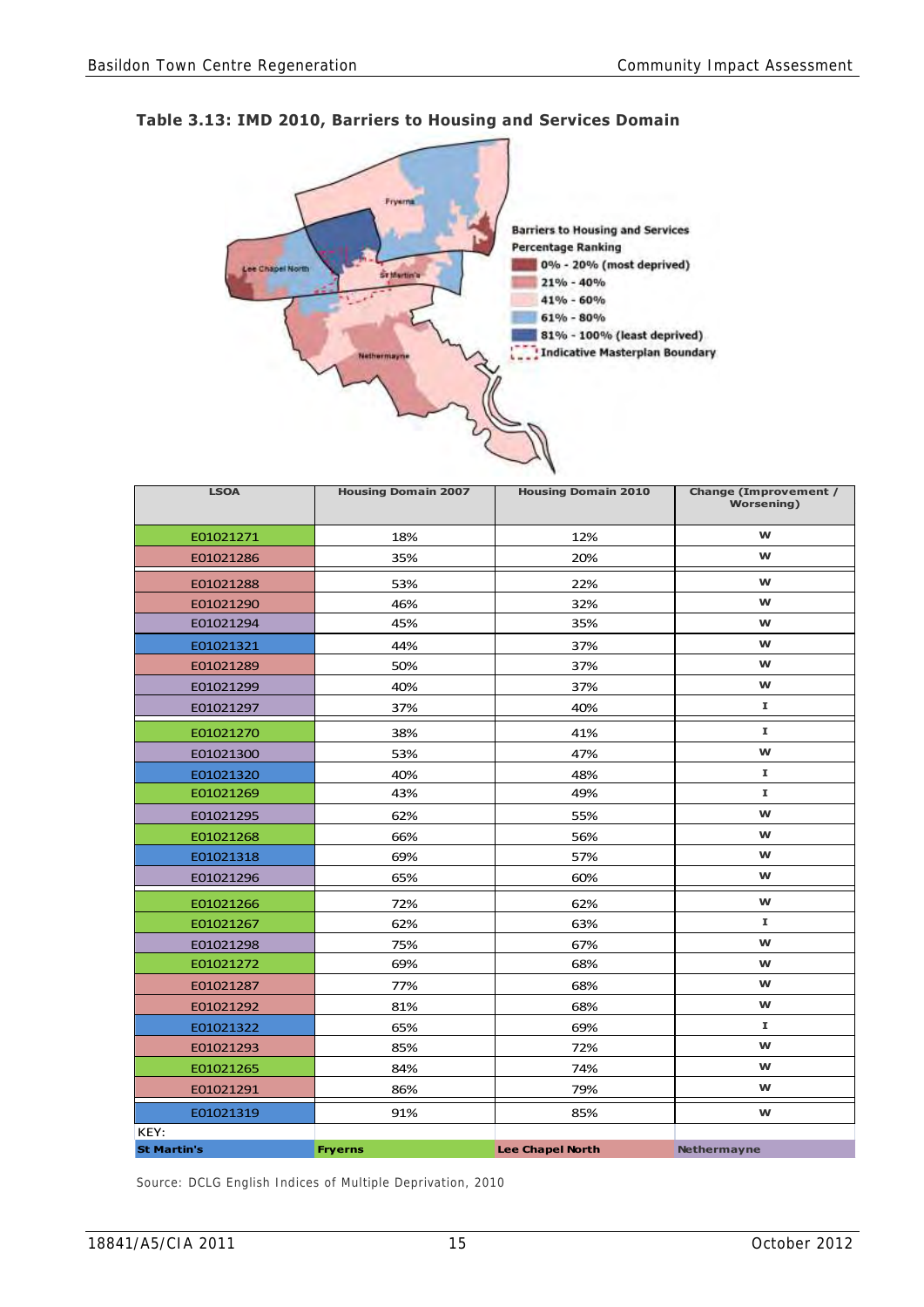- 3.25 In statistical terms, **Table 3.13** (and **Appendix 1f**) demonstrate that of the IMD 2010 status within the study area only two output areas fall within the most deprived category (between 0%- 20%), one in Fryerns and one in Lee Chapel North. Conversely, only one LSOA, in St Martin's ward, falls within the least deprived category (between 80% - 100%). The area overall represents a spread across the whole range of deprivation levels with 7 output areas falling within the 21% - 40% range, 8 in the 41% - 60% range and 10 in the 61% - 80% range. Lee Chapel North is the most polarised ward with all outputs areas either falling below 37% or above 68%.
- 3.26 In general terms, within the study area there is not a high level of deprivation in relation to barriers to housing and services. However, it should be borne in mind that, given the fact that the study area has been particularly constructed to contain and surround the Town Centre, it would be logical to expect low levels of deprivation for factors such as road distance to community facilities such as shops and post offices. Indeed, those output areas displaying the highest levels of deprivation are located to the far west of Lee Chapel North and the far east of Fryerns i.e. further away from the Town Centre.
- 3.27 More significant perhaps, is the analysis of the change in deprivation levels from the 2007 IMD series to the 2010 IMD series. Of the 28 output areas making up the study area, 22 have demonstrated a worsening since the 2007 IMD series. It is possible that this would have been significantly influenced by a negative effect of the recession on housing affordability which, in turn, would have a direct impact on household overcrowding with young adults remaining at home rather than taking the first step onto the property ladder.

# **c) EMPLOYMENT**

3.28 Census definitions for employment statistics define the economically active population of an area as being those people who are in work at the time of the census plus those who are not working but were looking for work and were available to start work within two weeks of a census date. Full-time students who are economically active are included. Economically inactive people are defined as those who are either retired, a student (excluding those students who were working), are looking after family/home or are permanently sick/disabled. **Table 3.14** below demonstrates the number of economically active/inactive people in the study area compared to Basildon Borough together with the unemployment status at the time of the 2001 Census.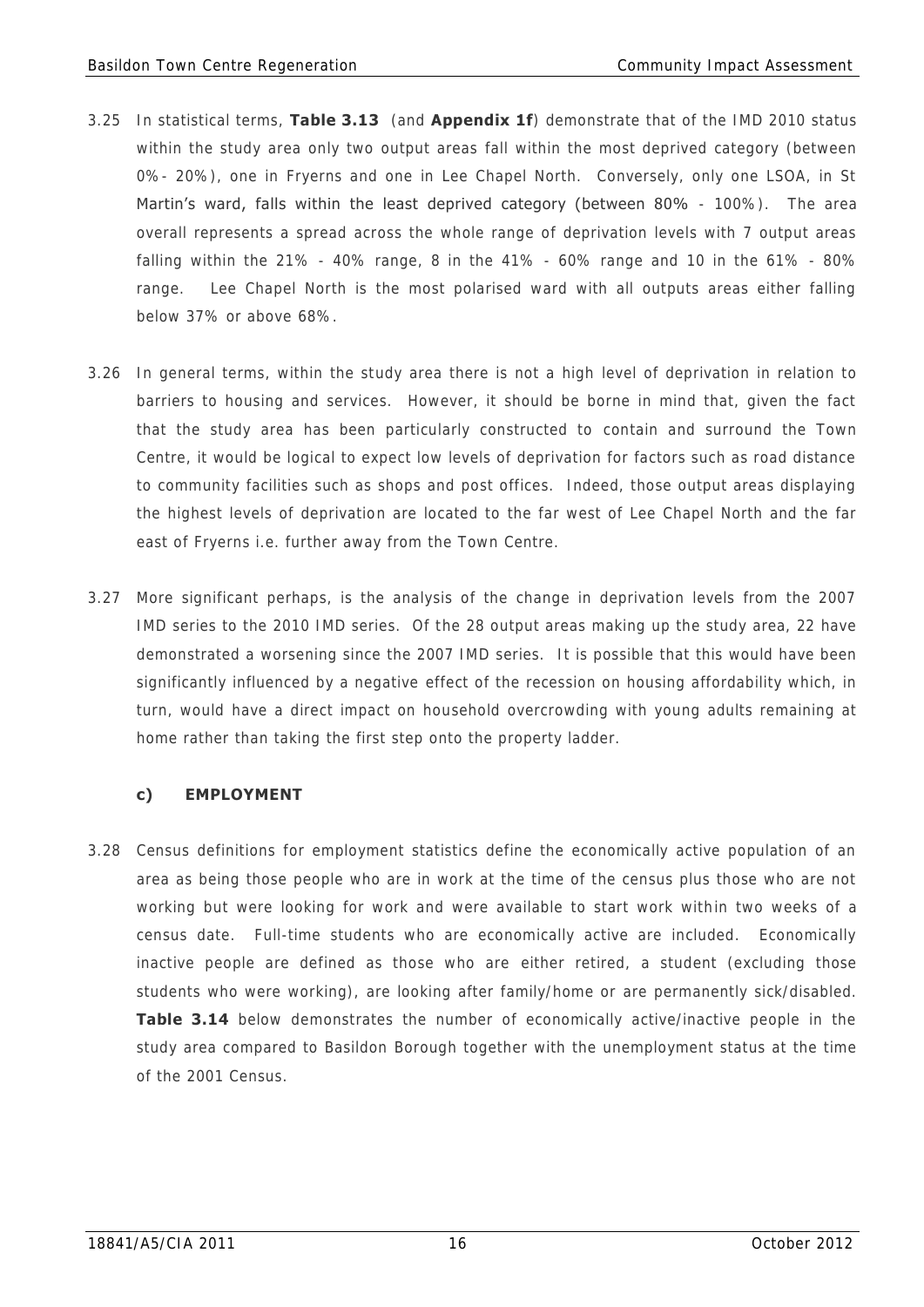|                          | <b>St</b><br>Martin's | $\frac{0}{0}$ | <b>Fryerns</b> | $\frac{0}{0}$ | Lee<br><b>Chapel</b><br><b>North</b> | $\frac{0}{0}$ | <b>Nethermayne</b> | $\frac{0}{0}$ | <b>Basildon</b> | $\frac{0}{0}$ |
|--------------------------|-----------------------|---------------|----------------|---------------|--------------------------------------|---------------|--------------------|---------------|-----------------|---------------|
| Economically<br>Active   | 3,480                 | 73%           | 5,332          | 75%           | 5,459                                | 72%           | 5.204              | 75%           | 90,000          | 76%           |
| Unemployed               | 253                   | 7%            | 354            | 7%            | 410                                  | 7%            | 225                | 5%            | 7.000           | 5%            |
|                          |                       |               |                |               |                                      |               |                    |               |                 |               |
| Economically<br>Inactive | 1,260                 | 27%           | 1.745          | 25%           | 2,102                                | 28%           | 1.707              | 25%           | 25,200          | 22%           |

 **Table 3.14: Economic Activity at 2001 Census** 

Source: ONS Annual Population Survey

% of ward or Borough population aged 16-64

3.29 **Table 3.14** demonstrates that ratios of economically active to inactive remain relatively constant across both wards and Borough. Within the unemployed portion of economically active people, the wards of St Martin's, Fryerns and Lee Chapel North do demonstrate a slightly higher percentage (7%) than Nethermayne ward which matches the total for the Borough (5%).

#### Employment – Historical Perspective

- 3.30 The extent to which unemployment levels have changed within the study area can best be determined by examining Job Seeker Allowance claimant counts over a period of time. **Figure 3.5** demonstrates that minor fluctuations were experienced within wards, Borough and Region alike from 2004 to 2007, at which time a drop in claimant levels was experienced across the board. The drop in claimant level in Basildon at that time was greater (6%) than that for the east of England as a whole (4%).
- 3.31 However, from 2008 a sharp increase in claimant levels occurred at all levels, peaking in 2009. Whilst the significant change in unemployment can largely be explained by the recent global recession, which took a particularly sharp downturn in September 2008, it is noticeable that despite levels of claimant count starting to decrease once again after 2009, the earlier low levels of 2004 to pre-2008 have not, as yet, been re-established.
- 3.32 In addition, throughout the period 2004 to 2011, Basildon maintained an unemployment level greater than that of the East of England.

### Employment – Industry Segmentation

3.33 The Business Register and Employment Survey (BRES) set out employment position within a given area. This workplace survey estimates the number of jobs held by employees broken down by industry and is a reflection of the number jobs within an area (but not necessarily the number of jobs held by residents of that area). BRES data is also subject to disclosure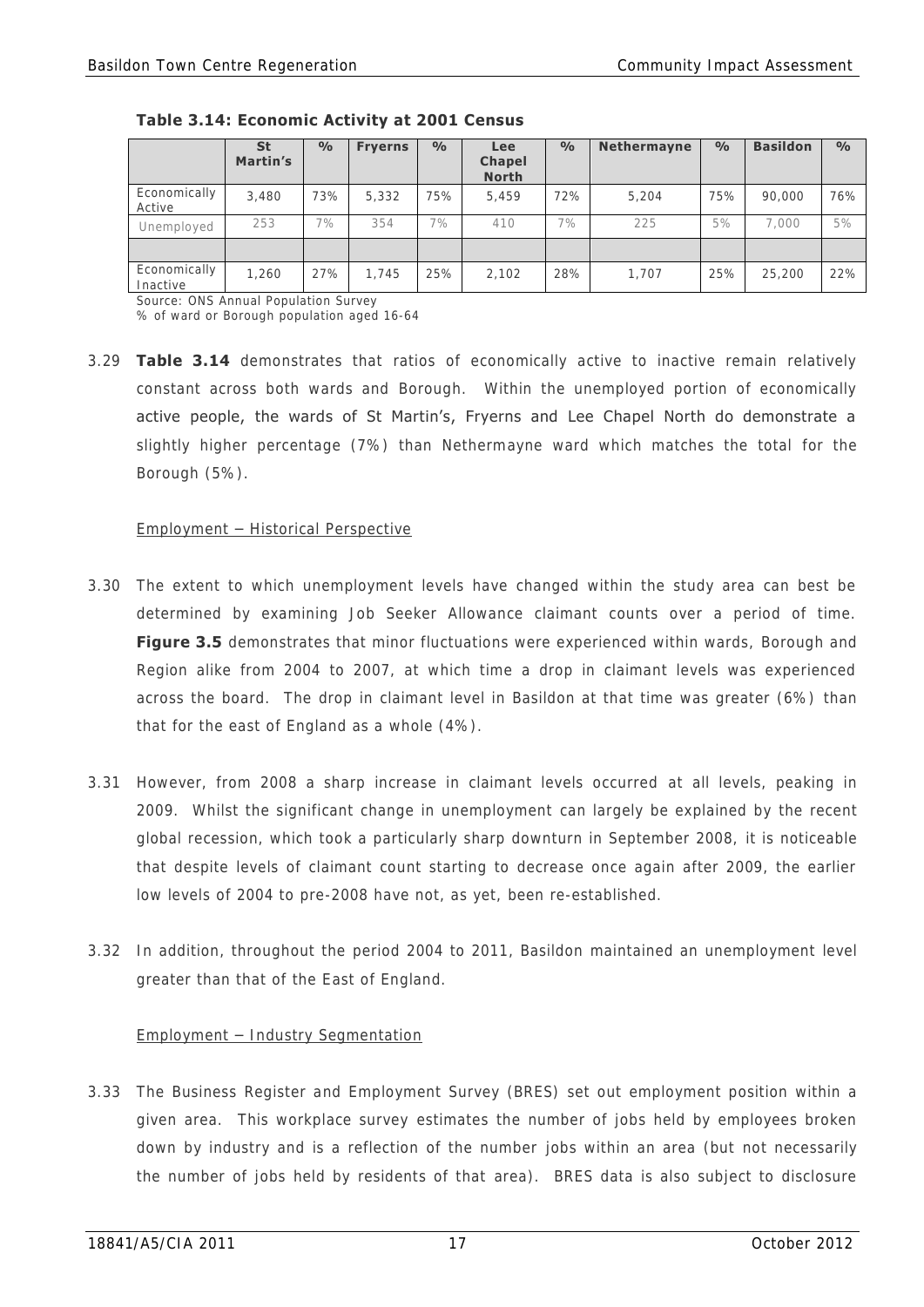restrictions and where data at small area level (i.e. ward) is considered too revealing, suppression is required. However, with this in mind, it remains a credible source of employment data.

- 3.34 **Table 3.15** provides the number of jobs, segmented by Industry, present in the area in 2009 and includes employees and working proprietors<sup>4</sup>. Industry categories applicable are:
	- 1. Agriculture, forestry & fishing
	- 2. Mining, quarrying & utilities
	- 3. Manufacturing
	- 4. Construction
	- 5. Motor Trades
	- 6. Wholesale
	- 7. Retail
	- 8. Transport & storage (inc postal)
	- 9. Accommodation & food services
- 10. Information & communication
- 11. Financial & insurance
- 12. Property
- 13. Professional, scientific & technical
- 14. Business administration & support services
- 15. Public administration & defence
- 16. Education
- 17. Health
- 18. Arts, entertainment, recreation & other services

|                   | <b>St Martin's</b> | <b>Fryerns</b> | <b>Lee Chapel</b><br><b>North</b> | <b>Nethermayne</b> | <b>Basildon</b> | <b>East of</b><br><b>England</b> |
|-------------------|--------------------|----------------|-----------------------------------|--------------------|-----------------|----------------------------------|
| 1                 | #                  | #              | #                                 | #                  | 0.0%            | 1.9%                             |
| $\overline{2}$    | #                  | #              | #                                 | #                  | 0.8%            | 0.9%                             |
| 3                 | 0.9%               | 21.4%          | #                                 | #                  | 12.9%           | 8.8%                             |
| 4                 | 1.9%               | 5.6%           | 4.5%                              | 1.2%               | 7.8%            | 6.4%                             |
| 5                 | #                  | 1.2%           | 0.5%                              | #                  | 1.5%            | 1.9%                             |
| 6                 | 0.8%               | 7.7%           | #                                 | #                  | 4.6%            | 4.6%                             |
| $\overline{7}$    | 31.8%              | 8.6%           | 10.5%                             | 1.9%               | 13.4%           | 11.4%                            |
| 8                 | 3.3%               | 7.4%           | 2.2%                              | #                  | 5.1%            | 5.2%                             |
| $\circ$           | 5.0%               | 5.4%           | 7.7%                              | 6.1%               | 4.6%            | 5.8%                             |
| 10                | 1.8%               | 4.2%           | 0.6%                              | 0.2%               | 3.4%            | 3.1%                             |
| 11                | 5.5%               | 11.5%          | #                                 | #                  | 4.2%            | 2.9%                             |
| 12                | 1.9%               | #              | #                                 | #                  | 1.8%            | 1.9%                             |
| 13                | 1.9%               | 3.6%           | 1.8%                              | 0.8%               | 3.8%            | 6.9%                             |
| 14                | 9.1%               | 5.8%           | 9.3%                              | 3.4%               | 6.0%            | 9.2%                             |
| 15                | 21.8%              | 2.2%           | #                                 | #                  | 3.8%            | 4.4%                             |
| 16                | 3.6%               | 3.8%           | 39.7%                             | 7.7%               | 7.6%            | 9.5%                             |
| 17                | 6.0%               | 6.6%           | 16.8%                             | 63.3%              | 14.5%           | 10.9%                            |
| 18                | 4.5%               | 3.5%           | 4.4%                              | 3.9%               | 4.2%            | 4.5%                             |
| <b>Total Jobs</b> | 8,418              | 18,337         | 1,238                             | 9,106              | 81,735          | 2,556,955                        |

### **Table 3.15: BRES Employment by Industry at 2009**

Source: ONS, BRES 2009. # indicates suppressed data

3.35 Data provided in **Table 3.15** demonstrates that the highest employing industry in Basildon in 2009 was the health sector, closely followed by the retail and manufacturing industries. Although this is consistent with the fact that health, retail and manufacturing industries are very high employers in the Region overall, Basildon Borough has a higher concentration.

<sup>4&</sup>lt;br>4 Working proprietors includes sole traders, sole proprietors, partners and directors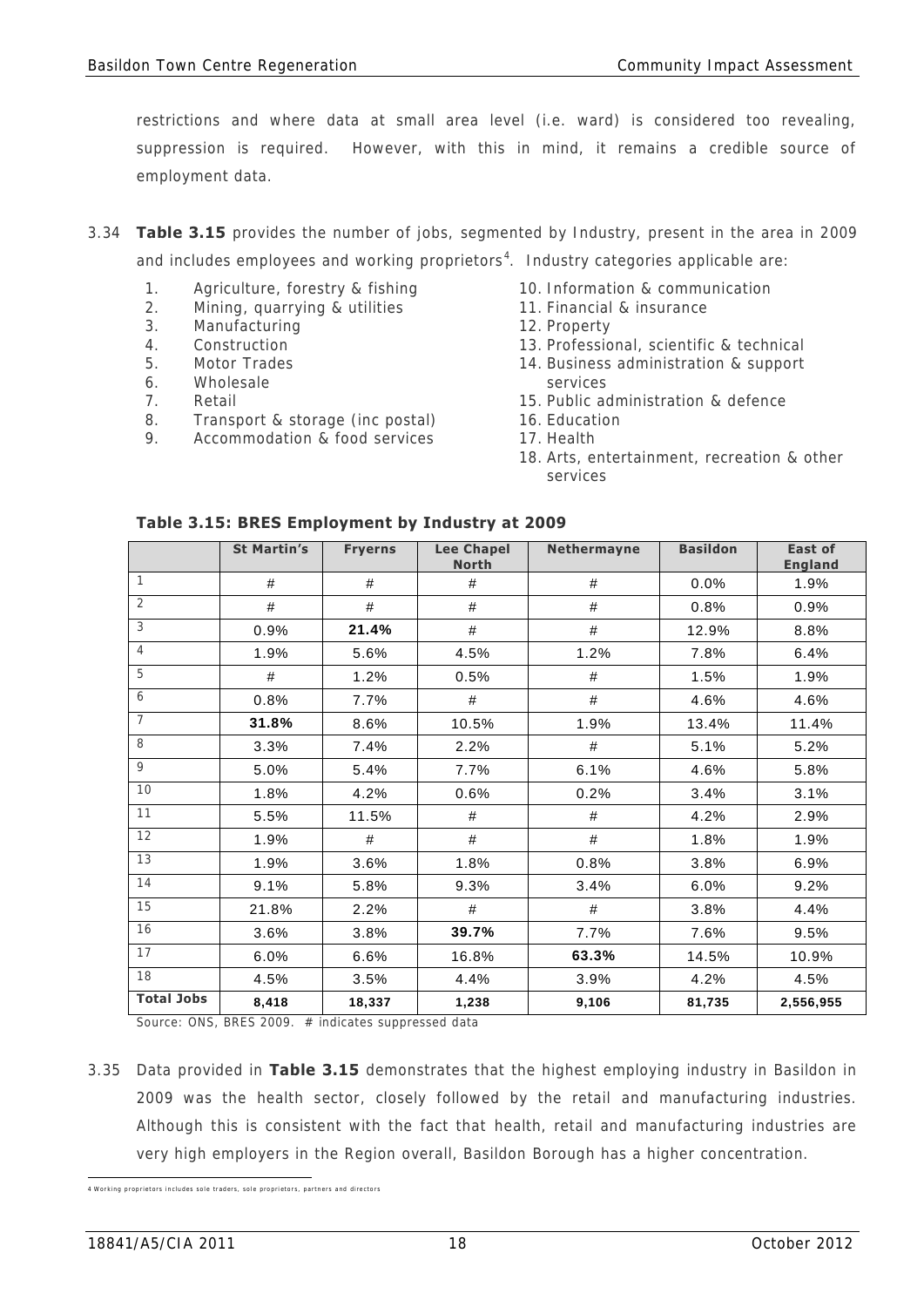- 3.36 At a more local level, the study area presents a predictable picture with the highest employing industries being the Retail industry by dint of its proximity to the Town Centre, Public Administration attributable in part to the town centre location of Basildon Borough Council, Education industry with both schools and further education facilities being local and, in particular, the Health industry most likely driven by the proximity to the Basildon University Hospital in addition to GP and Dental practices within the realms of the Town Centre.
- 3.37 In summary, key highlights of the 2009 BRES survey of the study area indicate provision of 7,696 jobs within the health industry, 4,566 jobs within retail, 2,337 jobs within public administration and 2,203 within the Education industry.

### Employment – Job Availability and Earnings

3.38 Examination of the levels of jobs available per working age resident identifies that, historically, the number of jobs available has increased in proportion with the increase in residents of working age. As a consequence, the jobs density has remained at 0.76 between 2000 and 2009. Over the same ten year period, this compares to a 0.77 jobs density in the East of England Region in 2000 reducing to 0.76 in 2009. The breakdown of data confirming this, as provided by the ONS Jobs Density report, is detailed in **Table 3.16**.

| Year | <b>Basildon Borough</b> |                       | <b>East of England</b> |                       | <b>Great Britain</b> |                       |
|------|-------------------------|-----------------------|------------------------|-----------------------|----------------------|-----------------------|
|      | <b>Total Jobs</b>       | Job<br><b>Density</b> | <b>Total Jobs</b>      | Job<br><b>Density</b> | <b>Total Jobs</b>    | Job<br><b>Density</b> |
| 2000 | 80,000                  | 0.76                  | 2,621,000              | 0.77                  | 28,973,000           | 0.79                  |
| 2001 | 74,000                  | 0.70                  | 2,654,000              | 0.77                  | 29,283,000           | 0.80                  |
| 2002 | 79,000                  | 0.75                  | 2,699,000              | 0.78                  | 29,477,000           | 0.80                  |
| 2003 | 81,000                  | 0.76                  | 2,728,000              | 0.78                  | 29,747,000           | 0.80                  |
| 2004 | 84,000                  | 0.79                  | 2,707,000              | 0.77                  | 30,042,000           | 0.80                  |
| 2005 | 88,000                  | 0.82                  | 2,773,000              | 0.78                  | 30,539,000           | 0.81                  |
| 2006 | 86,000                  | 0.80                  | 2,807,000              | 0.78                  | 30,339,000           | 0.79                  |
| 2007 | 84,000                  | 0.77                  | 2,807,000              | 0.78                  | 30,667,000           | 0.80                  |
| 2008 | 87,000                  | 0.78                  | 2,813,000              | 0.77                  | 30,689,000           | 0.79                  |
| 2009 | 86,000                  | 0.76                  | 2,789,000              | 0.76                  | 30,266,000           | 0.78                  |

Source: ONS Jobs Density Report (Nomis), (rounded to nearest thousand)

3.39 In summary, whilst job density has remained at less than one job per working age resident in Basildon, the trend is in keeping with not only that of the Region but of Great Britain overall.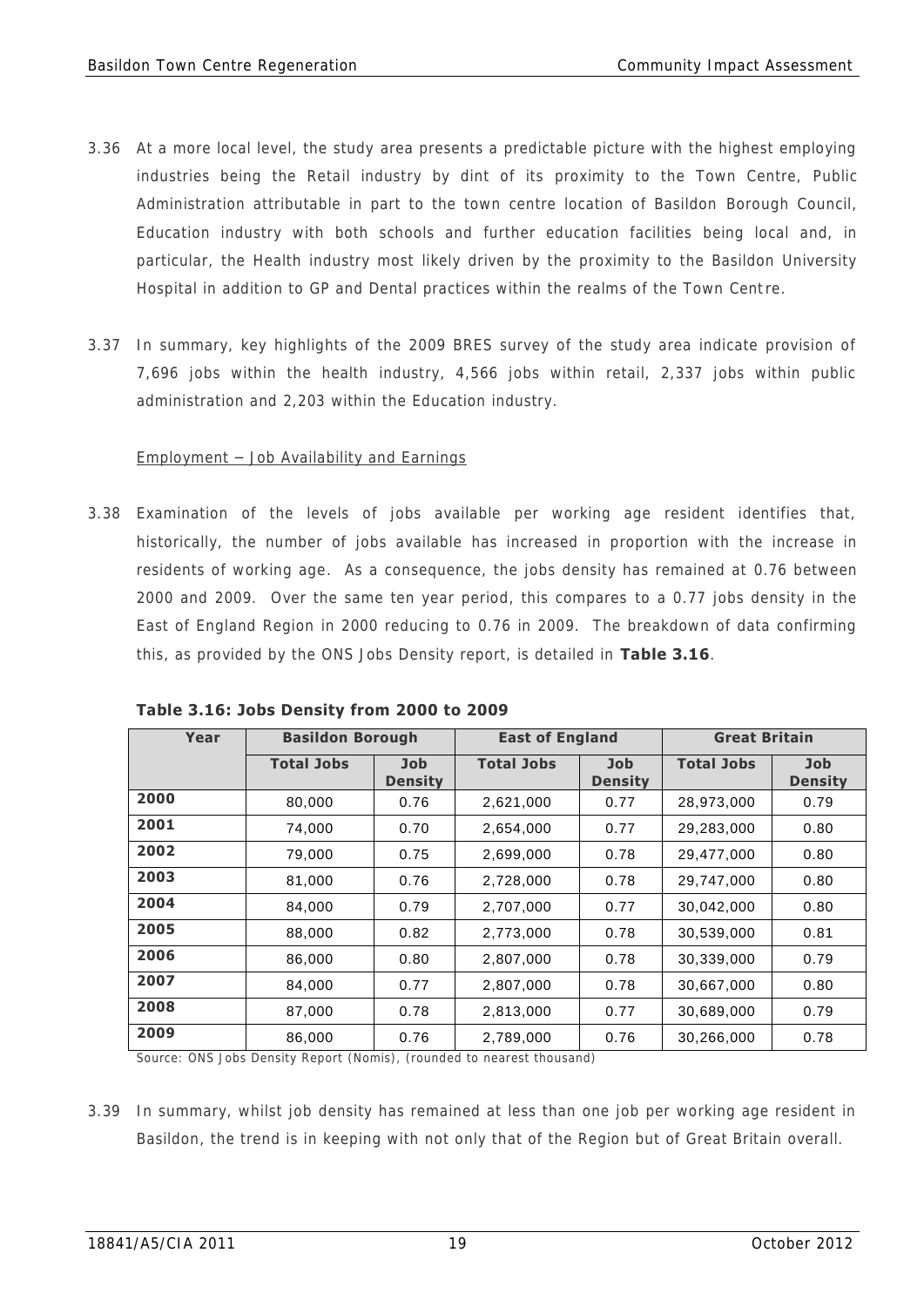3.40 In addition to recording the number of jobs in any given area, the ONS also publish details of the average earnings of an area's residential labour force. The following table demonstrates a five year trend in the median full time worker wages, between 2006 and 2010 and offers an indicative, survey-based comparison between the Borough, Region and Great Britain overall. The table demonstrates that Basildon residents have consistently maintained a higher rate of weekly pay than both the Region and Great Britain overall.

|      | <b>Basildon (£)</b> | East of England (£) | <b>Great Britain (£)</b> |
|------|---------------------|---------------------|--------------------------|
| 2006 | 489.3               | 466.0               | 445.9                    |
| 2007 | 490.7               | 479.9               | 460.0                    |
| 2008 | 506.8               | 499.0               | 480.0                    |
| 2009 | 521.1               | 509.5               | 490.5                    |
| 2010 | 538.6               | 523.3               | 501.8                    |

| Table 3.17: Full-Time Worker, Weekly Pay (Gross) – 2006 - 2010 |  |  |  |
|----------------------------------------------------------------|--|--|--|
|----------------------------------------------------------------|--|--|--|

Source: ONS, Annual Survey of Hours and Earnings – resident analysis

3.41 It should be noted, however, that earnings by residence may be influenced by the number of people out-commuting to London and become raised as a consequence. Comparison, therefore, to a workplace analysis of average earnings provides a more robust picture of the value of local employment opportunities. The following table provides the same five year trend in median full time worker wages but based on workplace data and demonstrates that whilst 2006 to 2009 saw a trend whereby earnings in Basildon were consistently higher than in the East of England and (with the exception of 2008), higher than Great Britain overall, in 2010 the average weekly pay for a full-time employee working in Basildon fell below that of the Region or GB.

|      | <b>Basildon (£)</b> | East of England (£) | <b>Great Britain (£)</b> |
|------|---------------------|---------------------|--------------------------|
| 2006 | 486.8               | 440.6               | 444.8                    |
| 2007 | 515.9               | 450.5               | 459.3                    |
| 2008 | 477.4               | 469.1               | 479.1                    |
| 2009 | 499.7               | 478.6               | 489.9                    |
| 2010 | 480.0               | 488.7               | 500.4                    |

 **Table 3.18: Full-Time Worker, Weekly Pay (Gross) – 2006 - 2010** 

Source: ONS, Annual Survey of Hours and Earnings – workplace analysis

3.42 The higher pattern of weekly pay for residents of Basildon compared to the lower rates of weekly pay for jobs based in Basildon would indicate that working residents of Basildon will commute outside their own Borough to achieve greater employment prosperity.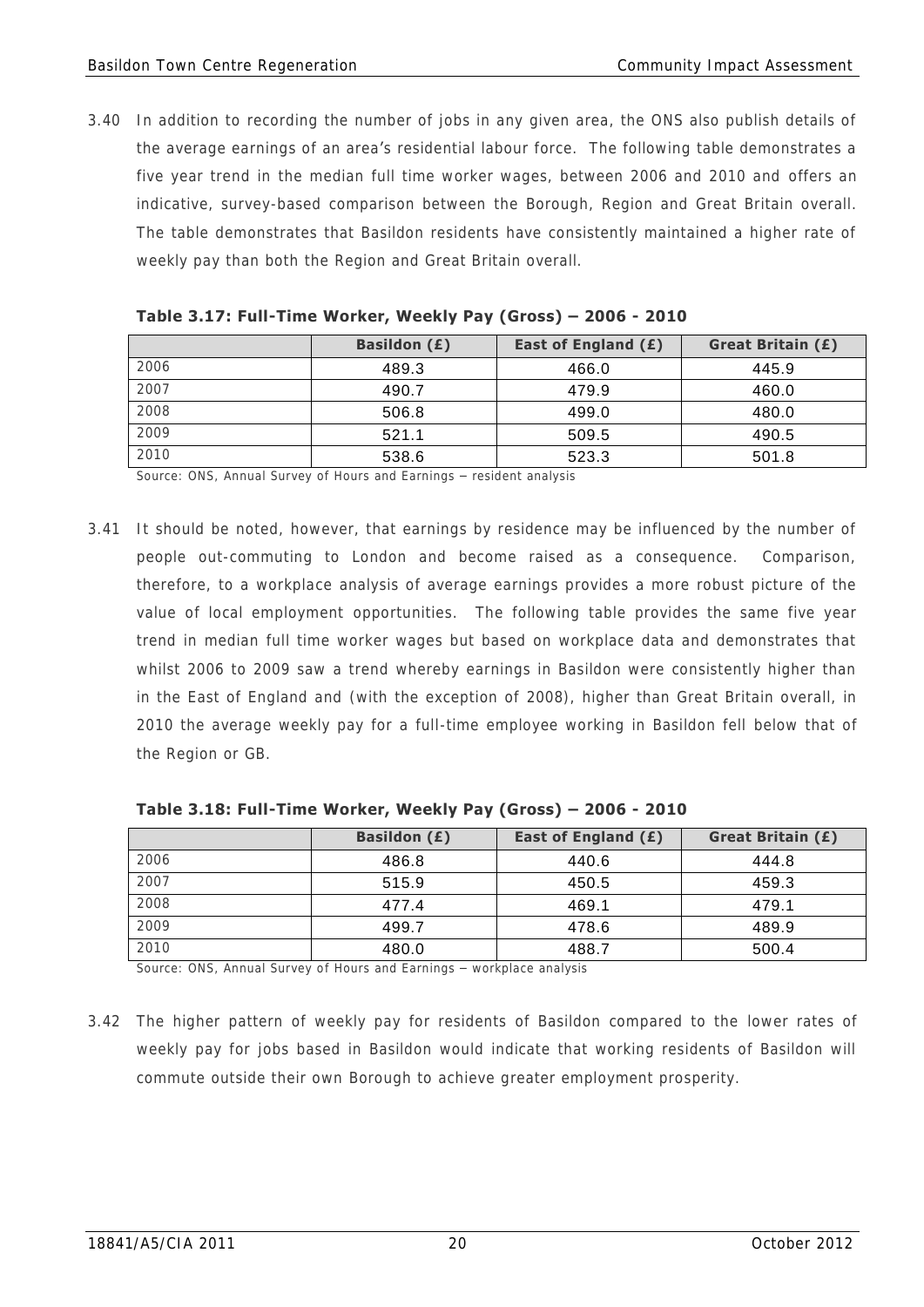#### Employment – Commuting Patterns for **Basildon Borough** (2001 Census)

3.43 Examination of commuting patterns data provided by the ONS following the 2001 Census demonstrates that the highest percentage (54.85%) of the working residents of Basildon Borough, remained within the Borough for employment; this equated to some 42,527 workers.

| <b>Local Authority Destination</b> | <b>Commuters</b> | <b>Percentage of Basildon</b><br><b>Residential Workforce</b> |
|------------------------------------|------------------|---------------------------------------------------------------|
| <b>Basildon</b>                    | 42,527           | 54.85%                                                        |
| <b>City of London</b>              | 4,945            | 6.38%                                                         |
| <b>Thurrock</b>                    | 3,469            | 4.47%                                                         |
| <b>Brentwood</b>                   | 3,361            | 4.34%                                                         |
| <b>Chelmsford</b>                  | 2,652            | 3.42%                                                         |
| Southend-on-Sea                    | 2,084            | 2.69%                                                         |
| <b>Havering</b>                    | 2,072            | 2.67%                                                         |
| <b>Tower Hamlets</b>               | 1,955            | 2.52%                                                         |
| Westminster                        | 1,790            | 2.31%                                                         |
| <b>Barking and Dagenham</b>        | 1,192            | 1.54%                                                         |
| <b>Rochford</b>                    | 1,149            | 1.48%                                                         |
| <b>Castle Point</b>                | 1,108            | 1.43%                                                         |

 **Table 3.19: Commuting Destinations of Basildon Resident Workers at 2001 Census** 

Source: ONS 2001 Census Statistics, Commuting Patterns

3.44 **Table 3.19** highlights the top 12 local authority destinations of Basildon workers at the time of the 2001 Census (which is also a representation of the destinations with 1,000+ commuters). (See **Appendices 2a and 2b** for full breakdown of commuting destinations).

### Employment – Commuting Patterns for **Study Area** (2001 Census)

- 3.45 The highest percentage of working residents within the study area wards either remained within the study area itself for employment (37%) or within the Borough of Basildon (a further 28%). Of those travelling further afield, the top destinations were Thurrock (5%), City of London (4%) and Southend-on-Sea (3%). This pattern is a relatively close match with the Basildon Borough's overall commuting pattern although with more residents of the study area working in Southend than in Brentwood or Chelmsford. (See **Appendix 2c** for full breakdown of commuting destinations of study area residents).
- 3.46 Although it has been established that a high percentage of jobs within the study area are filled by its own residents, the area also experiences a high degree of in-commuting with employees travelling in primarily from the remainder of Basildon (28%) and including a further 8% from Castle Point, 7% from Thurrock, 6% from Rochford and 5% from Chelmsford (see **Appendix 2d** for full breakdown of commuting origins of study area workers).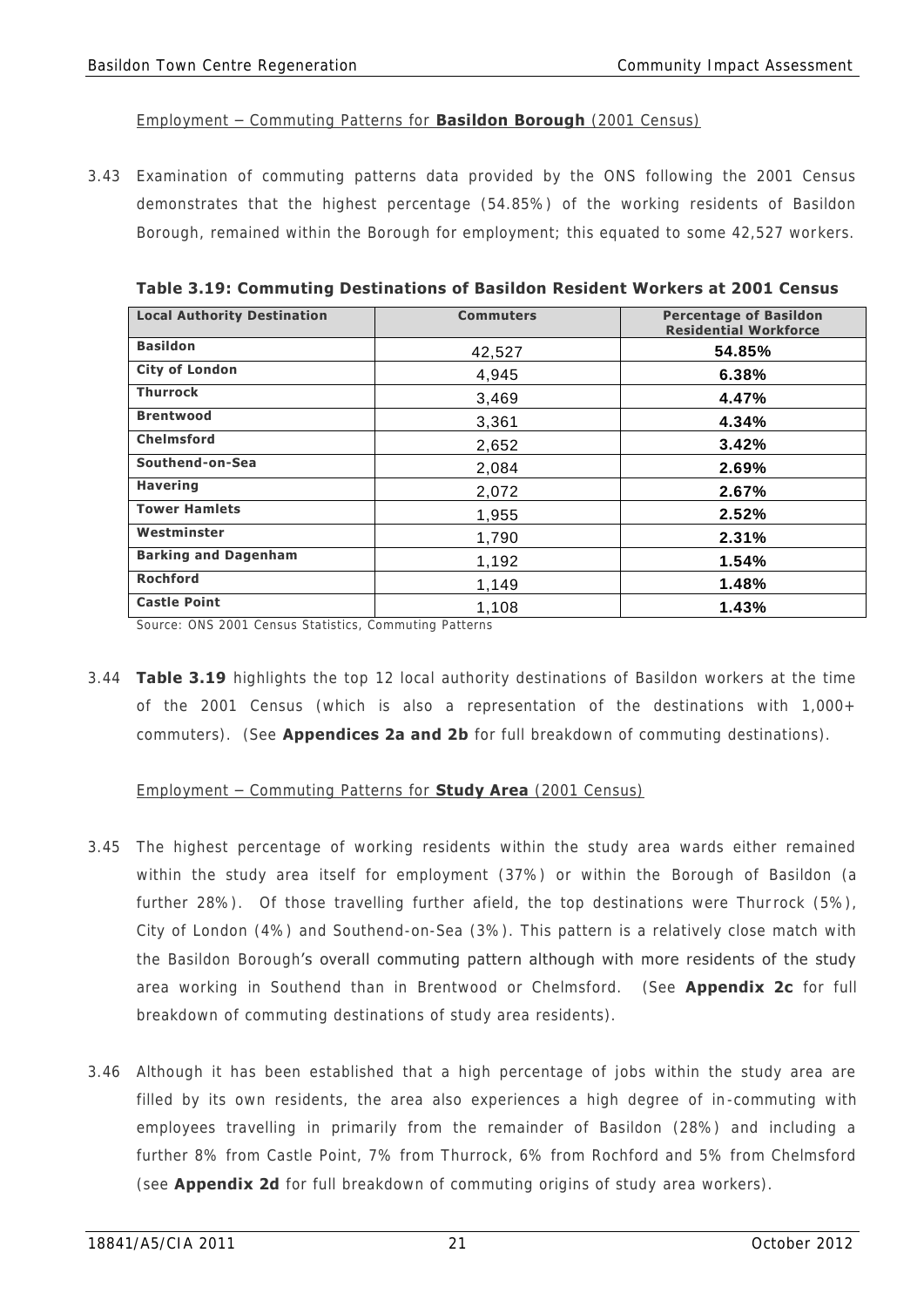### Employment – Deprivation

- 3.47 The DCLG Indices of Multiple Deprivation, Employment Domain, draws together data which creates a profile of who is out of work and why. Unemployment deprivation is calculated by summing together employment data such as:
	- Claimants of Job Seekers Allowance
	- Claimants of Incapacity Benefit
	- Claimants of Severe Disablement Allowance
	- Claimants of Employment and Support Allowance.
- 3.48 Of the deprivation thematic maps provided in Appendix 1, **Appendix 1c** specifically highlights the position with regard to employment deprivation and demonstrates that the areas of Basildon Borough that fall within the 'least deprived' category are generally those farthest from the Town Centre e.g. in and surrounding Billericay. The Town Centre itself sits predominantly within a 'most deprived' area.
- 3.49 **Table 3.20** provides a detailed breakdown of the deprivation levels experienced by the output areas within the wards of the study area and compares their change in status from the IMD 2007 to IMD 2010.
- 3.50 **Table 3.20** highlights the fact that the majority of the study area falls within the 21% 40% level of deprivation band i.e. one band away from 'most deprived'. Other key features derived from the table are the fact that Nethermayne experiences significantly less employment deprivation than other wards within the study area but, most significantly, no LSOA within the overall study area are considered 'least deprived'. In summary, however, there is a greater degree of employment deprivation experienced by those residents living to the north of the town centre than those living to the south.
- 3.51 Analysis of the change in status between the IMD 2007 and IMD 2010 calculations demonstrates that there has been a fairly even split between those output areas recording an improvement (13) and those a worsening (12) with three of the output areas showing no change in position. Overall, the 2007 and 2010 series of IMD calculations present minimal change with the variance never being greater than 9%.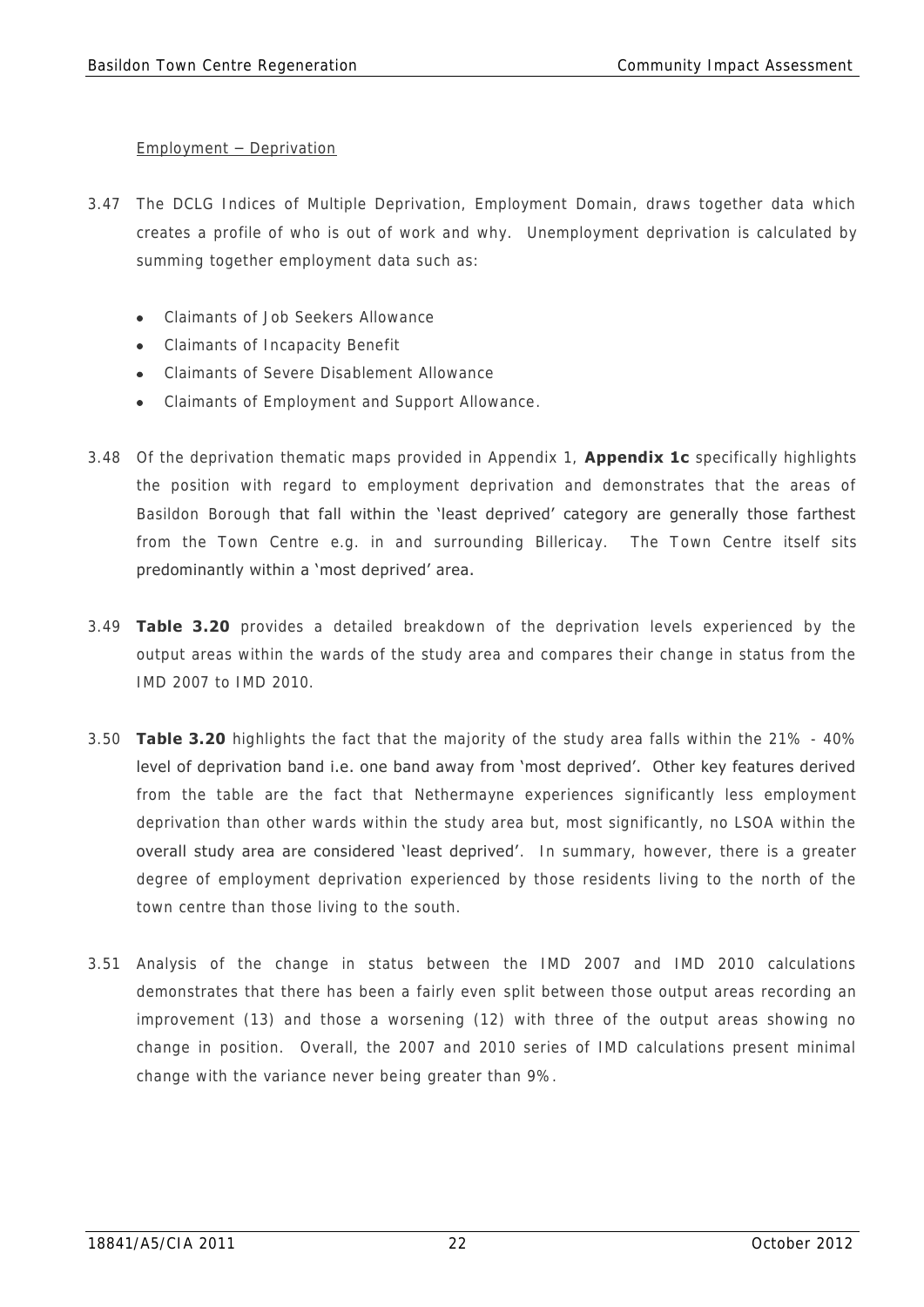## **Table 3.20: IMD 2010, Employment Domain**



| <b>LSOA</b> | <b>Employment Domain 2007</b> | <b>Employment Domain 2010</b> | <b>Change (Improvement /</b><br><b>Worsening</b> ) |
|-------------|-------------------------------|-------------------------------|----------------------------------------------------|
| E01021290   | 8%                            | 6%                            | W                                                  |
| E01021271   | 8%                            | 8%                            | <b>Nil</b>                                         |
| E01021268   | 8%                            | 10%                           | ı                                                  |
| E01021288   | 18%                           | 13%                           | W                                                  |
| E01021322   | 23%                           | 14%                           | W                                                  |
| E01021319   | 12%                           | 15%                           | L                                                  |
| E01021318   | 19%                           | 16%                           | W                                                  |
| E01021270   | 19%                           | 20%                           | ı                                                  |
| E01021289   | 30%                           | 22%                           | W                                                  |
| E01021291   | 21%                           | 22%                           | ı                                                  |
| E01021296   | 25%                           | 23%                           | W                                                  |
| E01021320   | 24%                           | 26%                           | ı                                                  |
| E01021300   | 25%                           | 27%                           | п                                                  |
| E01021292   | 37%                           | 28%                           | W                                                  |
| E01021266   | 30%                           | 29%                           | W                                                  |
| E01021267   | 29%                           | 29%                           | <b>Nil</b>                                         |
| E01021286   | 26%                           | 32%                           | ı                                                  |
| E01021272   | 31%                           | 33%                           | ı                                                  |
| E01021295   | 34%                           | 34%                           | <b>Nil</b>                                         |
| E01021269   | 31%                           | 35%                           | ı                                                  |
| E01021265   | 34%                           | 37%                           | ı                                                  |
| E01021321   | 30%                           | 39%                           | ı                                                  |
| E01021297   | 40%                           | 39%                           | W                                                  |
| E01021293   | 39%                           | 43%                           | ı                                                  |
| E01021287   | 55%                           | 53%                           | W                                                  |
| E01021298   | 62%                           | 53%                           | W                                                  |
| E01021294   | 49%                           | 55%                           | п                                                  |
| E01021299   | 76%                           | 74%                           | W                                                  |
| KEY:        |                               |                               |                                                    |
| St Martin's | Fryerns                       | Lee Chapel North              | Nethermayne                                        |

Source: DCLG English Indices of Multiple Deprivation, 2010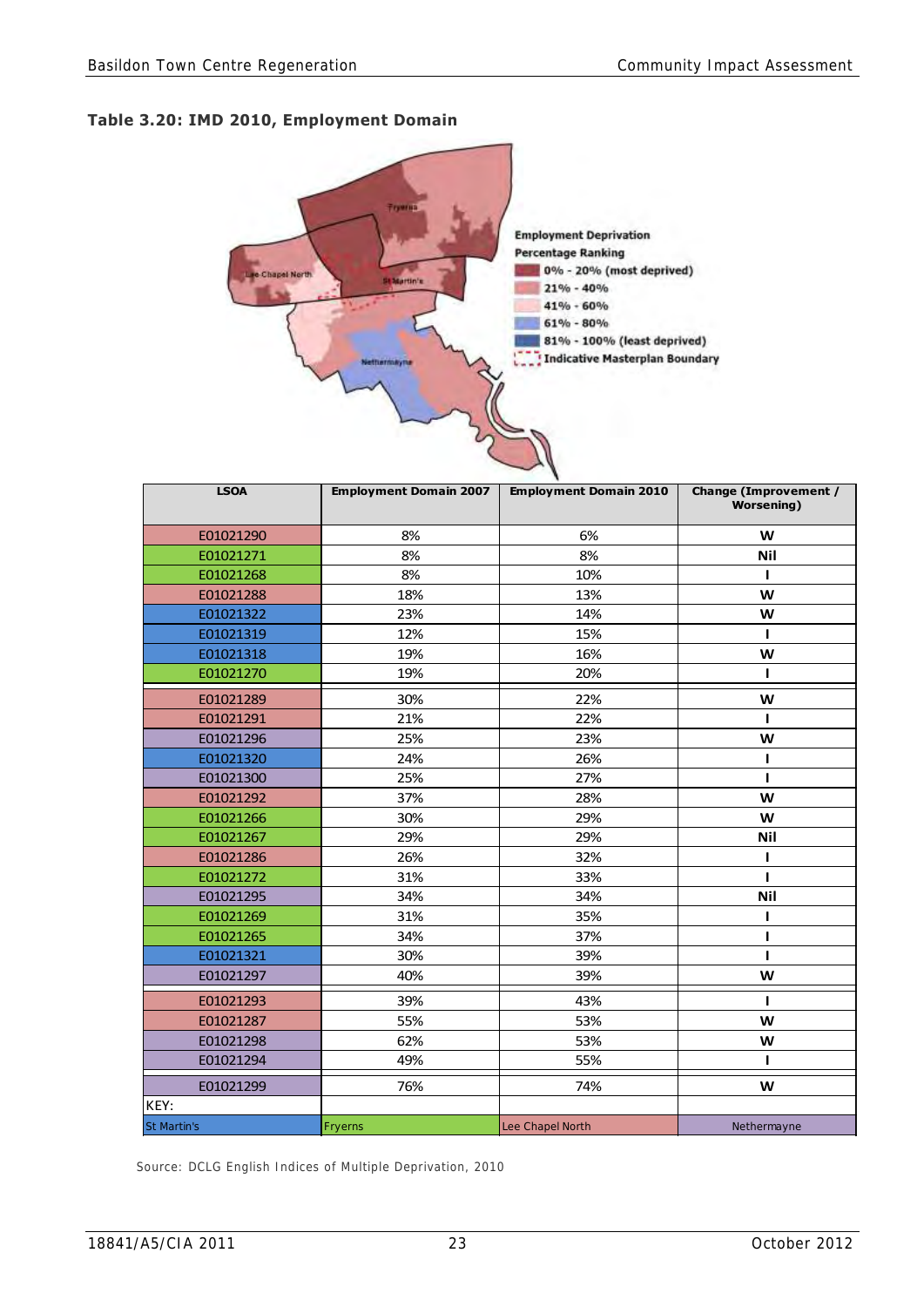# **d) EDUCATION**

3.52 **Figure 3.6** demonstrates the location of primary schools within a 600m buffer of the town centre regeneration masterplan boundary and the secondary schools within 1.5km of the boundary. Eight schools have been identified within the vicinity and **Table 3.21** provides details of the schools including their capacity and pupil number on roll taken from the January 2011 schools census.

|                         | <b>Name</b>                           | <b>Address</b>                     | <b>Capacity</b> | 2011 Pupils<br><b>NOR</b> |
|-------------------------|---------------------------------------|------------------------------------|-----------------|---------------------------|
| 1                       | Ghyllgrove Community Infant School    | The Gore, Basildon, SS14 2BY       | 168             | 170                       |
| 2                       | Ghyllgrove Community Junior School    | The Gore, Basildon, SS14 2BG       | 224             | 170                       |
| 3                       | St Anne Line RC Infant School         | Wickhay, Basildon, SS15 5AF        | 180             | 180                       |
| 3                       | St Anne Line RC Junior School         | Wickhay, Basildon, SS15 5AF        | 240             | 265                       |
| $\overline{\mathbf{4}}$ | Kingswood Infant School               | Clay Hill Road, Basildon, SS16 5DE | 180             | 230                       |
| $\overline{\mathbf{4}}$ | Kingswood Junior School               | Clay Hill Road, Basildon, SS16 5DE | 243             | 240                       |
| 5                       | Lee Chapel Primary School             | The Knares, Basildon, SS16 5RU     | 420             | 445                       |
|                         | <b>Primary School Total</b>           |                                    | 1,655           | 1,700                     |
| 6                       | James Hornsby High School             | Leinster Road, Basildon, SS15 5NX  | 1,116           | 835                       |
| $\overline{z}$          | De La Salle School & Language College | Ghyllgrove, Basildon, SS14 2LA     | 750             | 750                       |
| 8                       | Woodlands School                      | Kingswood, Basildon, SS16 5BA      | 1.500           | 1.485                     |
|                         | <b>Secondary School Total</b>         |                                    | 3,366           | 3,070                     |

 **Table 3.21: Primary and Secondary School Provision** 

Source: Department for Education, Research & Statistics Gateway (2011 Schools Census)

- 3.53 The above table would indicate an overall deficit of 45 primary school places within a 600m buffer of the town centre but a 296 place surplus of secondary places within a 1.5km buffer.
- 3.54 The Essex County Council School Organisation Plan (SOP), 2010 2015 makes close examination of the school place surplus and deficit position and forecasts provision levels over a five year period. Determination of the forecast provision, in this instance , not only takes account of impact of birth rates upon the local school age population but considers the position should planned new housing take place. The SOP concludes that pupil numbers are likely to increase in Basildon Town as a result of increased births in some years, and inmigration arising from planned housing developments.
- 3.55 The SOP findings in relation to the primary schools identified within the study area are listed in **Table 3.22** which, in summary, demonstrates an anticipated deficit of primary school places of 26 places by 2015. The SOP states that **'the situation will be monitored closely and additional places will be created as and when needed'**.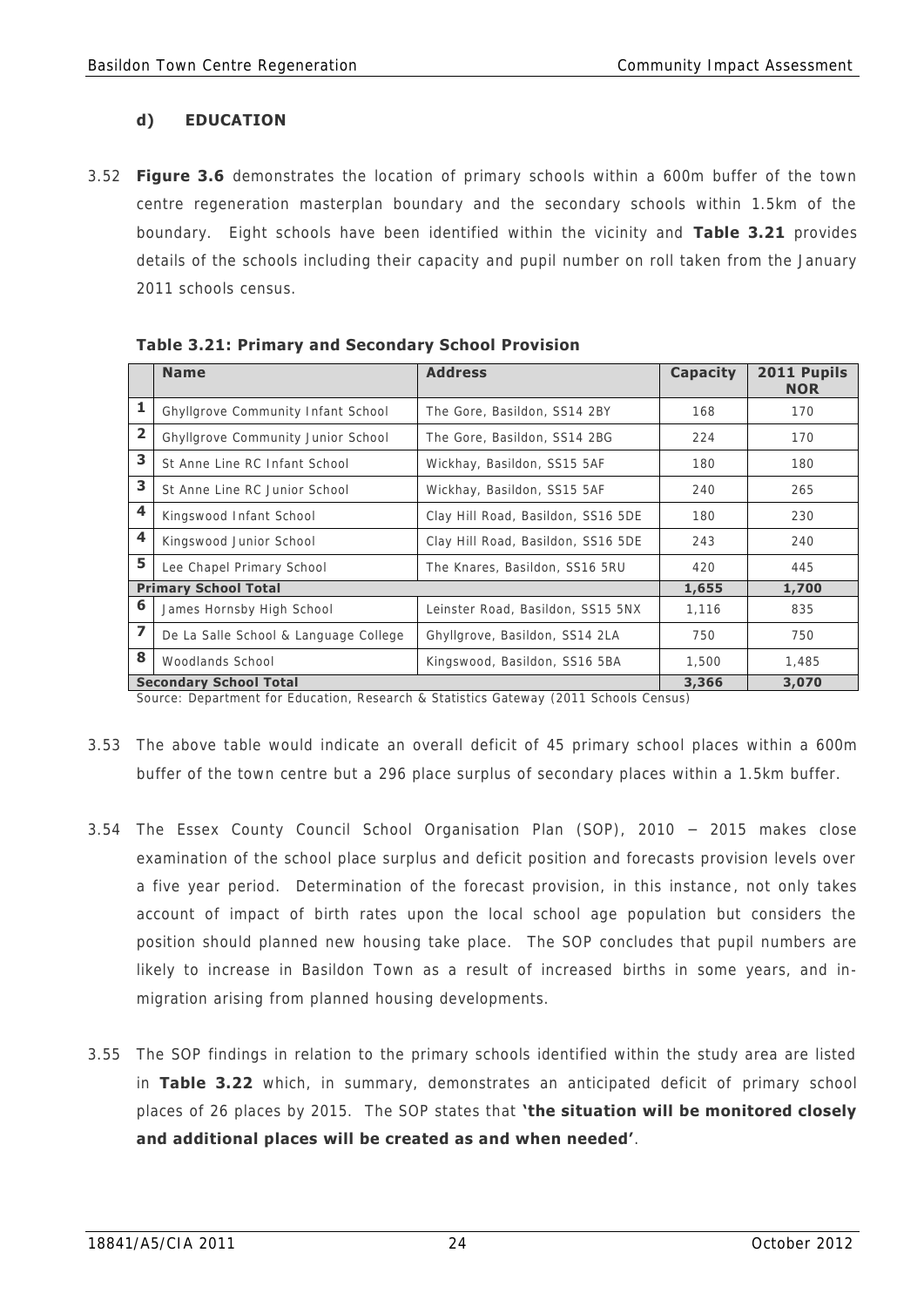3.56 Findings in relation to secondary school provision within the study area, detailed in **Table 3.22**, demonstrate an overall surplus of 6 places by 2015 (which includes adjustment for potential child yield from new housing). Amongst SOP proposals to handle surplus capacity, the Plan includes **'a planned reduction in capacity at James Hornsby High School'**.

|                         | <b>Name</b>                           | Surplus /<br><b>Deficit</b><br>2010 | Surplus /<br><b>Deficit</b><br>2015 | Surplus /<br><b>Deficit</b><br>inc adj for new<br><b>housing (2015)</b> |
|-------------------------|---------------------------------------|-------------------------------------|-------------------------------------|-------------------------------------------------------------------------|
| 1                       | Ghyllgrove Community Infant School    | 31                                  | 11                                  | 11                                                                      |
| $\overline{2}$          | Ghyllgrove Community Junior School    | 44                                  | 17                                  | 17                                                                      |
| 3                       | St Anne Line RC Infant School         | $\overline{2}$                      | $\circ$                             | $\circ$                                                                 |
| 3                       | St Anne Line RC Junior School         | $-24$                               | $-16$                               | $-16$                                                                   |
| 4                       | Kingswood Infant School               | $\bigcirc$                          | $\bigcirc$                          | $-11$                                                                   |
| $\overline{\mathbf{4}}$ | Kingswood Junior School               | $\bigcirc$                          | 3                                   | $-11$                                                                   |
| 5                       | Lee Chapel Primary School             | $-19$                               | $-16$                               | $-16$                                                                   |
| <b>Primary</b>          | <b>School Total</b>                   | 34                                  | $-1$                                | $-26$                                                                   |
| 6                       | James Hornsby High School             | 262                                 | 55                                  | 32                                                                      |
| $\overline{ }$          | De La Salle School & Language College | 6                                   | $-3$                                | $-3$                                                                    |
| 8                       | Woodlands School                      | 21                                  | $\bigcap$                           | $-23$                                                                   |
|                         | <b>Secondary School Total</b>         | 289                                 | 52                                  | 6                                                                       |

 **Table 3.22: Forecast Surplus/Deficit School Place Capacity** 

Source: Essex County Council SOP, 2010-2015, Data Supplement Primary and Secondary Education

- 3.57 DCLG Indices of Multiple Deprivation include a domain which examines deprivation levels in terms of Education, Skills and Training. This domain captures data at two sub-domain levels, one for children and young people and another for adult skills. They are designed to reflect the 'flow' and 'stock' of educational disadvantage, respectively i.e. the children and young people sub-domain measures the attainment of qualifications and associated measures (flow), while the skills sub-domain measures the lack of qualifications in the residents working age adult population (stock).
- 3.58 **Appendix 1e** provides a thematic plan of the levels of deprivation relating to education, skills and training and demonstrates that the town centre and its surrounding wards are located in an area predominantly within the 'most deprived' category.
- 3.59 **Table 3.23** further demonstrates the significant degree of deprivation experienced in and around the town centre of Basildon in relation to education and skills, with 21 of the 28 output areas within the study area falling in the 'most deprived' category.
- 3.60 The changes in levels of deprivation from IMD 2007 to IMD 2010 were evenly spread between those areas showing improvement (13) and those demonstrating a worsening of status (12)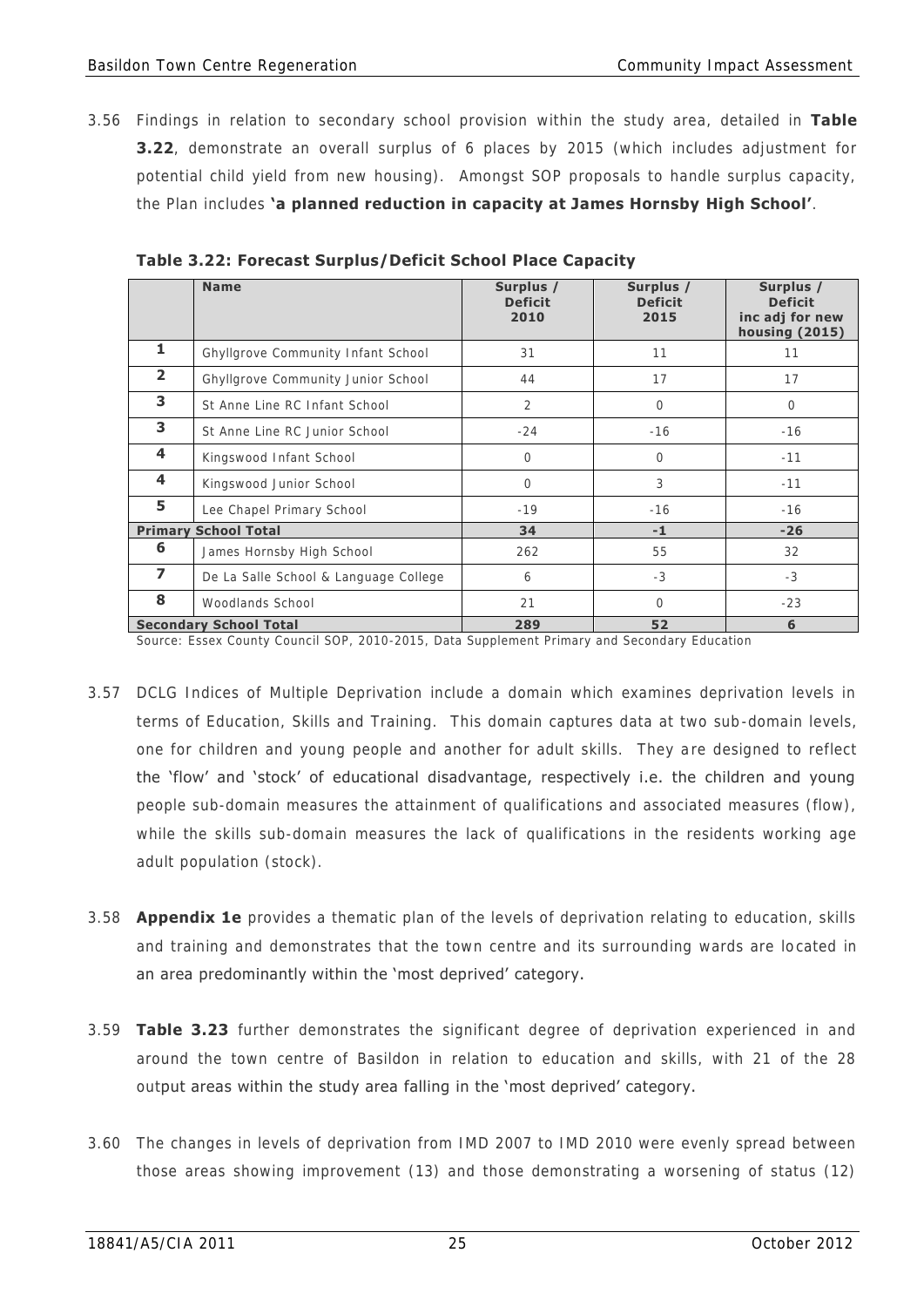and the variance over time was minimal with those areas experience a worsening of circumstances never doing so by more than 6%. The minimal change from IMD 2007 to IMD 2010 thus demonstrates that the significant level of deprivation in the study area, in relation to education and skills, is a long-standing issue.

- 3.61 Educational standards in Basildon have led to a key regeneration objective of 'improving employment prospects, education and skills of local people' and are indicated by low levels of qualifications amongst the resident labour force. Statistics provided by the ONS Annual Population Survey (**Figure 3.7**) demonstrate that over a five year period (2006 to 2010) the percentage of working age population who have the highest levels of qualifications have continued to increase within the Region and Great Britain, overall. However, within Basildon the percentage is on the decline. Significantly, **Figure 3.7** also demonstrates that the level of Basildon working residents with the highest levels of qualifications has remained considerably below the regional or national average throughout the five year period.
- 3.62 Furthermore, whilst the Basildon percentage of working age population who have no qualifications has decreased, indeed quite sharply since 2008, the levels in the Borough have again remained significantly worse than those at regional or national level.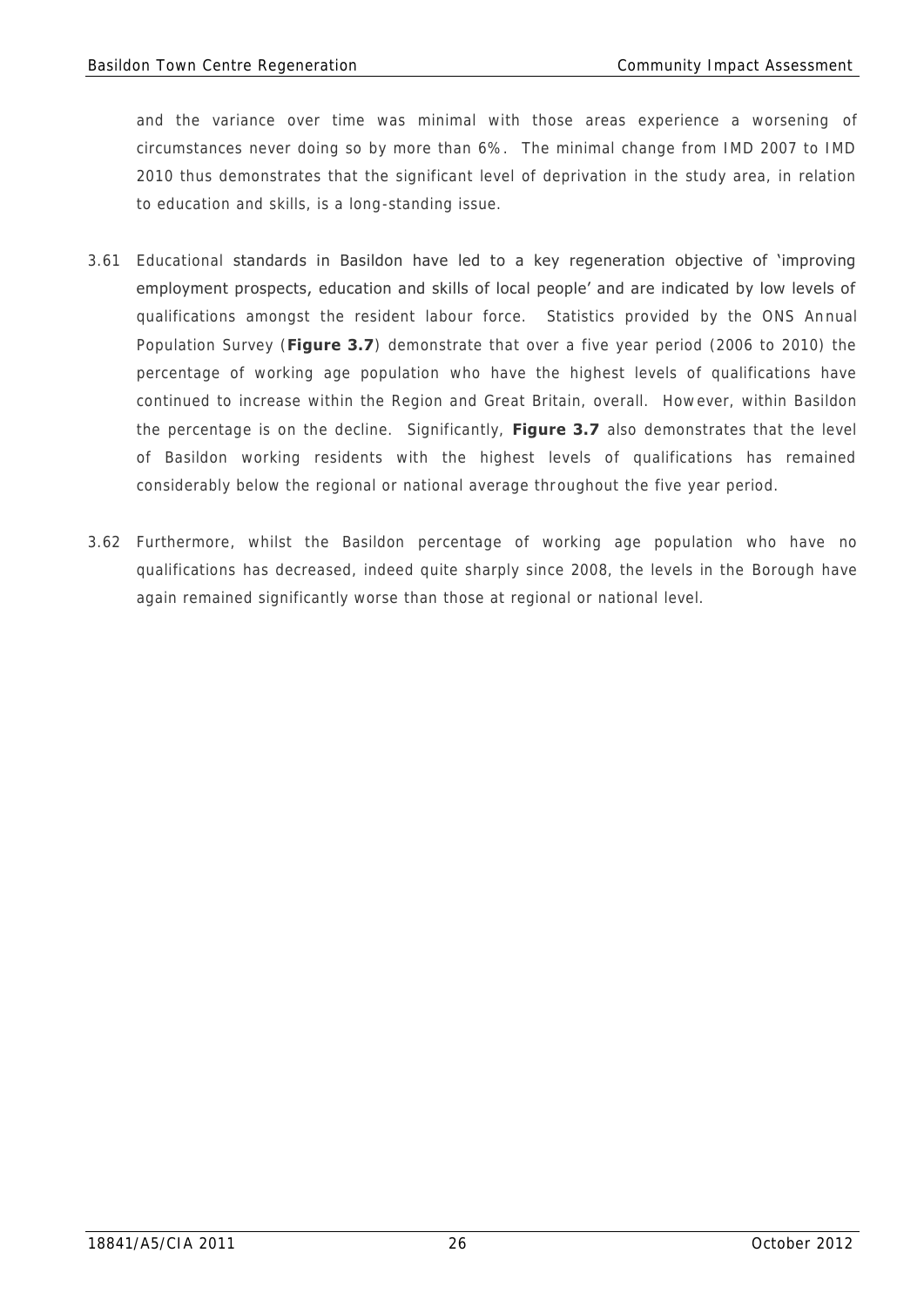

# **Table 3.23: IMD 2010, Education, Skills and Training Domain**

| <b>LSOA</b>        | <b>Education, Skills and</b><br><b>Training Domain 2007</b> | <b>Education, Skills and</b><br><b>Training Domain 2010</b> | <b>Change (Improvement /</b><br><b>Worsening</b> ) |
|--------------------|-------------------------------------------------------------|-------------------------------------------------------------|----------------------------------------------------|
| E01021271          | 1%                                                          | 1%                                                          | Nil                                                |
| E01021288          | 2%                                                          | 3%                                                          | $\mathbf{I}$                                       |
| E01021290          | 4%                                                          | 3%                                                          | W                                                  |
| E01021322          | 8%                                                          | 6%                                                          | w                                                  |
| E01021318          | 9%                                                          | 7%                                                          | w                                                  |
| E01021321          | 8%                                                          | 7%                                                          | W                                                  |
| E01021320          | 3%                                                          | 8%                                                          | ı                                                  |
| E01021270          | 7%                                                          | 8%                                                          | ı                                                  |
| E01021289          | 8%                                                          | 8%                                                          | Nil                                                |
| E01021267          | 9%                                                          | 9%                                                          | Nil                                                |
| E01021268          | 5%                                                          | 9%                                                          | L                                                  |
| E01021319          | 7%                                                          | 10%                                                         | ı                                                  |
| E01021269          | 14%                                                         | 10%                                                         | W                                                  |
| E01021286          | 9%                                                          | 10%                                                         | L                                                  |
| E01021265          | 9%                                                          | 11%                                                         | L                                                  |
| E01021300          | 16%                                                         | 14%                                                         | W                                                  |
| E01021292          | 22%                                                         | 16%                                                         | W                                                  |
| E01021272          | 14%                                                         | 18%                                                         | I                                                  |
| E01021291          | 18%                                                         | 19%                                                         | L                                                  |
| E01021287          | 23%                                                         | 20%                                                         | W                                                  |
| E01021293          | 18%                                                         | 20%                                                         | T                                                  |
| E01021266          | 13%                                                         | 21%                                                         | L                                                  |
| E01021295          | 29%                                                         | 23%                                                         | W                                                  |
| E01021296          | 29%                                                         | 28%                                                         | W                                                  |
| E01021298          | 28%                                                         | 31%                                                         | т                                                  |
| E01021297          | 33%                                                         | 34%                                                         | ı                                                  |
| E01021294          | 57%                                                         | 52%                                                         | W                                                  |
| E01021299          | 61%                                                         | 57%                                                         | w                                                  |
| KEY:               |                                                             |                                                             |                                                    |
| <b>St Martin's</b> | <b>Fryerns</b>                                              | Lee Chapel North                                            | Nethermayne                                        |

Source: DCLG English Indices of Multiple Deprivation, 2010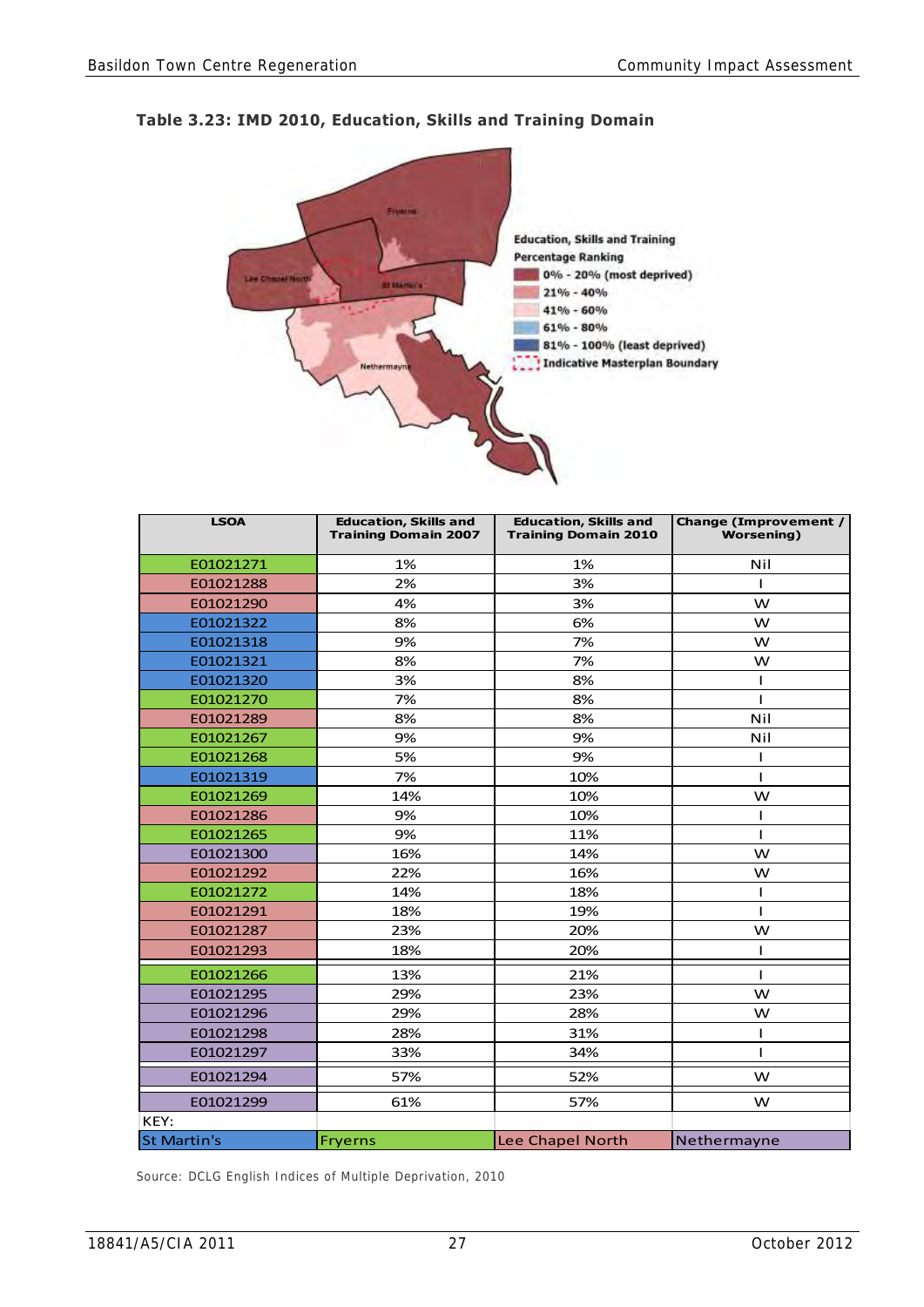3.63 In addressing need in relation to the qualification levels of a local workforce, provision for further education and adult education are key to success.

### Further Education

3.64 Over the five year period 2006 - 2010, the three secondary schools within the study area (James Hornsby, De La Salle and Woodlands) have demonstrated a trend for Year 11 pupils to remain in full time education at either further education colleges, school sixth forms or sixth form colleges, increasing from 67% of Year 11 Leavers in 2006 to 74% in 2010. It should be noted, however, that over 50% of young people move on to further education/sixth form education outside Basildon Borough (see **Appendix 3** for breakdown of school by school Activity Survey Results and individual further education destinations).

|                                                                             | 2010 | $\frac{9}{6}$ | 2009     | $\frac{9}{6}$ | 2008 | $\frac{9}{6}$ | 2007 | $\frac{9}{6}$ | 2006           | $\frac{9}{6}$ |
|-----------------------------------------------------------------------------|------|---------------|----------|---------------|------|---------------|------|---------------|----------------|---------------|
| Remaining in full time education                                            | 443  | 74%           | 457      | 79%           | 437  | 72%           | 413  | 70%           | 369            | 67%           |
| Work based training (non employed<br>status)                                | 65   | 11%           | 36       | 6%            | 34   | 6%            | 37   | 6%            | 40             | 7%            |
| Full time employment (inc MA's &<br>other employed status WBL) <sup>o</sup> | 21   | 3%            | 13       | 2%            | 34   | 6%            | 31   | 5%            | 14             | 3%            |
| Full time employment no structured<br>training                              | 17   | 3%            | 22       | 4%            | 33   | 5%            | 57   | 10%           | 65             | 12%           |
| Voluntary / Part time Activity                                              | 6    | 1%            | 9        | 2%            | 15   | 2%            | 5    | $1\%$         | 10             | 2%            |
| NEET <sup>6</sup> active in the labour market                               | 46   | 8%            | 40       | 7%            | 49   | 8%            | 36   | 6%            | 45             | 8%            |
| NEET not available to the labour<br>market                                  | 3    | $0\%$         | $\Omega$ | 0%            | 5    | $1\%$         | 6    | $1\%$         | 4              | $1\%$         |
| Moved out of contact                                                        | 0    | $0\%$         | 0        | 0%            | 0    | 0%            | 0    | 0%            | 0              | 0%            |
| <b>Total Unknown</b>                                                        | 0    | $0\%$         | $\Omega$ | 0%            | 2    | $0\%$         | 2    | 0%            | $\overline{2}$ | 0%            |
| <b>Total Cohort</b>                                                         | 601  |               | 577      |               | 609  |               | 587  |               | 549            |               |

 **Table 3.24: Activity Survey Results of Year 11 Pupils** 

Source: Essex County Council, Performance & Organisational Intelligence

- 3.65 **Table 3.24** further demonstrates that the percentage of school leavers commencing work based learning on a non employed status is increasing from a relatively level 6%/7% between 2006 and 2009 to 11% in 2010. By contrast, there has been a significant decrease in those entering full-time employment with no structured training from 12% in 2006 (representing 65 school leavers) to 3% (representing 17 leavers) in 2010.
- 3.66 The number of pupils leaving school in Year 11 who were seeking employment but were not employed remained steady with 45 pupils (8%) in 2006 and 46 pupils (8%) in 2010.

 5 MA – Modern A pprenti ces hi ps; W BL – Work Bas ed Learning

<sup>6</sup> NEET - Not in employment, education or tra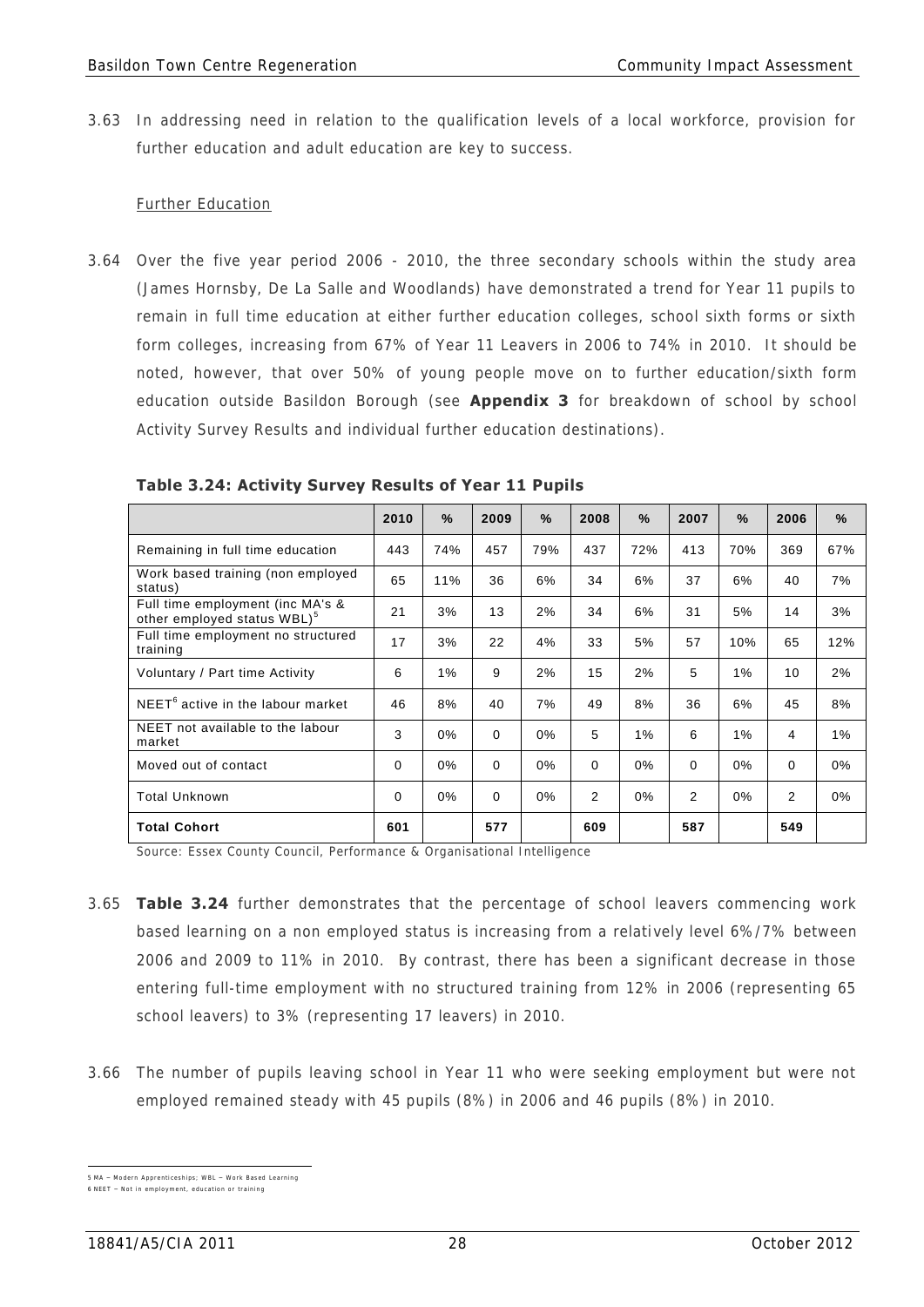3.67 Government initiatives to improve the education levels of Britain's workforce include the implementation of 'Raising of the Participation Age' (RPA) which will require young people, who would be due to leave compulsory education in 2013, to remain in education, training or employment to NVQ2 until they are 17 (increasing to age 18 by 2015). In addition, Essex County Council is also committed to increasing the number of Apprenticeships available for 16 – 18 year olds.

### Adult Education

- 3.68 To further supplement the opportunity to strengthen the qualification levels amongst the adult population of Basildon, the Borough offers a range of learning establishments ranging from:
	- local schools participating in such schemes as 'Extended Schools' or 'KUWC (keeping up with the children)' which offer community access to school facilities such as ICT suites, sports and arts facilities and maths and english classes;
	- local libraries offering subjects such as IT and creative writing;
	- church halls, leisure centres and youth centres lending facilities for classes such as maths and IT;
	- purpose built learning centres, such as the Broadmayne Lifelong Learning Centre or Pitsea's Briscoe Community Centre, offering not only interest/hobby classes e.g. cookery, guitar, interior design but also key workplace skills/knowledge e.g. from IT, maths and science to bricklaying, counselling and health and social care.
- 3.69 The extensive range of community learning locations within Basildon Borough, as advised by the Adult Community Learning Department, Essex County Council includes:
	- Abacus Primary School Pitsea Leisure Centre Briscoe Community Centre **Pitsea Library** Cherrytree Children's Centre **Runwell Hospital** Cherrytree Primary School St Catherine's, Wickford Church Hall Eversley Sports Centre Sure Sure Start, Burnt Mills Est Felmore Primary School The Bromfords School The Bromfords School Ghyllgrove Infant/Junior School The James Hornsby High School Greensted Junior School The Len Wastell Infant School Janet Duke Primary School The Mayflower School Laindon Library The Phoenix Primary School Laindon Park Extended Schools Centre Timberlog Youth Centre Lifelong Learning Centre Broadmayne Vange Library Northlands Childrens Centre Whitmore Infant School Northlands Infant School Wickford Library Pitsea Junior School
		-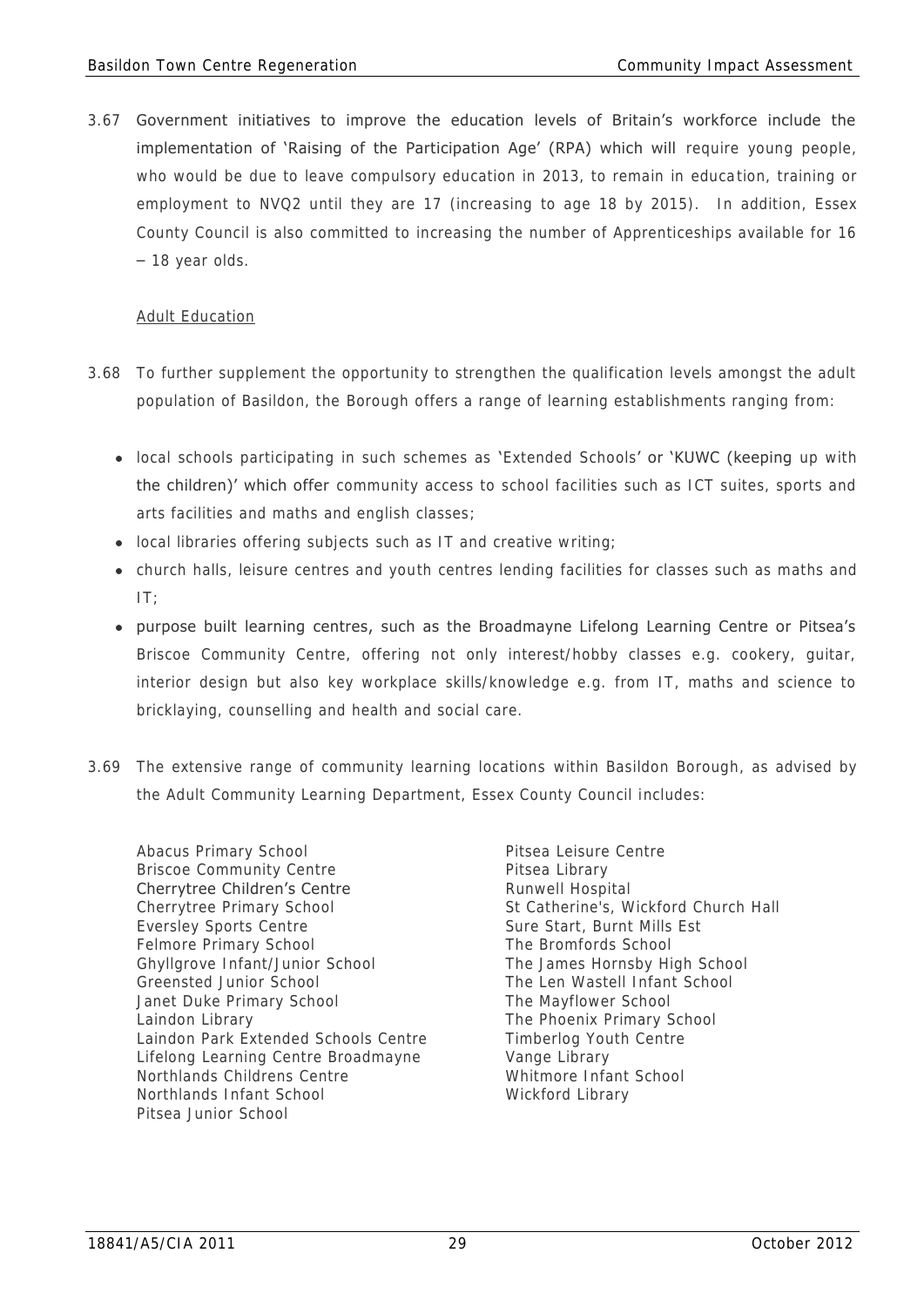# **e) HEALTH AND WELL BEING**

3.70 Data provided by the National Health Service (NHS) demonstrates that, prior to any regeneration activity taking place, the baseline health provision within a 1km buffer of the town centre regeneration zone totalled six GP Practices and five Dental Practices. Furthermore, there are a total of eight Pharmacies available to the local community. The locations for each are demonstrated in **Figure 3.8** and **Table 3.25** provides further detail.

| <b>No</b>               | <b>Name</b>                        | <b>Address</b>                                 | <b>No of GPs</b>        | <b>Patients</b> | <b>Ratio</b> |  |  |  |
|-------------------------|------------------------------------|------------------------------------------------|-------------------------|-----------------|--------------|--|--|--|
|                         | <b>GP Practices</b>                |                                                |                         |                 |              |  |  |  |
| $\mathbf{1}$            | Dr A J L Holman                    | 32 Knights, Basildon,<br><b>SS15 5LE</b>       | 1                       | 1,580           | 1:1,580      |  |  |  |
| $\overline{2}$          | Dr A J Mitchell & Partners         | 49 Ballards Walk.<br>Basildon, SS15 5HL        | 3                       | 7,382           | 1:2,461      |  |  |  |
| 3                       | The Knares Medical Practice        | 93 The Knares.<br>Basildon, SS16 5SB           | $\overline{2}$          |                 |              |  |  |  |
| $\overline{\mathbf{4}}$ | The Gore Surgery                   | 69 The Gore.<br>Basildon, SS14 2DD             | $\mathbf{1}$            | 2,062           | 1:2,062      |  |  |  |
| 5                       | Kingswood Medical Centre           | Clay Hill Road,<br>Basildon, SS16 5AD          | $\overline{\mathbf{4}}$ | 8,658           | 1:2,165      |  |  |  |
| 6                       | Dr N G Newport                     | 568 Whitmore Way,<br>Basildon, SS14 2ER        | $\overline{2}$          | 3,905           | 1:1,953      |  |  |  |
|                         | <b>Dental Practices</b>            |                                                |                         |                 |              |  |  |  |
| $\overline{\mathbf{z}}$ | Great Knightleys Dental Clinic     | 188 Great Knightleys, Basildon, SS15 5HG       |                         |                 |              |  |  |  |
| 8                       | <b>GHS Partners</b>                | 12 Kibcaps, Basildon, SS16 5SA                 |                         |                 |              |  |  |  |
| 9                       | Basildon Town Centre Dental Clinic | 88 Town Square, Basildon, SS14 1BN             |                         |                 |              |  |  |  |
| 10                      | Eastgate Dental Surgery            | 4 Eastgate Business Centre, Basildon, SS14 1EB |                         |                 |              |  |  |  |
| 11                      | Smile Dental Centre                | 438 Whitmore Way, Basildon, SS14 2EZ           |                         |                 |              |  |  |  |
|                         | <b>Pharmacies</b>                  |                                                |                         |                 |              |  |  |  |
| 12                      | Asda Pharmacy                      | Miles Gray Road, Basildon, SS14 3AF            |                         |                 |              |  |  |  |
| 13                      | Boots Pharmacy                     | 31 Ballards Walk, Basildon, SS15 5HL           |                         |                 |              |  |  |  |
| 14                      | Co-op Pharmacy                     | 1 Kibcaps, Lee Chapel South, SS16 5SA          |                         |                 |              |  |  |  |
| 15                      | <b>Boots</b>                       | 25 Town Square, Basildon, SS14 1BA             |                         |                 |              |  |  |  |
| 16                      | Asda Pharmacy                      | 21 Eastgate Centre, Basildon, SS14, 1EA        |                         |                 |              |  |  |  |
| 17                      | All Cures Pharmacy                 | 114 Clay Hill Road, Basildon, SS16 5DF         |                         |                 |              |  |  |  |
| 18                      | All Cures Pharmacy                 | 562 Whitmore Way, Basildon, SS14 2ER           |                         |                 |              |  |  |  |
| 19                      | Rowlands                           | 418 Whitemore Way, Basildon, SS14 2HB          |                         |                 |              |  |  |  |

|  |  | <b>Table 3.25: GP and Dental Provision</b> |
|--|--|--------------------------------------------|
|  |  |                                            |

Source: NHS Information Centre, NHS Choices

3.71 The ratio of patients per GP is determined by comparing the NHS Quality outcome Framework (QoF) 2009/10 with the number of GPs per practice. The Department of Health (DoH) advise that in 2010 there were 55,019,190 registered patients in England and 36,344 GPs thus creating an average patient per GP ratio of 1,514. **Table 3.25** demonstrates that all six GP Practices examined operate above the national average ratio indicating a potential underprovision of GPs in the area. Similar data is, unfortunately, not recorded for Dental Practices.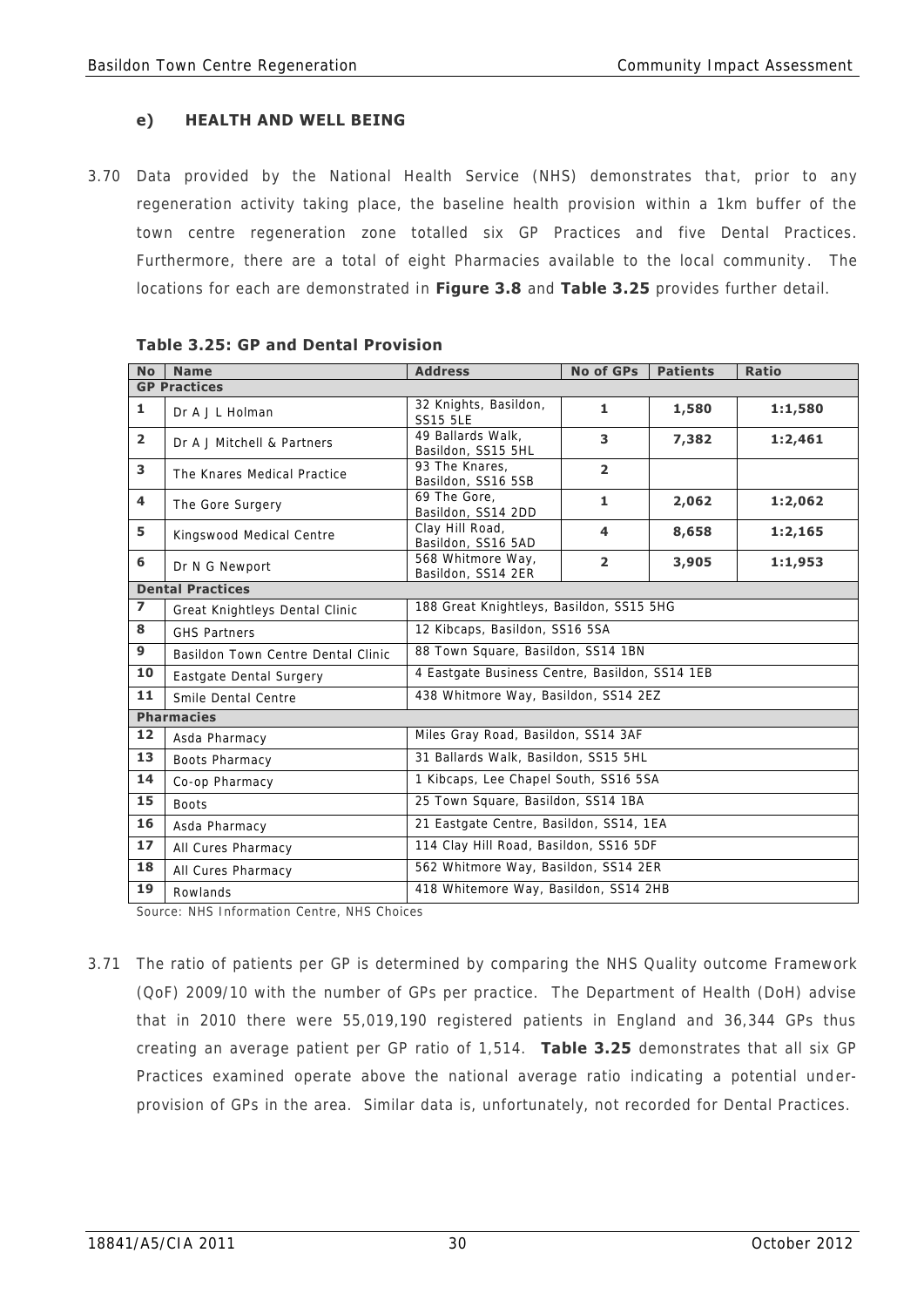- 3.72 In addition to GP and Dental provision, the Basildon University Hospital is located less than 1km from the Town Centre (see **Figure 3.8**). The hospital offers residents of Basildon ready access to Accident & Emergency Services, Maternity provision, General Surgery and many more departments and services.
- 3.73 Examination of deprivation levels in respect of health deprivation and disability, as set out in **Appendix 1d**, highlights the fact that deprivation in other major towns within Basildon Borough i.e. Billericay and Wickford, is far lower that of Basildon. In determining this, IMD interrogates data relating to:
	- Years of Potential Life Lost (a measure of premature death)
	- Comparative Illness and Disability Ration (age/sex standardised morbidity/disability ratio)
	- Acute Morbidity (age/sex standardised rate of emergency admission to hospita l)
	- Mood and Anxiety Disorders (rates of suffering amongst adults).
- 3.74 **Table 3.26** demonstrates that considerable improvement has been experienced between the IMD 2007 to IMD 2010. The overall balance, however, indicates greater levels of deprivation to the north of the town centre.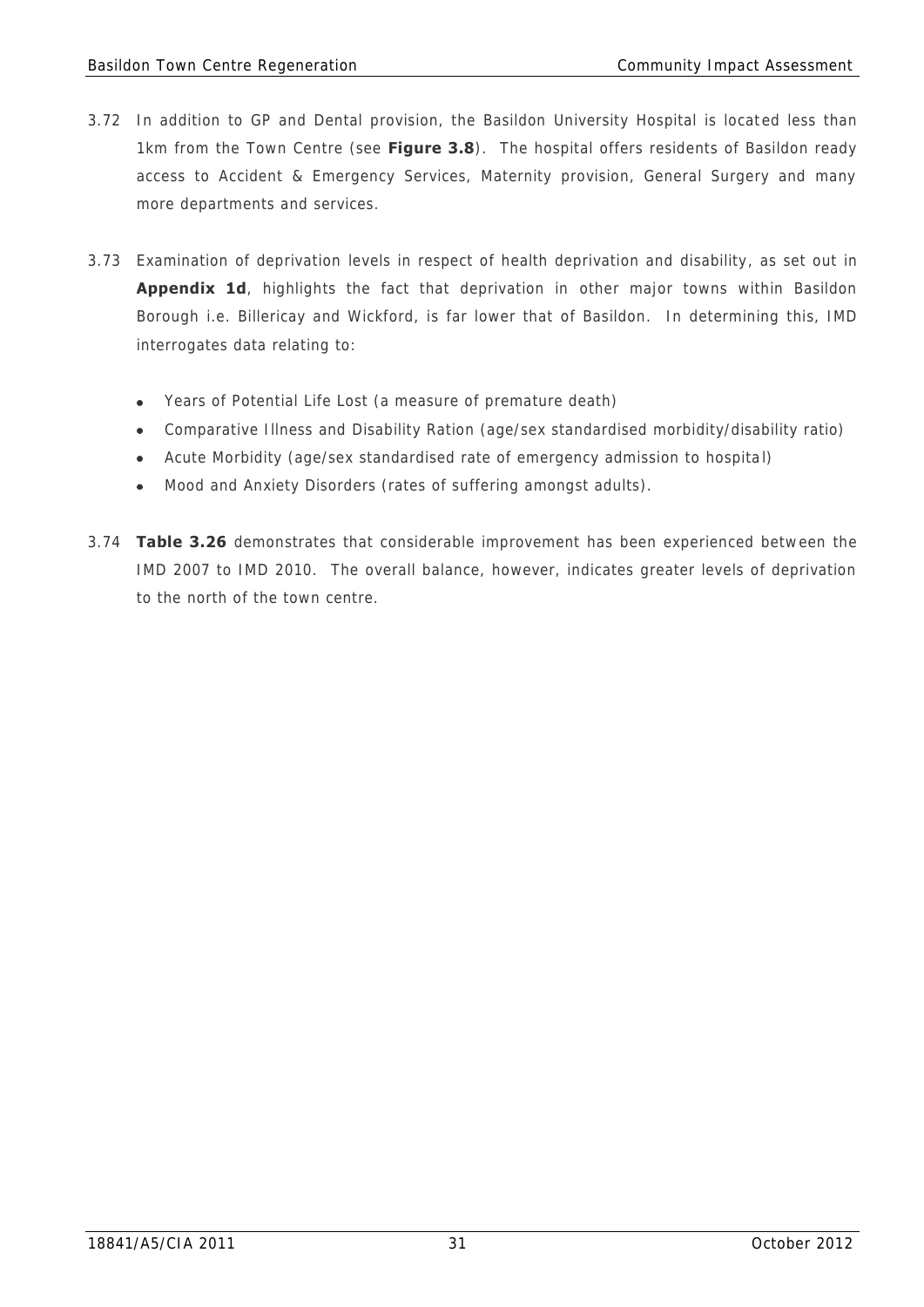# **Table 3.26: IMD 2010, Health Deprivation and Disability Domain**



| <b>LSOA</b>        | <b>Health Domain</b><br>2007 | <b>Health Domain</b><br>2010 | Change<br>(Improvement /<br><b>Worsening</b> ) |
|--------------------|------------------------------|------------------------------|------------------------------------------------|
| E01021268          | 10%                          | 15%                          | п                                              |
| E01021290          | 17%                          | 20%                          | п                                              |
| E01021318          | 22%                          | 30%                          | п                                              |
| E01021319          | 18%                          | 30%                          | п                                              |
| E01021295          | 33%                          | 31%                          | W                                              |
| E01021270          | 32%                          | 33%                          |                                                |
| E01021271          | 12%                          | 34%                          |                                                |
| E01021288          | 21%                          | 34%                          |                                                |
| E01021291          | 20%                          | 34%                          |                                                |
| E01021266          | 28%                          | 38%                          |                                                |
| E01021322          | 27%                          | 39%                          |                                                |
| E01021320          | 28%                          | 40%                          | п                                              |
| E01021293          | 37%                          | 40%                          | п                                              |
| E01021267          | 28%                          | 41%                          |                                                |
| E01021300          | 34%                          | 41%                          | п                                              |
| E01021289          | 32%                          | 43%                          |                                                |
| E01021286          | 28%                          | 45%                          |                                                |
| E01021296          | 37%                          | 45%                          |                                                |
| E01021269          | 36%                          | 48%                          | п                                              |
| E01021265          | 39%                          | 55%                          | п                                              |
| E01021292          | 47%                          | 57%                          | п                                              |
| E01021297          | 41%                          | 59%                          | п                                              |
| E01021321          | 37%                          | 61%                          | п                                              |
| E01021272          | 41%                          | 62%                          | п                                              |
| E01021287          | 54%                          | 65%                          |                                                |
| E01021294          | 54%                          | 71%                          |                                                |
| E01021298          | 52%                          | 75%                          | г                                              |
| E01021299          | 71%                          | 81%                          |                                                |
| KEY:               |                              |                              |                                                |
| <b>St Martin's</b> | <b>Fryerns</b>               | Lee Chapel North             | Nethermayne                                    |

Source: DCLG English Indices of Multiple Deprivation, 2010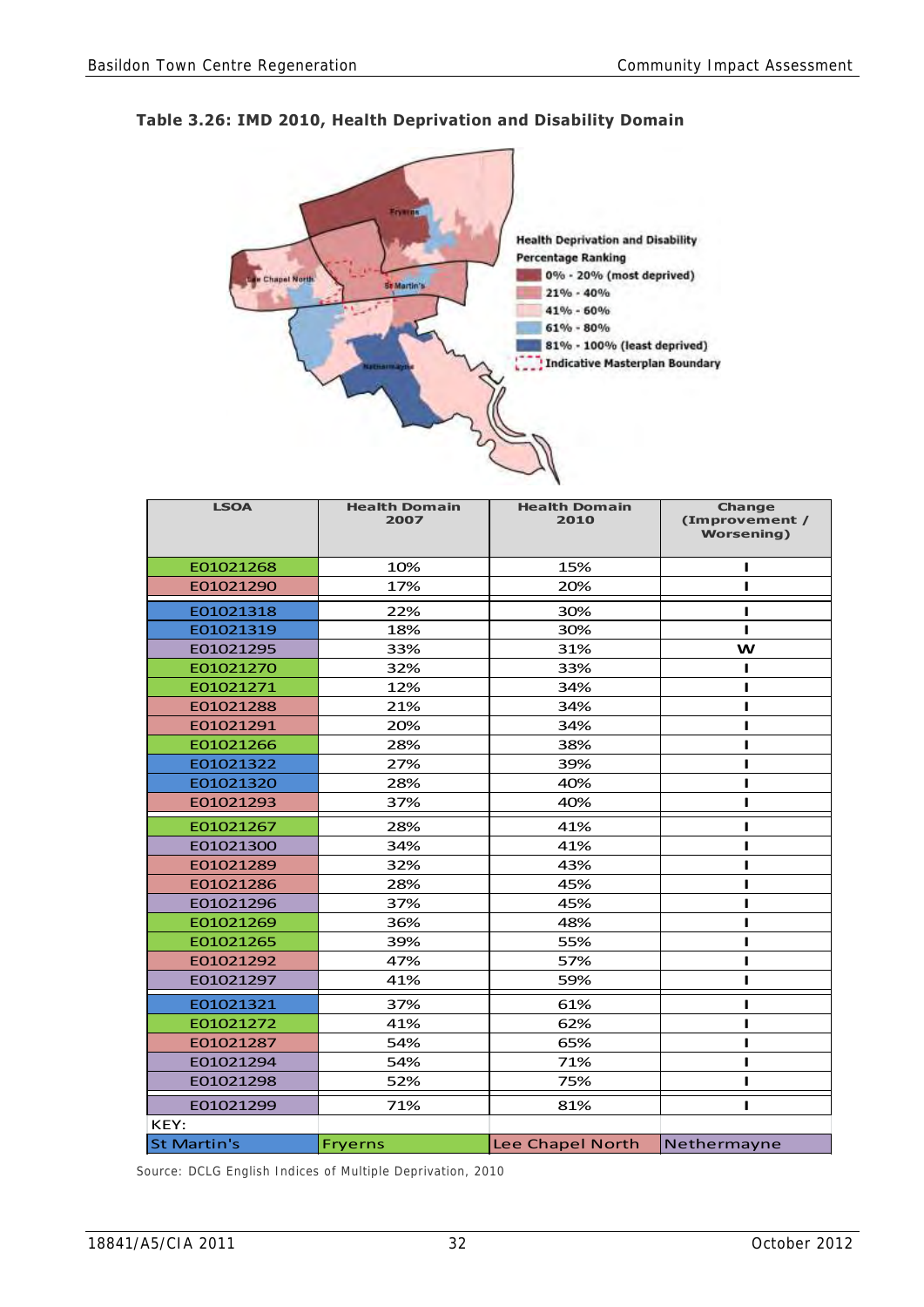- 3.75 Alongside specific issues of physical and mental health, a person's general well being is also impacted upon by the quality of their living environment. The Indices of Multiple Deprivation take this into account by measuring the quality of individuals' immediate surroundings both within and outside the home. Two sub-domains are used as indicators, the first of which covers the quality of housing in terms of the extent to which it fails to meet with decent homes standards and the proportion of homes without central heating. The second relates to the outdoor living environment and uses two key areas as indicators; one a measure of air quality based on emission rates of pollutants and the other a measure of road traffic accidents involving injury to pedestrians and cyclists among both the resident and workplace population.
- 3.76 Appendix 1h demonstrates an absence of any areas of Basildon falling within the 'most deprived' band. What is noticeable, however, is the apparent deterioration in deprivation levels between IMD 2007 and IMD 2010 as demonstrated in **Table 3.27**. Examination of IMD 2007 alone would have produced 16 of the 28 output areas within the category of 'least deprived'. By IMD 2010, however, only 2 output areas achieve greater than 80%.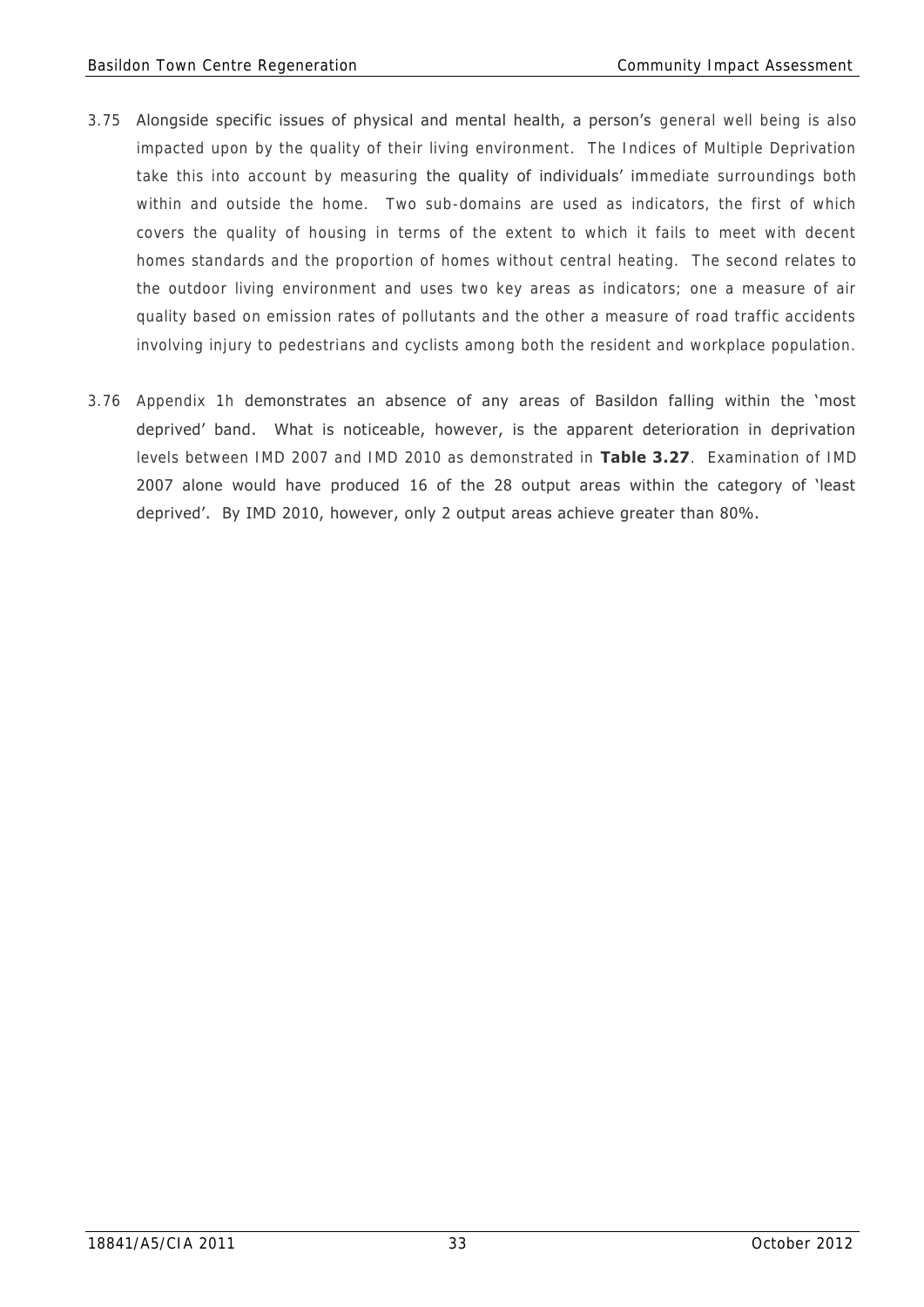# **Table 3.27: IMD 2010, Living Environment Domain**



| <b>LSOA</b>        | <b>Living Environment</b><br>2007 | <b>Living Environment</b><br>2010 | <b>Change (Improvement</b><br>/ Worsening) |
|--------------------|-----------------------------------|-----------------------------------|--------------------------------------------|
| E01021291          | 84%                               | 27%                               | W                                          |
| E01021296          | 82%                               | 35%                               | W                                          |
| E01021265          | 64%                               | 37%                               | W                                          |
| E01021318          | 58%                               | 38%                               | W                                          |
| E01021293          | 87%                               | 47%                               | W                                          |
| E01021295          | 72%                               | 47%                               | W                                          |
| E01021266          | 68%                               | 49%                               | W                                          |
| E01021322          | 84%                               | 50%                               | W                                          |
| E01021271          | 39%                               | 51%                               | $\mathbf{I}$                               |
| E01021319          | 58%                               | 55%                               | W                                          |
| E01021272          | 72%                               | 58%                               | W                                          |
| E01021269          | 79%                               | 62%                               | W                                          |
| E01021321          | 79%                               | 63%                               | w                                          |
| E01021289          | 78%                               | 63%                               | W                                          |
| E01021268          | 82%                               | 66%                               | W                                          |
| E01021270          | 58%                               | 68%                               | $\mathbf{I}$                               |
| E01021292          | 86%                               | 69%                               | W                                          |
| E01021286          | 80%                               | 70%                               | W                                          |
| E01021288          | 82%                               | 71%                               | W                                          |
| E01021298          | 87%                               | 71%                               | W                                          |
| E01021294          | 81%                               | 74%                               | W                                          |
| E01021300          | 96%                               | 74%                               | W                                          |
| E01021299          | 89%                               | 75%                               | W                                          |
| E01021297          | 90%                               | 78%                               | W                                          |
| E01021287          | 94%                               | 79%                               | W                                          |
| E01021290          | 88%                               | 79%                               | W                                          |
| E01021267          | 84%                               | 83%                               | W                                          |
| E01021320          | 84%                               | 87%                               | $\mathbf{I}$                               |
| KEY:               |                                   |                                   |                                            |
| <b>St Martin's</b> | <b>Fryerns</b>                    | Lee Chapel North                  | Nethermayne                                |

Source: DCLG English Indices of Multiple Deprivation, 2010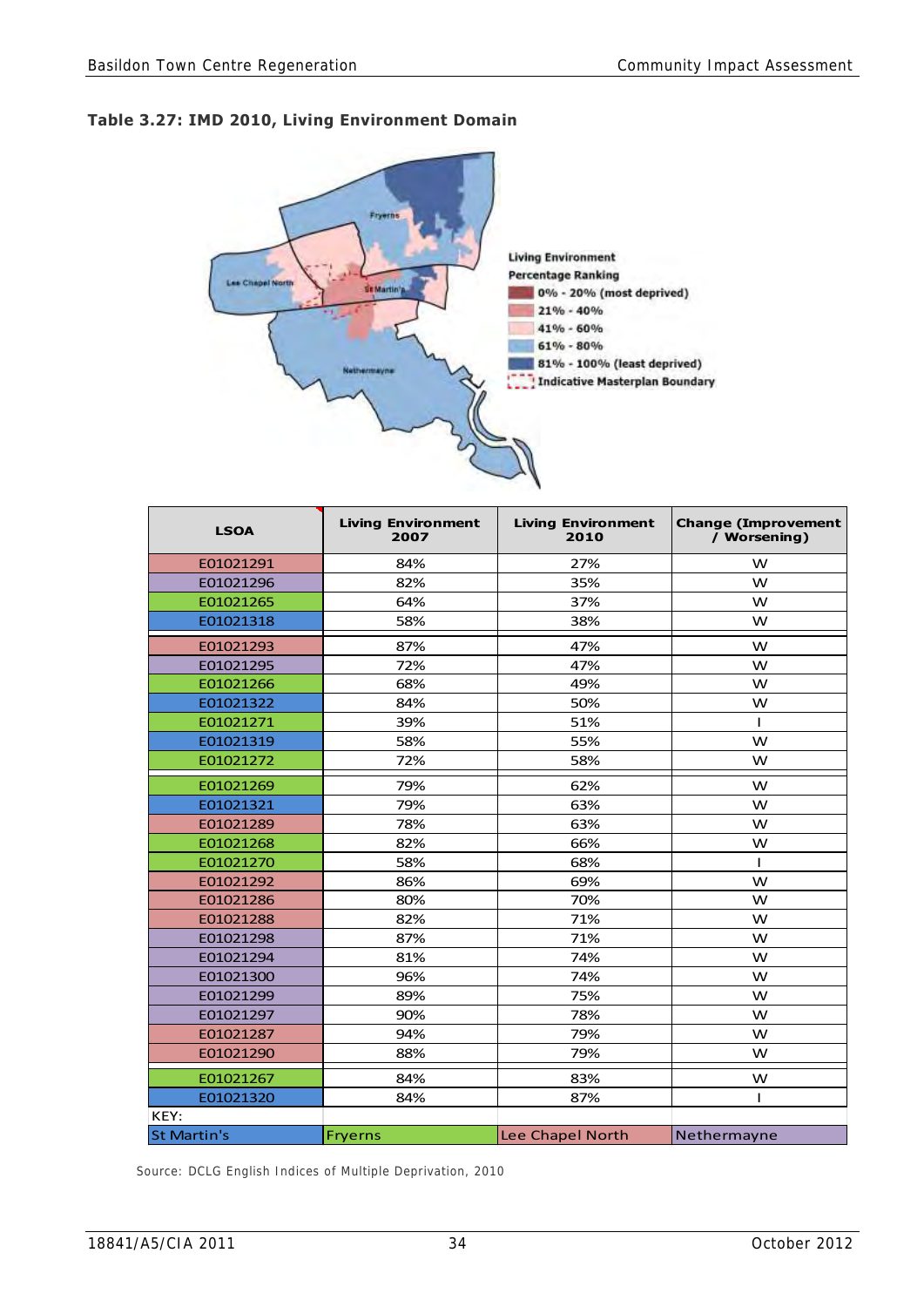## **f) CRIME**

- 3.77 Whilst an individual's living environment will play a large part in general well being, the need to feel safe within one's own environment is a significant contributory factor. The Basildon Borough Community Strategy 2012-2036, which sets out the vision for the Borough over the 25 year period, advises that whilst crime levels had reduced in Basildon in the years immediately prior to the adoption of the Strategy (2008), the severity and frequency of offences varied across the Borough. It further states that, in recognition of falling offence numbers, the fear of crime among residents has reduced year on year to 12.1% in 2012. Basildon's Community Strategy objective of ' **treating the cause of crime, anti social behaviour and disorder and improving community safety**' has been developed with this in mind, and initiatives commenced such as the introduction of a Designated Public Place Order (DPPO) in the town centre in January 2012, a residents' survey to seek views on crime and anti-social behaviour and a 'Together Against Crime' event providing residents with a chance to meet senior members of the Community Safety Partnership which includes Basildon Council, Essex Policy, Essex Fire and Rescue Service, Essex Probation and Essex County Council.
- 3.78 The Basildon Community Safety Partnership Plan, 2011 provides a borough-wide perspective and states that:

**'Approximate figures suggest that Basildon has seen a 3.8% reduction in all crime in the past year, meaning that Basildon was approximately 361 crimes below the Police target for 10/11.**

**Basildon has seen particularly good results in anti-social behaviour (ASB). When this year's figures are compared to those from last year, it is apparent that overall ASB has reduced by 15.6%, meaning that there were 1,461 fewer incidents.** 

**When the Boroughs and Boroughs within the County are ranked according to the approximate figures, Basildon is positioned 3rd out of a possible 12 and is the most urban Borough in the top five.'**

3.79 Whilst the DCLG indices of multiple deprivation provide a perspective of crime levels across the Borough which are demonstrated in the form of a thematic map to be found at **Appendix 1g** and highlight, for example, the low level of crime incidence in the north of the Borough compared to the south**,** a vast degree of localised data is recorded by Basildon Borough Council's Community Safety Partnership.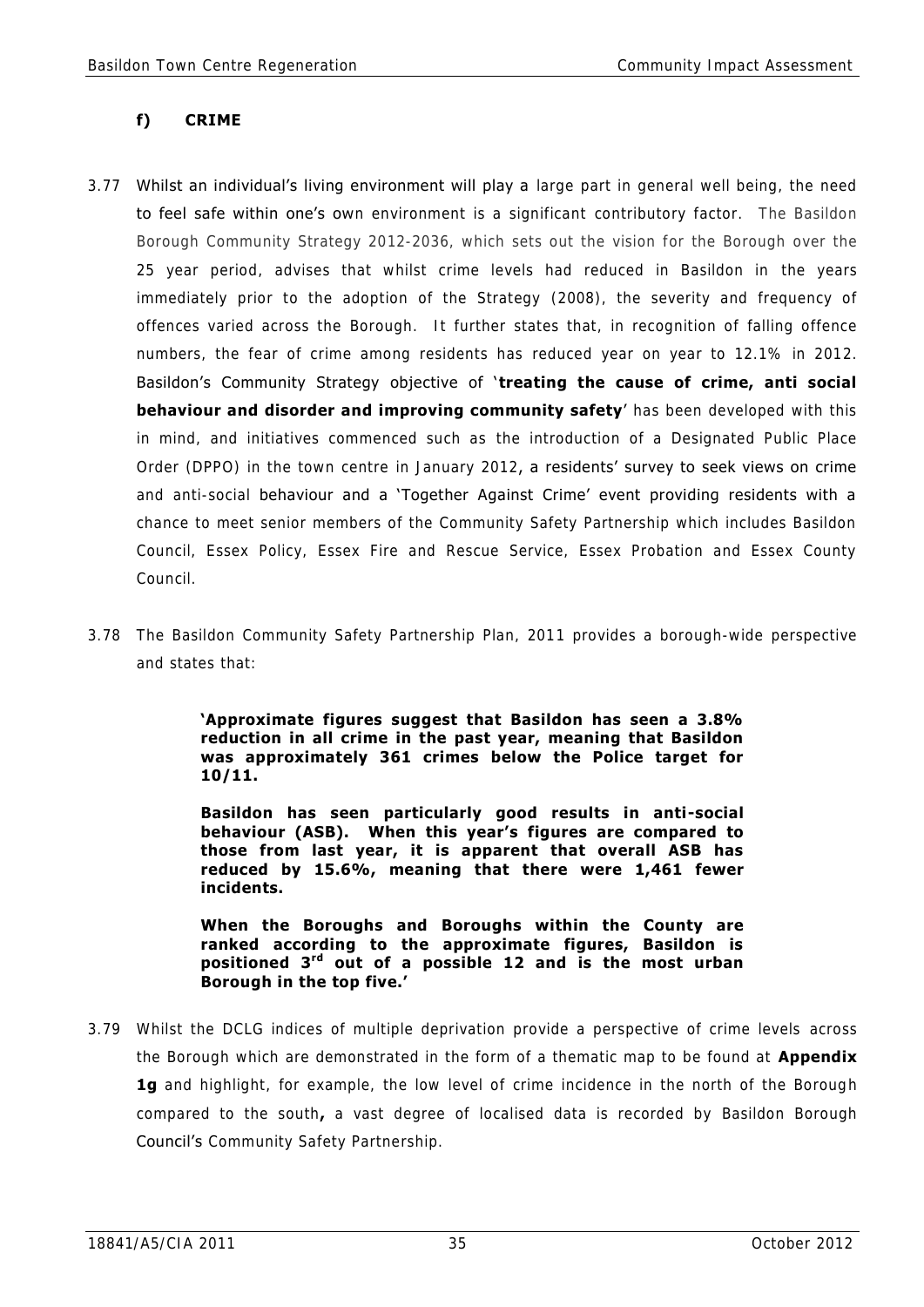### BDC Community Safety Partnership – Fear of Crime Survey 2010

- 3.80 As a continuation of its policy to strategically plan for reduction in crime and disorder in the Borough, Basildon Borough Council undertook, via the Citizen Panel, its Fear of Crime survey in October 2011.
- 3.81 At a Borough-wide level, the fear of crime amongst residents is declining with the Billericay/Burstead area displaying the lowest fear of crime, with only 2.2% stating that they feel they are likely to be a victim of crime in the next 12 months, compared to the Wickford wards who have the highest fear of crime score at 10.5%.
- 3.82 Of the four Basildon wards immediately surrounding the Town Centre, Fryerns, Nethermayne and Lee Chapel North all recorded significant decreases in fear of crime levels by 26%, 6.5% and 4.3%, respectively. The fourth ward, St Martin's, became the only ward within the overall Borough to record a rise in fear of crime, increasing by 0.6% since 2010.
- 3.83 The most common crimes experienced by survey respondents related to youths causing a nuisance, having a car broken into/vandalised and speeding traffic. The main issues that are areas of concern for respondents are alcohol related crime, drug related crime and youth nuisance.

### Basildon Community Safety Partnership (CSP) – Crime Statistics

3.84 At a Borough level, CSP advise a 5% increase in crime incidences from 12,379 between the period April 2010/March 2011 to 12,967 between April 2011/March 2012. However, during the same period there has been a 7.3% reduction in Anti-Social Behaviour.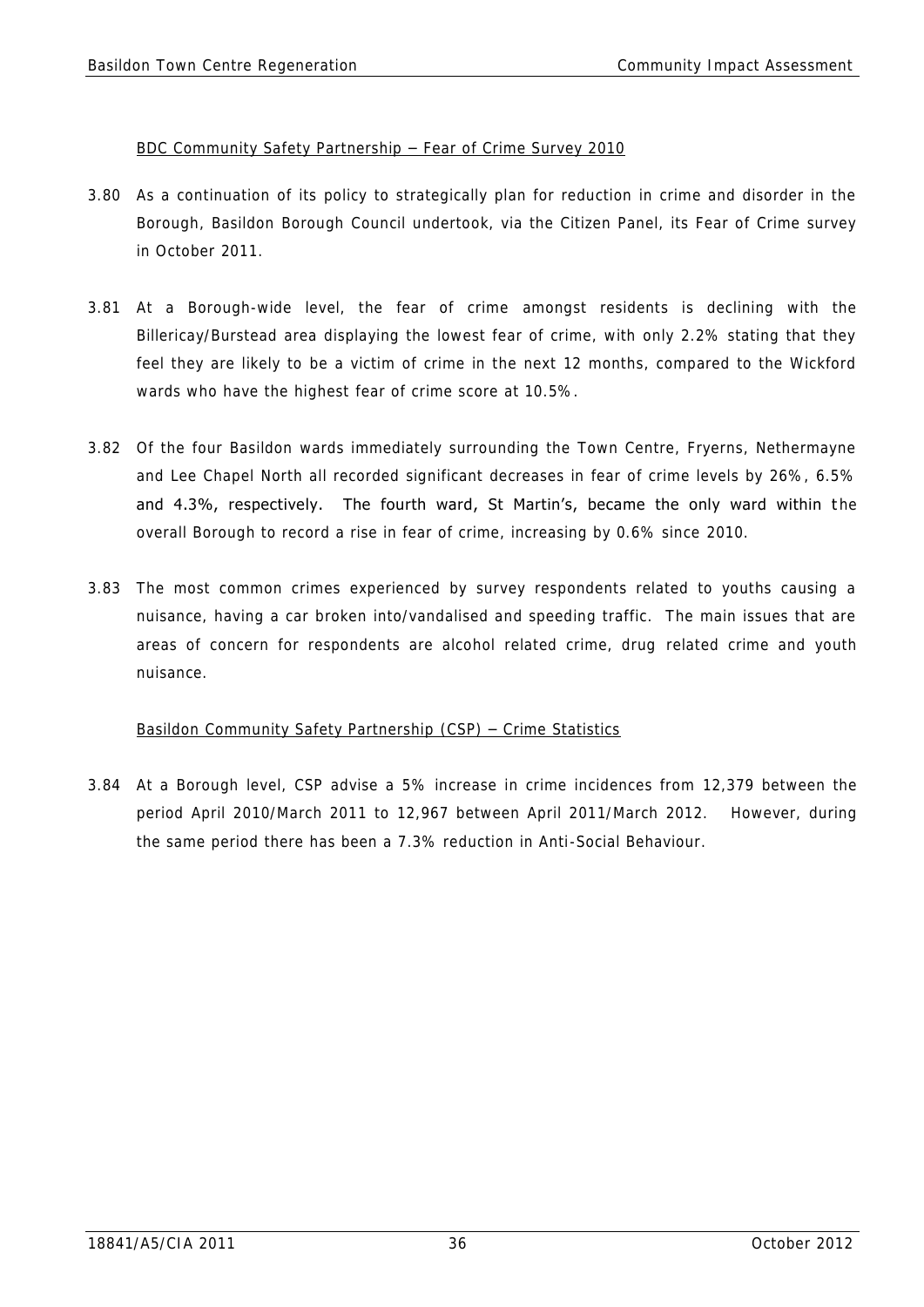# **g) COMMUNITY FACILITIES**

3.85 In addition to the education and health provision covered earlier in the Assessment, a range of community facilities are provided in and around Basildon Town Centre. **Figure 3.9** demonstrates the locations of key facilities provided for the use of local residents and covers libraries, post offices, community halls provided by Basildon Borough Council and additional halls for hire which are not local authority concerns. Provision also exists, in varying degrees, for a range of retail, services, leisure, and public transport facilities in and around the Town Centre, for which reference to the BDC Leisure and Retail Sector Capacity<sup>7</sup> report and Appendices provides the following summaries.

### Retail Provision (Comparison and Convenience)

3.86 There exist five main shopping centres within the Borough (Basildon, Wickford, Billericay, Laindon and Pitsea), of which Basildon is the primary retail location within the Borough hierarchy, as demonstrated by the Management Horizons Europe's (MHE) UK Shopping Index (2008), (**Table 3.28**).

| <b>Centre</b> | <b>Location Grade</b><br>(MHE) | Rank<br>(2008) | Rank<br>(2004) | <b>Change in</b><br>Rank (2004 -<br>2008) |
|---------------|--------------------------------|----------------|----------------|-------------------------------------------|
| Basildon      | Regional                       | 79             | 96             | $+17$                                     |
| Pitsea        | Minor Borough                  | 629            | 829            | $+200$                                    |
| Wickford      | Minor Borough                  | 816            | 664            | $-152$                                    |
| Billericay    | Minor Borough                  | 816            | 685            | $-131$                                    |
| Laindon       | Local                          | 1364           | 1194           | $-170$                                    |

 **Table 3.28: Relative Ranking of Basildon Borough Town Centres** 

Source: Management Horizons Europe's (MHE) UK Shopping Index, 2008

- 3.87 **Basildon is considered a 'regional centre'** alongside Lakeside (ranked  $65<sup>th</sup>$ ) and Chelmsford (ranked 114th).
- 3.88 The Town Centre of Basildon has a strong bias towards comparison retail provision, occupying 57% of all units and 73% or retail floorspace within the area, nearly twice the average comparison floorspace of the UK overall. **Table 3.29** demonstrates the unit use breakdown, compared to the UK average (2008), as determined by the BDC 'health check' in accordance with Planning Policy Standard 4 (PPS4), 'Planning for Sustainable Economic Growth'.

<sup>7&</sup>lt;br>7 Leisure, Arts, Culture and Tourist Accommodation in Basildon District and an Update of Prospects for Retail Sector Capacity for Basildon District Council, July 2010<br>Prospect of District Council, July 2010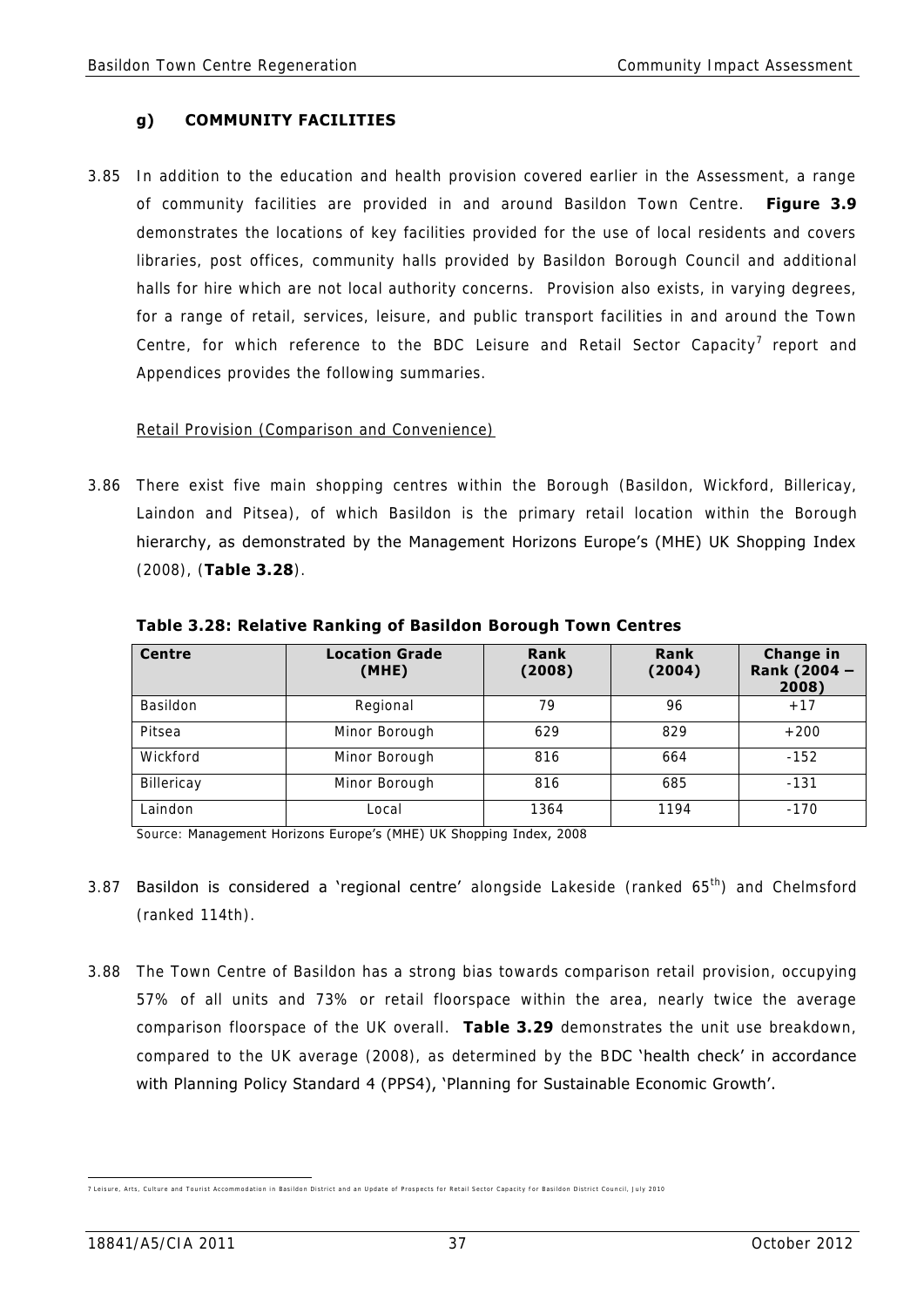| <b>Use</b>                                                  | No of<br><b>Units</b> | <b>Basildon</b><br>$\frac{0}{0}$ | <b>UK</b><br>$\frac{9}{6}$ | <b>Floorspace</b><br>$(sq \, m)$ | <b>Basildon</b><br>$\frac{0}{0}$ | <b>UK</b><br>$\frac{9}{6}$ |
|-------------------------------------------------------------|-----------------------|----------------------------------|----------------------------|----------------------------------|----------------------------------|----------------------------|
| Convenience                                                 | 14                    | 4.7                              | 8.4                        | 16,170                           | 9.9                              | 13.7                       |
| Comparison                                                  | 169                   | 56.9                             | 35.7                       | 117,987                          | 72.6                             | 38.9                       |
| Retail<br><b>Service</b>                                    | 21                    | 7.1                              | 12.7                       | 5,702                            | 3.5                              | 6.9                        |
| Leisure<br><b>Service</b>                                   | 37                    | 12.5                             | 21.2                       | 11,994                           | 7.4                              | 22.5                       |
| <b>Financial &amp;</b><br><b>Business</b><br><b>Service</b> | 39                    | 13.1                             | 11.7                       | 5,995                            | 3.7                              | 9.1                        |
| Vacant                                                      | 17                    | 5.7                              | 10.1                       | 4,645                            | 2.9                              | 8.2                        |
| <b>Total</b>                                                | 297                   | 100                              | 99.8                       | 162,493                          | 100                              | 99.3                       |

| Table 3.29: Retail Provision in Basildon Town Centre compared to UK Average |
|-----------------------------------------------------------------------------|
|                                                                             |

Source: Leisure, Arts, Culture and Tourist Accommodation in Basildon Borough and an Update for Retail Sector Capacity for BDC, July 2010, Appendix 1, Health Check Assessment: Basildon, (Pg 8)

- 3.89 **Table 3.29** indicates a strong comparison market with comparison retailers within the area including independent traders and national multiples. Conversely, the number of convenience units is almost half that of the national average with approximately a third less floorspace.
- 3.90 Fourteen units in Basildon are occupied by convenience goods retailers with the largest being an Asda Supercentre within the Eastgate shopping complex and an Iceland foodstore in Market Pavement. The relatively low provision of convenience stores is likely explained by the number of foodstores situated outside the town centre but within the wider Basildon conurbation.
- 3.91 The BDC 'health check' concluded that Basildon maintains a good spread of unit sizes but highlighted that there was a shortfall of smaller units (i.e. under 93 sq m) and a greater proportion of larger units (929 sq m and above). This circumstance is a reflection of Basildon's regional importance and representative of the large number of top national retailers present who demand larger floorspaces. Basildon has sustained rental interest from many of the 'Top 20' retailers including Boots, M&S, Argos, Debenhams, WH Smith, BHS, Next, Curry's, Superdrug, Wilkinson and Co-op Department Stores.
- 3.92 Conclusions drawn by BDC's 'health check' included a recommendation that the Council seeks to identify sites to accommodate a greater proportion for food retail capacity in the Borough's town centres. There has been a recognised need for superstore sized (2,500+ sq m) provisions within Basildon. The report suggested that the capacity be taken up by extensions to existing foodstores, for additional food retailing purposes as opposed to broadening the range of non-food goods on offer.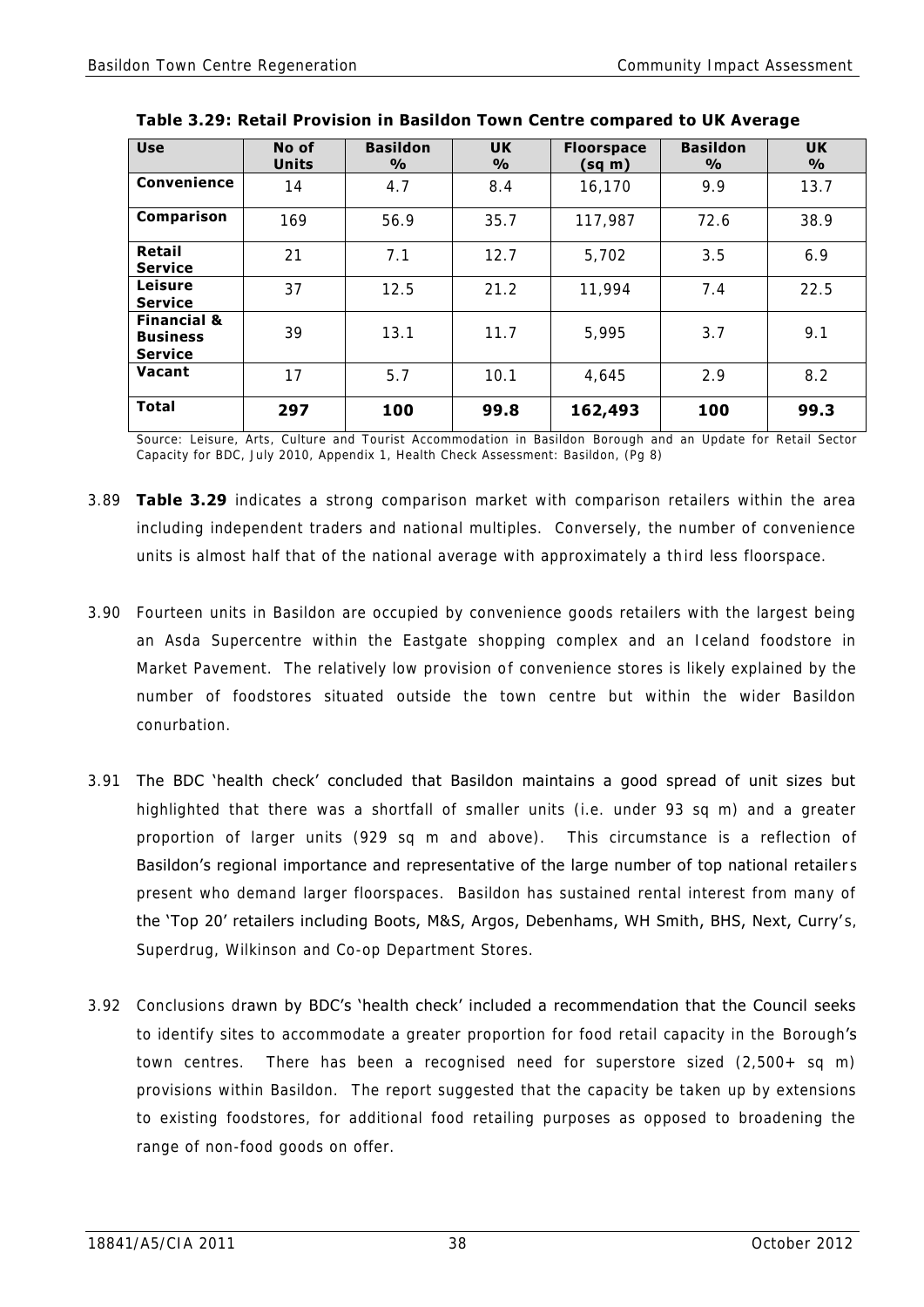#### Services Provision (Restaurants, Pubs, Banks)

- 3.93 Within the survey research element conducted to inform the BDC Leisure and Retail Capacity report, Basildon Town Centre was recognised as an attractive location with regards to 'restaurants/eating out'. It was found to attract 19.4% of Borough-wide residents, (and 28.1% of residents from Basildon itself). Residents from Wickford and Billericay where more drawn to Billericay town centre. Basildon town centre was also identified as attracting customers to its public houses and drinking establishments from outside the Borough boundary. Overall, however, Basildon was identified after Billericay as the location of choice for drinking, at 24.1% and 31% respectively.
- 3.94 Basildon Town Centre offers a wide range of day and night time eating and drinking establishments including Public Houses (such as The Edge, The Beehive and The Moon on the Square); fast food and traditional restaurants (ranging from McDonalds, KFC and Burger King to Imperial Chinese Buffet, Neds Noodle Bar and Ocean Blue Fish Restaurant); and cafes/coffee houses (such as Costa Coffee, Starbucks, Morellis and Esquires).
- 3.95 Banks and Building Societies represented within Basildon Town Centre include Barclays, Halifax, HSBC, Lloyds, Natwest, RBS, Santander, Nationwide, Alliance & Leicester, Abbey and Edward Jones (Investments). At least nine cash point machines are located within the town centre itself (at HSBC, Abbey, Alliance & Leicester, Natwest, Barclays, and Lloyds) with further cash points within the surrounding area.

### Leisure Provision

- 3.96 Within the vicinity of Basildon town centre there is a mix of privately owned sports and leisure/health facilities and Borough run centres including:
	- **Basildon Sports Park** is a Borough owned centre comprising badminton courts, activity hall, weight training and fitness room, sauna, shower and changing facilities (facility is shared with Basildon College);
	- **.** David Lloyd (located close to Basildon's Festival Park, Centre comprises tennis/badminton courts, fully equipped gym, pools, steam/sauna rooms plus leisure space such as restaurants and children's play area); and
	- **Fitness First** (located within Basildon's Festival Park, Centre includes gym, steam/sauna rooms and beauty room)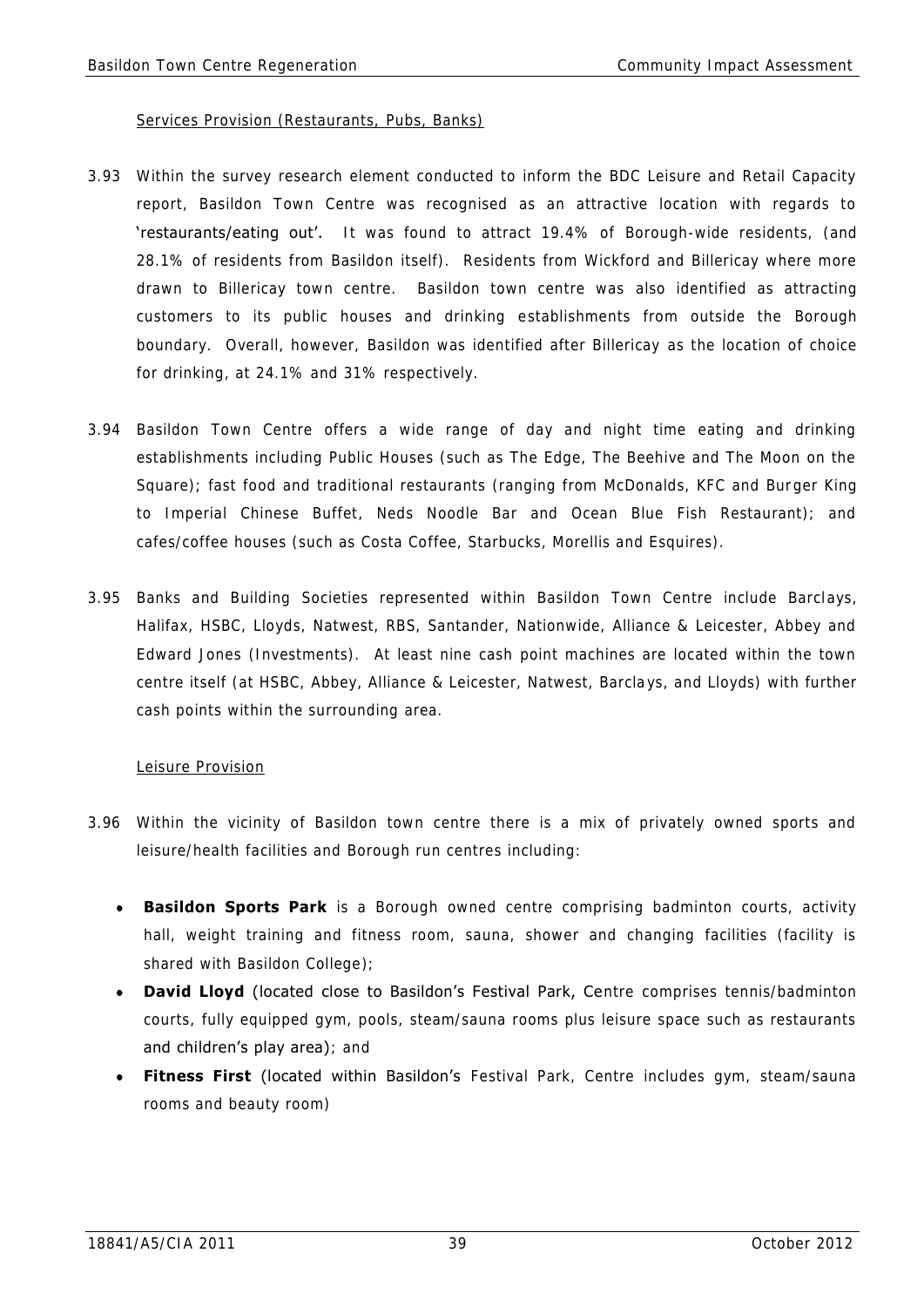- 3.97 Most significantly, and at the heart of the Council's regeneration Plans for the area, is the inclusion of the new **Basildon Sporting Village** – the largest sports project in the Thames Gateway Region. Aside from its intended use in preparation for the 2012 Olympic Games, the Sporting Villages offers visitors a wide range of facilities including:
	- 50m swimming pool (able to split into two 25m community pools) with spectator seating
	- Teaching pool  $\bullet$
	- Gymnastics centre (and home for the South Essex Gymnastics Club)
	- 8 court sports hall  $\bullet$
	- 100 station fitness suite  $\bullet$
	- multi-purpose group exercise studios
	- indoor climbing wall  $\bullet$
	- $\bullet$ 6 outdoor artificial floodlit 5-a-side football pitches
	- 1 outdoor artificial football or hockey pitch  $\bullet$
	- 10 outdoor grass football pitches  $\bullet$
	- 12 outdoor netball courts
	- 2 cricket pitches
	- 750 seat athletics stadium
	- Free car parking
- 3.98 As part of the regeneration process for Basildon, the centres at Gloucester Park and Markhams Chase were closed but these locations will be redeveloped for housing as part of wider development proposals.
- 3.99 In addition to the above sporting facilities, Basildon has a number of sports and social clubs, an 18 hole golf course, lawn tennis facilities and angling facilities in Gloucester Park and Aquatels Lake.
- 3.100 In contrast to a plentiful sports provision within the area, Basildon is considered by the Leisure and Retail report to have a restricted number of public performing venues, galleries and museums. Basildon Town Centre has one art gallery, the Basildon Arts Trust Gallery, and one main performing arts facility, the Borough owned Towngate Theatre. The Basildon Masterplan proposes broadening the range of facilities available with a replacement 900 -1,000 seat theatre aimed at rejuvenating the night time economy of the Town Centre.
- 3.101 Located to the north of the Town Centre, Basildon's Festival Leisure Park also offers a multiscreen Cinema with 3D capabilities; a bingo hall; snooker/pool halls; bowling; night clubs; restaurants and a Travelodge hotel and a new ice skating rink.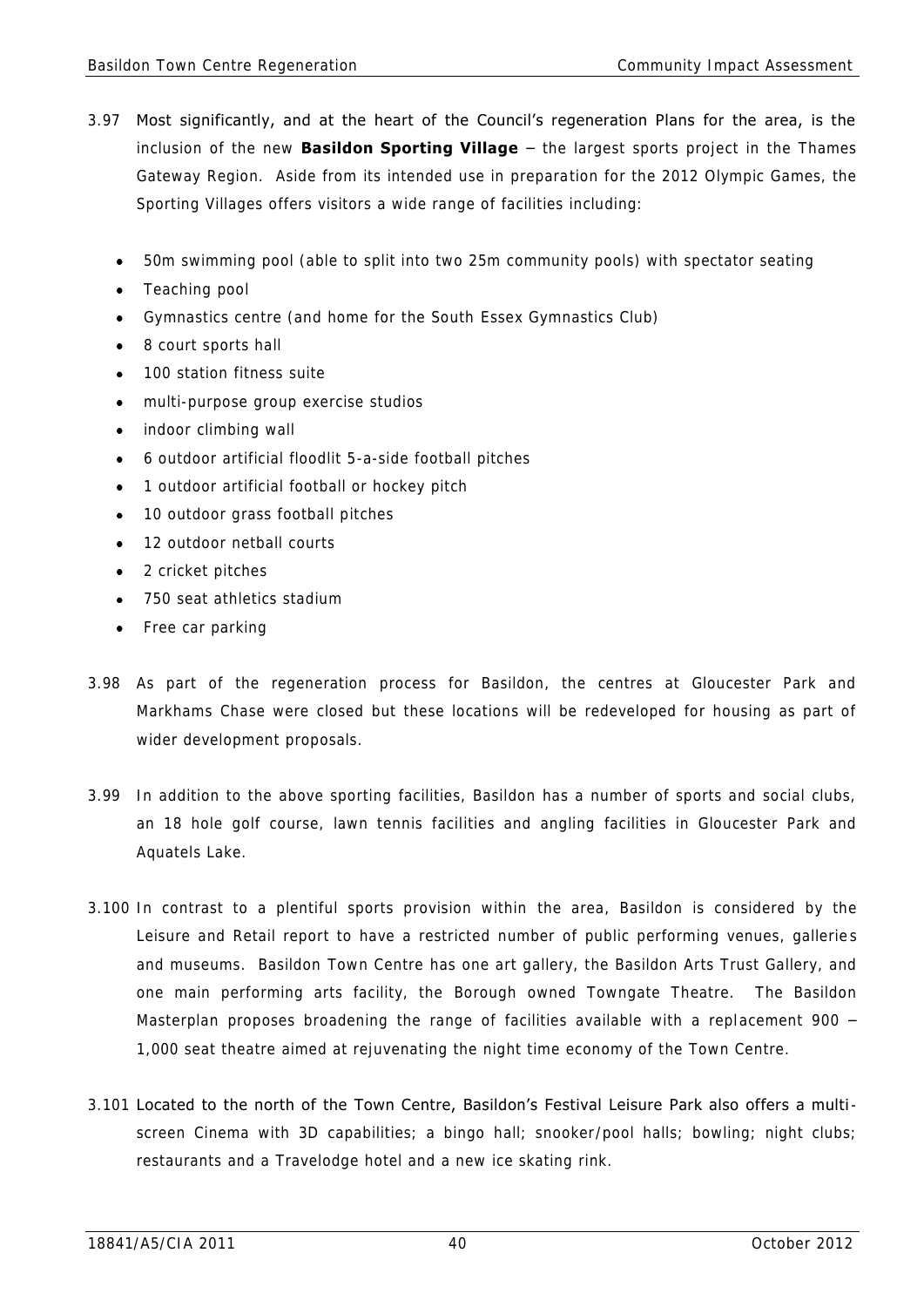### Transport Provision

- 3.102 Basildon is a very accessible location with excellent transport links. By road Basildon is connected to the M25 by the Stanford-le-Hope Bypass, dual carriageway (A13), and to London by the Southend Arterial Road (A127). The A127 also provides access into the centre of town. Additionally Basildon has good connections to local airports including Stansted (being just 36 minutes away), Gatwick and London City Airport, (51 miles and 21 miles away, respectively).
- 3.103 Basildon Railway Station lies within the boundary of Basildon Town Centre. The station is located on the London to Southend Rail Line, operated by C2C. This line connects Basildon Town Centre to London Fenchurch Street Station in just 35 minutes. It additionally connects Basildon to Southend-on-Sea in 20 minutes. Cycle parking is located at the station. The station is situated in close proximity to the pedestrian shopping areas.
- 3.104 Three bus companies operate routes within, to and from Basildon and **Table 3.30** identifies the timetable for local bus route provision.

| <b>No</b>      | <b>Route</b>                                                 | <b>Standard Frequency</b>                           | Sunday/Public Holiday<br><b>Services</b> |  |
|----------------|--------------------------------------------------------------|-----------------------------------------------------|------------------------------------------|--|
| $\mathbf{1}$   | Pitsea-Basildon                                              | Less than hourly                                    | No Service                               |  |
| 1A             | Pitsea-Basildon                                              | Less than hourly                                    | No Service                               |  |
| $\overline{2}$ | Southend-Hadleigh-Basildon                                   | Every 30-60 minutes                                 | Hourly                                   |  |
| $\overline{5}$ | Southend-Hadleigh-Basildon                                   | Every 30-60 minutes                                 | Every 30-60 minutes                      |  |
| $\overline{8}$ | Pitsea-Basildon-Laindon                                      | Every 20 minutes or more<br>frequently              | Every 30-60 minutes                      |  |
| 11             | Basildon-Aveley-Purfleet                                     | Less than hourly                                    | No Service                               |  |
| 12             | Basildon-Pitsea-Benfleet-Thundersley-Daws<br>Heath           | Every 30-60 minutes                                 | No Service                               |  |
| 15             | Basildon-Rayleigh-Southend                                   | Less than hourly                                    | No Service                               |  |
| 21             | North Benfleet-Pitsea-Vange-Basildon                         | Every 30-60 minutes                                 | No Service                               |  |
| 22             | Canvey-Basildon                                              | Every 30-60 minutes                                 | Every 60 minutes                         |  |
| 25             | South-Rayleigh-Wickford-Basildon                             | Every 30-60 minutes                                 | Every 60 minutes                         |  |
| 99             | Little Thurrock-Basildon-Wickford                            | Less than hourly                                    | No Service                               |  |
| 100            | Chelmsford-Billericay-Basildon-Corringham-<br>Grays-Lakeside | Every 20 minutes or more<br>frequently              | No Service                               |  |
| 101            | Queens Park-Billericay-Chelmsford                            | Less than hourly                                    | No Service                               |  |
| 104            | Basildon - Laindon-Great Berry-Laindon Hills                 | Less than hourly                                    | No Service                               |  |
| 140            | Basildon-Billericay-Chelmsford                               | Sunday Service Only                                 | 2 hourly                                 |  |
| 150            | Basildon-Stanford-le-hope-Grays-Lakeside                     | Sunday Service Only                                 | 2 hourly                                 |  |
| 200            | Basildon-Homesteads-Orsett-Stifford Clays-<br>Grays-Lakeside | Every 30-60 minutes                                 | No Service                               |  |
| 232            | Basildon Hospital-Basildon-Wickford-Shotgate                 | Sunday Service Only                                 | One each hour am, more<br>frequent pm    |  |
| 237            | South Woodham-Wickford-Ramsden Heath-Crays<br>Hill-Basildon  | Less than hourly                                    | No Service                               |  |
| 256            | Billericay-Little Burstead-Laindon-Basildon                  | Tue, Fri and Sat services<br>only-Every 90mins (am) | No Service                               |  |
| 551            | Brentwood-Billericay-Basildon                                | Every 30-60 minutes                                 | No Service                               |  |
| 552            | Ramsden Heath-Billericay-Basildon                            | Less than hourly                                    | No Service                               |  |

 **Table 3.30: Local Bus Route Provision in and around Basildon** 

Source: Leisure, Arts, Culture and Tourist Accommodation in Basildon Borough and an Update for Retail Sector Capacity for BDC, July 2010, Appendix 1, Health Check Assessment: Basildon, (Pg 23)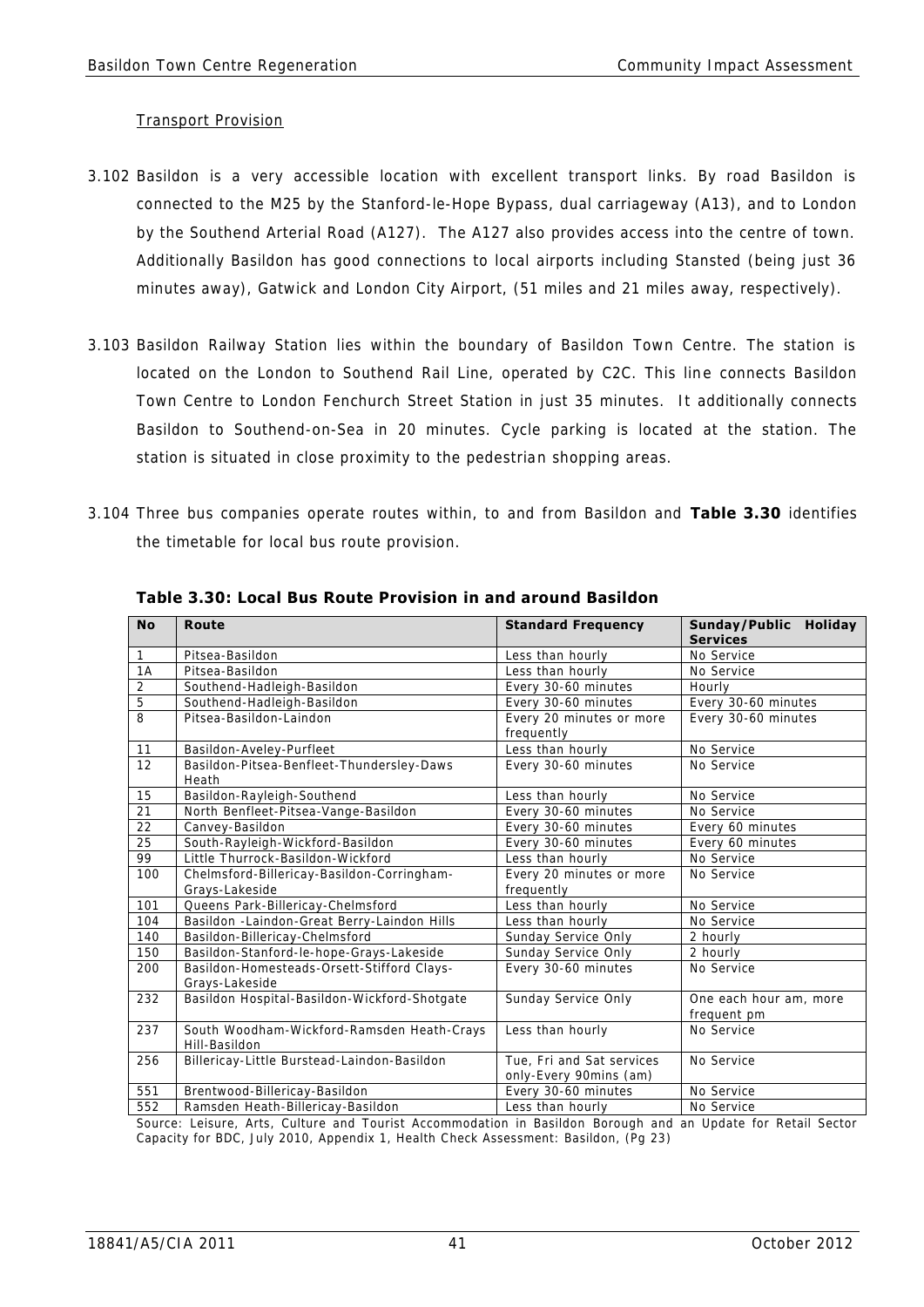- 3.105 In addition, the area contains a number of national/local cycle networks which encourage sustainable travel within the centre and are indicated on the facilities plan provided in **Figure 3.9**.
- 3.106 There are 10 publicly available car parks located within the immediate vicinity of Basildon Town Centre, 2 of which are publicly owned.

**Name Spaces Information** Westgate-Multi-storey | 429 (+27 disabled) | For Westgate Customers-entry via Westgate surface car park Westgate-Surface Entry into Westgate surface car park is via Roundacre Eastgate 7000 Multi-storey for Eastgate Customers Asda/Eastgate 1300 Underground parking with multi-storey parking is required Toy R Us 500 Multi-Storey<br>
Southernhay Not Known Surface car Southernhay Not Known Surface car park<br>Post Office 290 (+36 disabled) Surface are park  $290 (+36 \text{ disabled})$  Surface are park Great Oaks 1300 Multi-storey Train Station Not Known Short Stay Only Gloucester Park 200 Pay and Display applicable from 8am Sat

 **Table 3.31: Basildon Town Centre Car Parks** 

Source: Leisure, Arts, Culture and Tourist Accommodation in Basildon Borough and an Update for Retail Sector Capacity for BDC, July 2010, Appendix 1, Health Check Assessment: Basildon, (Pg 22)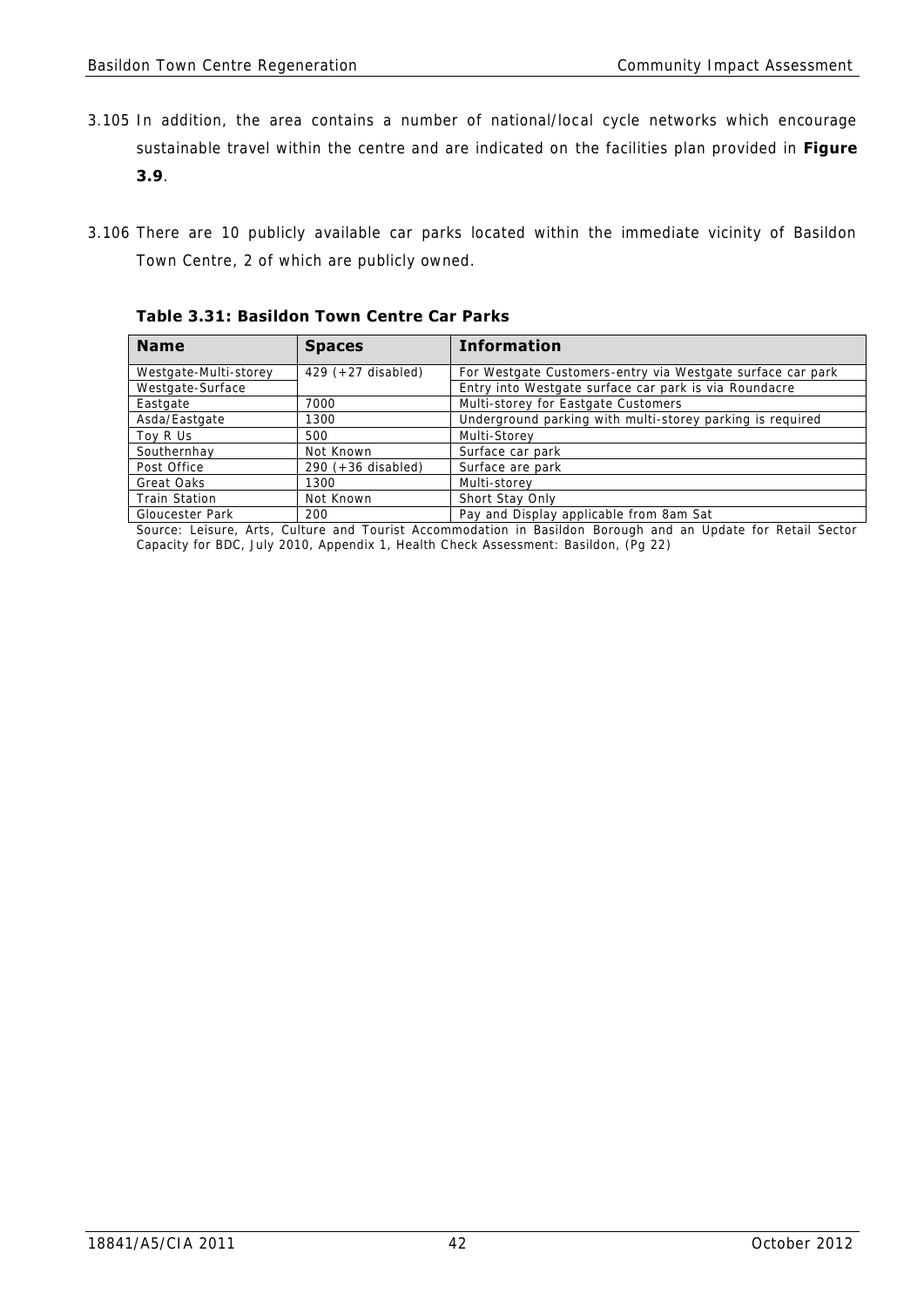# **4.0 MASTERPLAN PROVISION**

- 4.1 The draft masterplan document for Basildon Town Centre has been prepared by Basildon Regeneration (Barratt Wilson Bowden) Limited to regenerate the site identified as Figure 1 in this document.
- 4.2 The wider area has been divided up into 5 individual character areas, which are:
	- Fastside:
	- Southside:
	- Station Quarter:
	- Westside; and
	- Broadmayne.
- 4.3 The Masterplan is intended to form a framework for a more detailed design at a later stage, whilst being used as a Supplementary Framework Document as part of the Local Development Framework.
- 4.4 In broad terms the Masterplan, as shown on Figure 1, seeks to provide for the following levels of development:
	- Up to 2,000 new homes;
	- Approximately 5,000 car parking spaces;
	- Up to 40,000sqm of retail and leisure;
	- Up to 25,000sqm of office;
	- Up to 10,000sqm of education;
	- Approximately 150 rooms of hotel accommodation; and
	- Infrastructure improvements (bus station, railway station, highway and public realm).
- 4.5 The scope and nature of development alters between each of the identified character areas. As set out below, the development is arranged within the following zones.

### Westside

4.6 This area is typically defined by proposed new residential development, providing almost 1,000 of the total new homes within the Masterplan. These units would primarily be in the form of new apartments.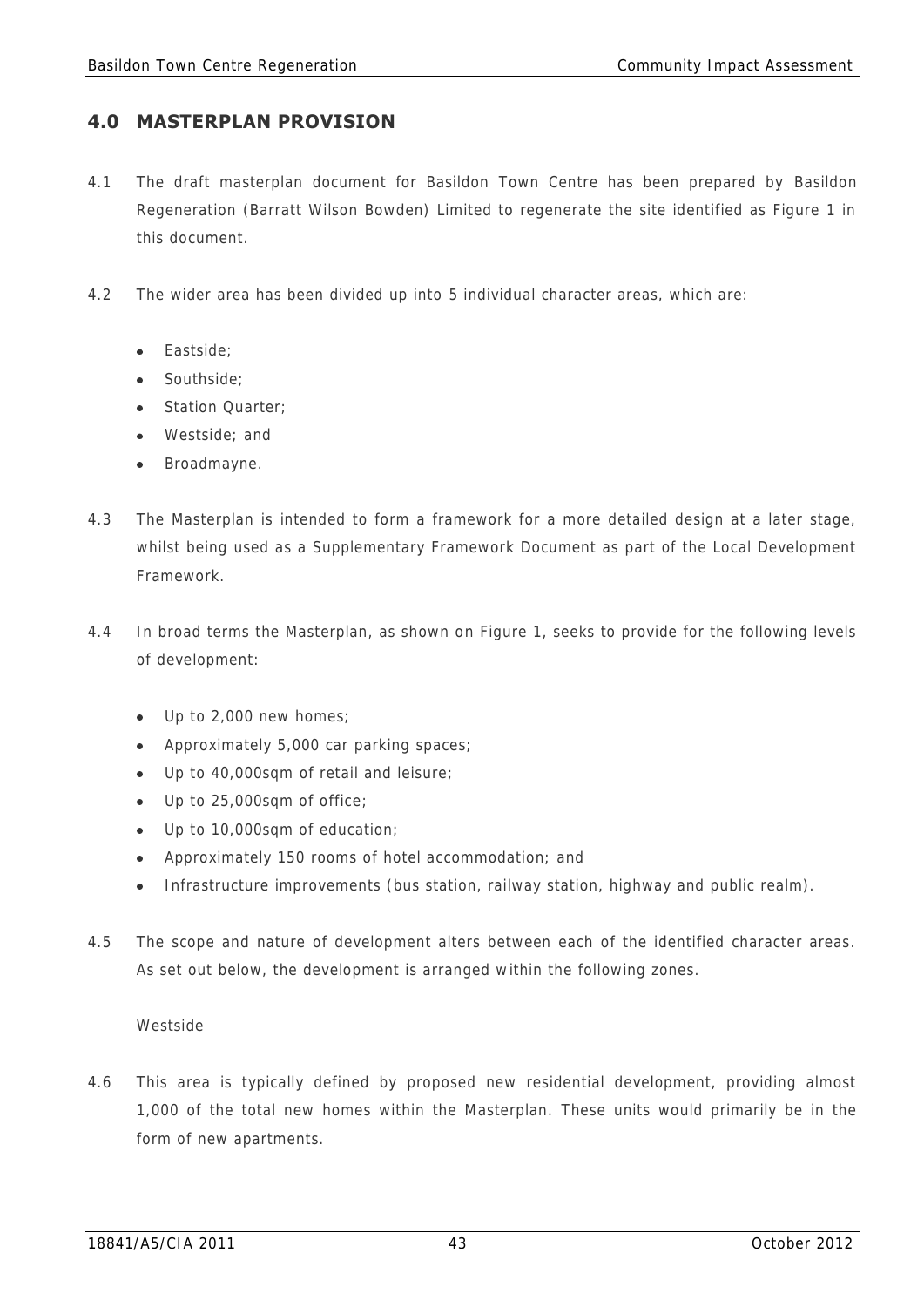4.7 In addition to the residential element there are proposals for an improved theatre and civic offices, together with the aspiration of creating a focus on a new street market within St. Martin's Square.

Eastside

4.8 This is the main mixed use area of the scheme, incorporating retail and leisure floorspace, together with office and residential over the retail. A new residential community will be created consisting of town houses and apartments.

### Broadmayne

4.9 This is the smallest area of the Masterplan and would be a mixed use area comprising urban residential, retail, leisure and a hotel. The development is located either side of the main A1321

### Station Quarter

4.10 This area contains the new college facility and transit mall within the main town centre. Additional mixed use development would surround the transport hub including education, office and retail uses. Additional land is also set aside for future emergency services development if required.

### Southside

4.11 This area would consist of the regeneration of the Town Centre to include residential communities of town houses and apartments.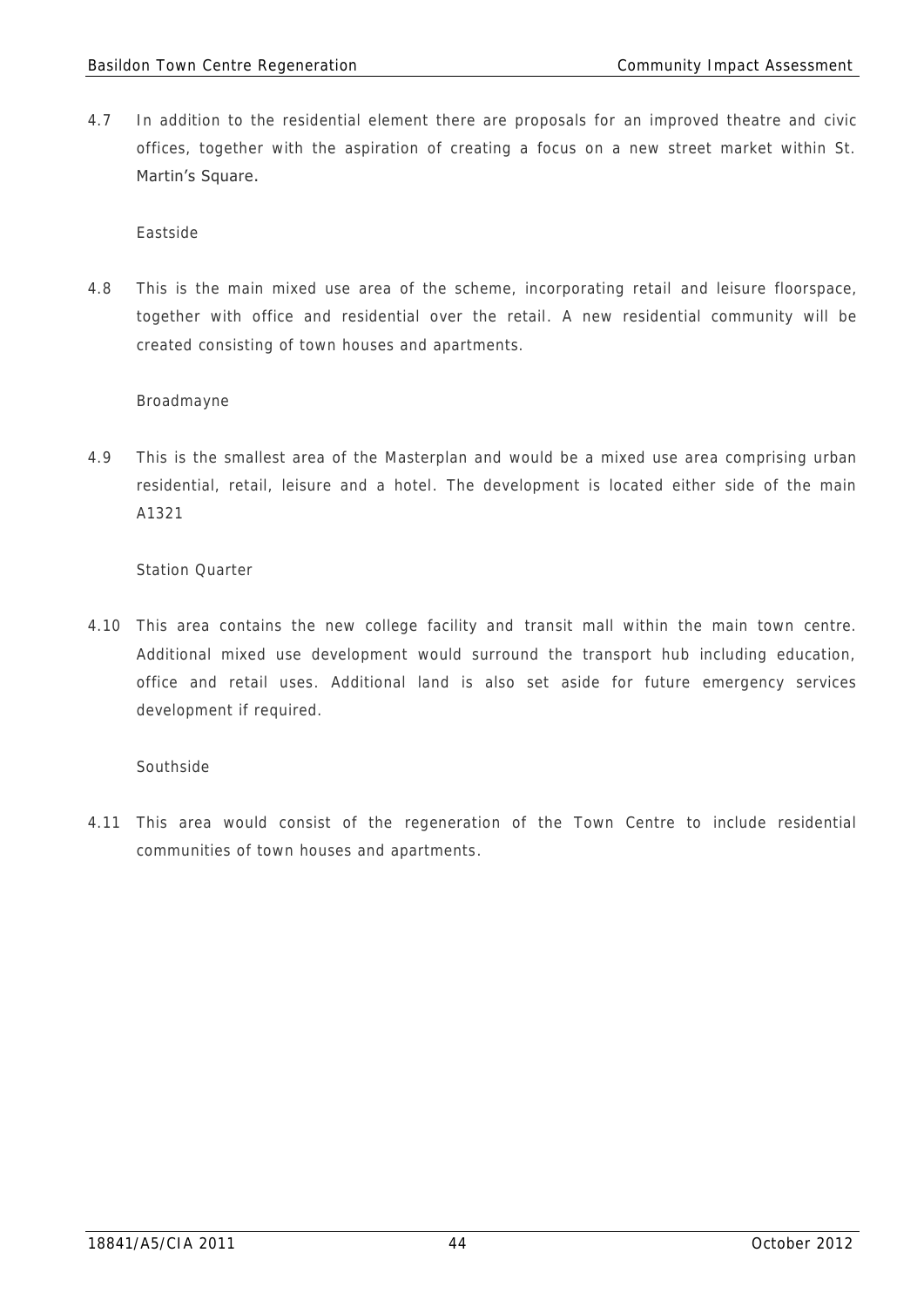# **5.0 ASSESSMENT OF COMMUNITY IMPACT**

### **Introduction**

5.1 This section considers the potential community impact of the Town Centre Regeneration. It utilises the review and discussion around the community impacts to undertake a review of the mitigation measures required to prevent, reduce or offset any significant adverse effects; and the likely residual effects after these measures have been employed.

# **Community Priorities**

- 5.2 The community priorities have been identified through the Community Strategy, and are set out in paragraph 1.2 of this assessment. The more detailed strategic priorities identified within the draft Community Strategy 2011-2036 can be summarised as:
	- 1. To improve employment prospects, education and skills of local people;
	- 2. To promote sustainable regeneration and deliver housing growth through high quality, locally distinctive, sustainable developments and supporting infrastructure;
	- 3. To support and promote the growth in local economies and businesses to benefit local people;
	- 4. To improve health and well being of local people; and
	- 5. Treating the cause of crime, anti social behaviour and disorder and improving community safety.

# **Planning Policy Context and Guidance**

National Planning Policy

- 5.3 Central Government's principles for development and the promotion of its wider economic, social and environmental objectives are set out in the National Planning Policy Framework, published in March 2012.
- 5.4 The NPPF was published in March 2012 replacing all previous Planning Policy Guidance Notes, Planning Policy Statements and Circulars. The theme of delivering sustainable development is a consistent message throughout the entire document, be that in relation to economic and housing growth ('planning for prosperity'), housing development ('planning for people') or the environment ('planning for places'). The NPPF effectively sets out the Government's approach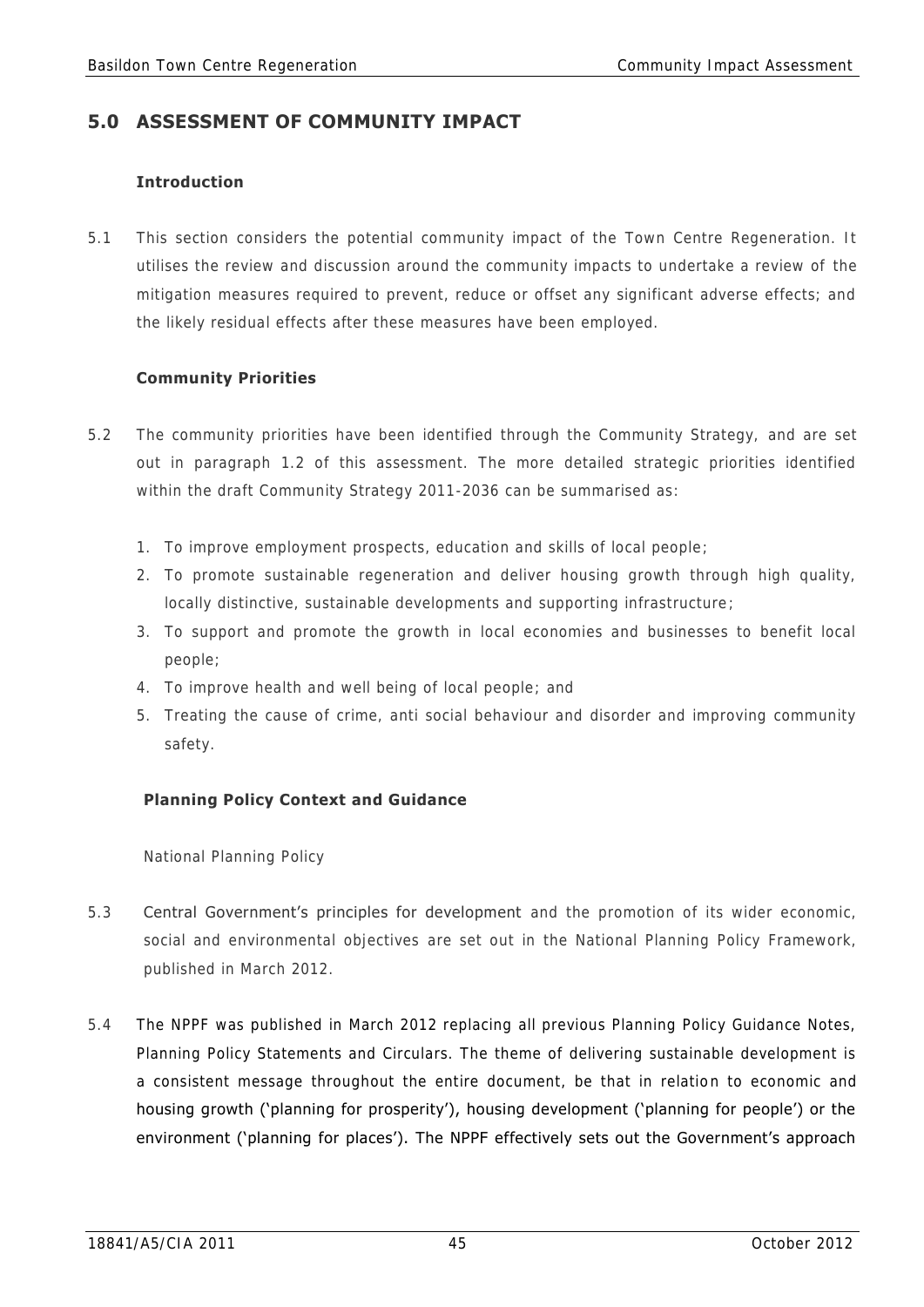for delivering the homes, businesses and industrial units, infrastructure and places that are needed whilst protecting and enhancing both the natural and historic environment.

- 5.5 Paragraph 14 of the NPPF sets out that a Presumption in Favour of Sustainable Development is the golden thread running through the Government's approach to both plan-making and decision-taking. This represents a significant shift in emphasis towards positive planning to support necessary growth.
- 5.6 Section 2 of the NPPF specifically relates to ensuring the vitality of town centres through the setting of policies to manage growth of town centres over the plan period.
- 5.7 Section 6 deals with delivering a choice of homes to meet the identified need. Paragraph 47 identifies that the Government's key housing objective is to increase significantly the delivery of new homes. Paragraph 47 specifically details the need to identify and maintain a rolling supply of specific deliverable sites sufficient to provide five years worth of housing against their housing requirements.
- 5.8 Section 8 of the NPPF addresses the need to promote healthy, inclusive communities. Paragraph 70 sets out the need to plan positively for the use and provision of shared spaces, community facilities and other important local services to improve the sustainability of communities.

# **Local Planning Policy and Guidance**

Basildon Local Plan (adopted May 1998) with Alterations 1999 (Saved Policies September 2007)

5.9 There are no socio economic policies within the saved policies document which are of relevance to this assessment.

### Basildon Employment Capacity Study

5.10 Roger Tym and Partners were commissioned by BDC to undertake this employment study, published in June 2008. It describes the emergence of Basildon as a new town in 1949 and how it has developed its own economy with distinct features and patterns of activity. A number of key points raised in the study are considered relevant to this assessment and are listed below: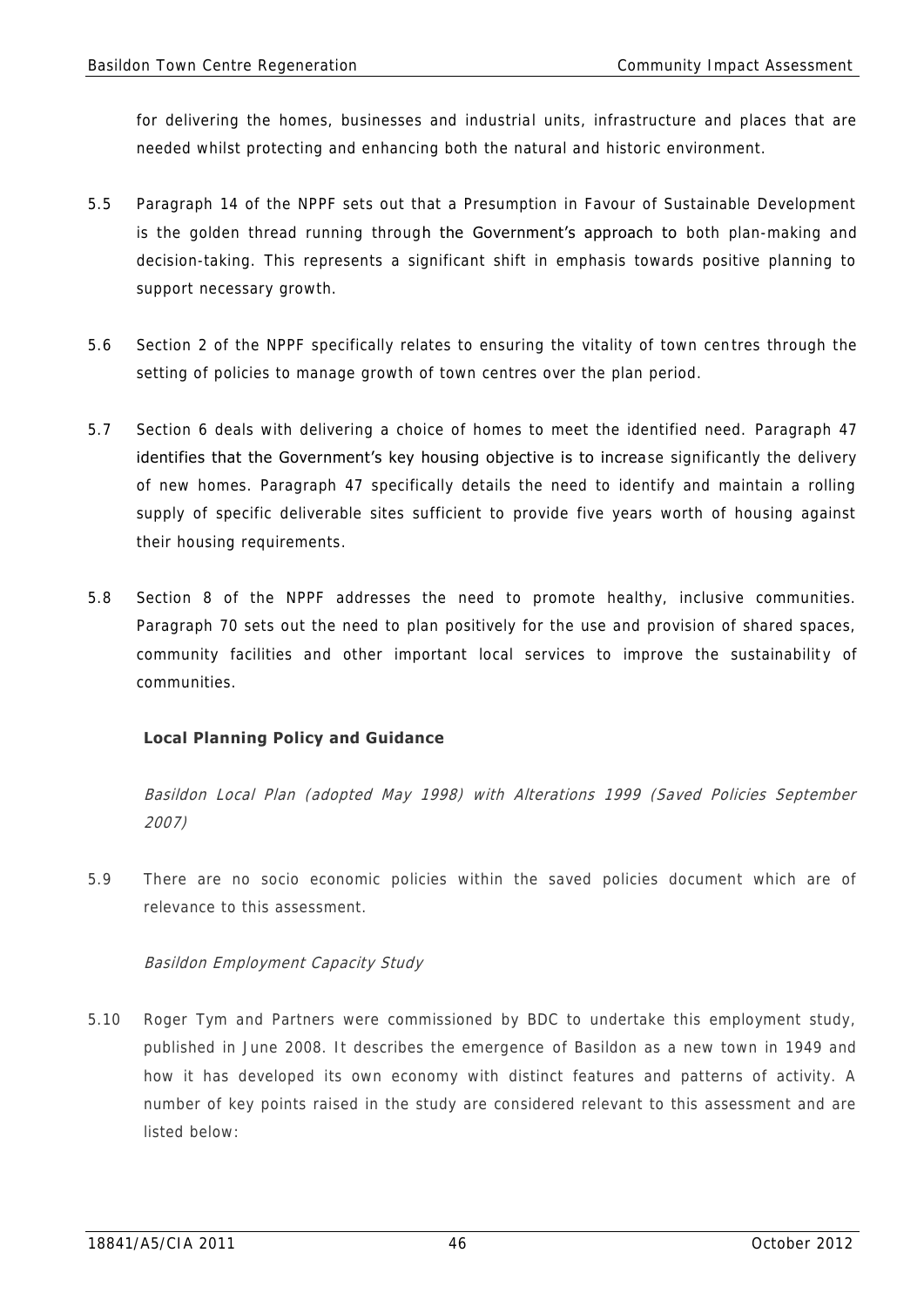- Basildon is one of the main employment hubs in the Thames Gateway;
- Despite a decline at the national level, manufacturing remains a strong sector of employment in Basildon, representing 18% of total employment (amounting to about 13,000 jobs in 2005). Employment in the sector is declining (by 5.8% between 2001 and 2005) but Basildon is retaining a hold on manufacturing compared to the rest of the country – this dependency on manufacturing could be seen as a future weakness; and
- Basildon Borough has a strongly car dependent economy and most employment is located along the A127 corridor (44% of total employment in the Borough). Creating employment in the town centre might provide a more suitable alternative if employment can be easily reached by public transport;
- 5.11 In its conclusions the study includes the following recommendation which highlights the wider issues in the Borough, reacting to the need for more housing and improving the skills of the local workforce:

### **'In addition to attractive and fit for purpose employment land, other issues such as aspirational housing and a skilled workforce is vital to enable inward investment of high quality jobs.'**

Basildon Borough Regeneration Framework 2007 - 2021 (Ref. 7.7)

- 5.12 The Basildon Renaissance Partnership published a regeneration framework for the Borough of Basildon for the period 2007-2021. It sets out five priorities in delivering regeneration in Basildon:
	- Regeneration of town centres;
	- Quality Housing;
	- The Basildon Economy;
	- Culture and the Environment; and
	- Health and Education

It identifies Basildon as an economic hub of regional significance and a shortage of good quality, sustainable housing as a major barrier to successfully regenerating the Borough.

### Discussion

5.13 The Proposed Development comprises residential development with mixed commercial and retail uses, and will provide an improved area of public open space including outdoor play areas. The Proposed Development complies with national planning policy by providing a mix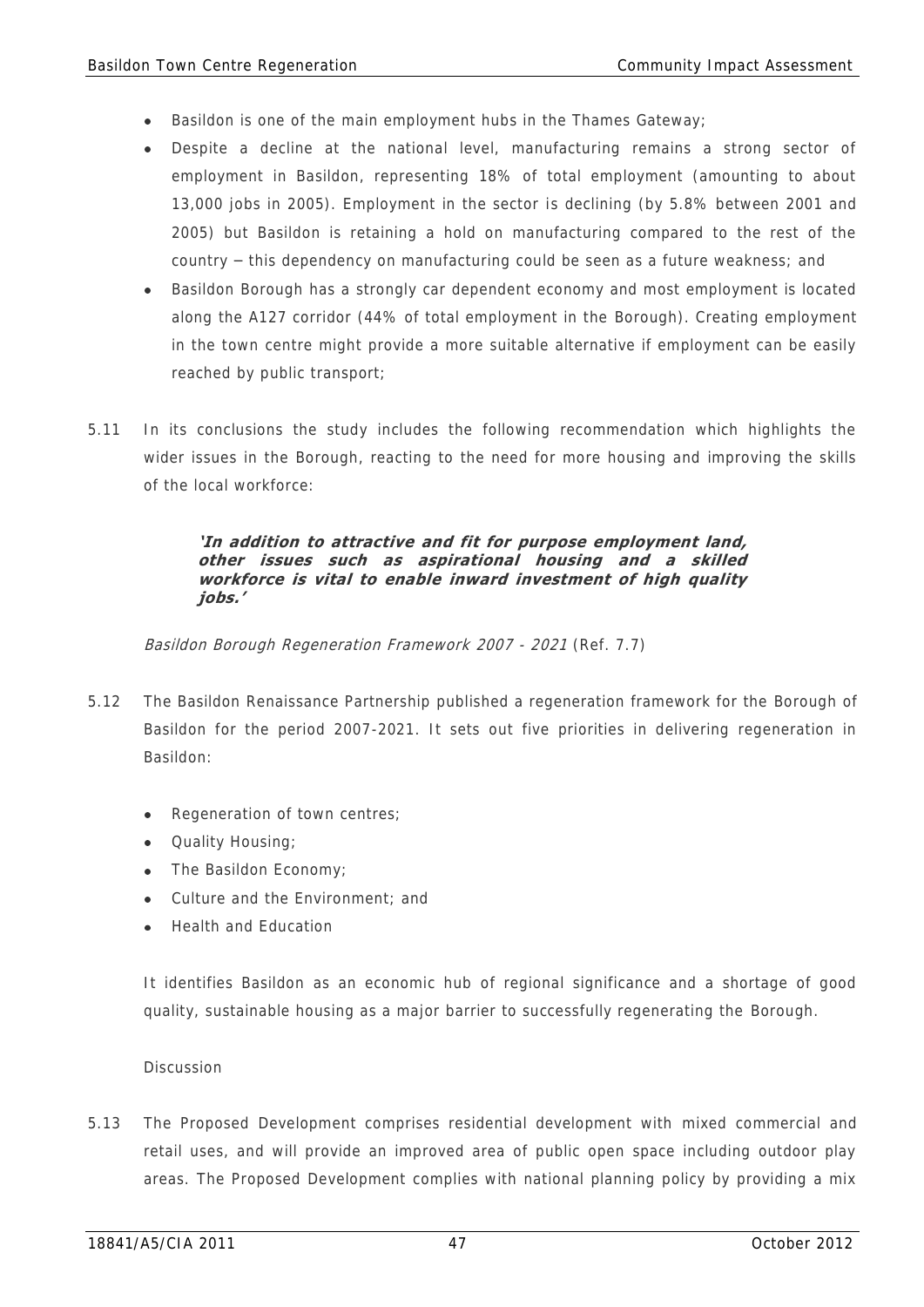of housing types and an element of affordable housing to meet a range of local needs. In addition, the use of sustainable transport will be encouraged.

Operation of Proposed Development

### Effects on Population and Housing

- 5.14 The Masterplan will provide a total of between 1,500 and 2,000 residential units, in a mix of dwelling sizes as set out in Chapter 4 (Masterplan provision). The illustrative Masterplan proposes a total of 1,753 residential units, split between 1,462 apartments and 291 houses. Assuming the average household size within BDC (of 2.34 persons), then the population generated by the Proposed Development would be 4,102 people. This is considered to represent a major beneficial effect because the provision of these units will make a significant contribution towards local housing targets as set out within the 2010 Annual Monitoring Report. The report states that based upon Local Area Agreements housing requirements, as opposed to the regional targets, a total of 5,252 new units are required between 2008 and 2026.
- 5.15 The development will also provide a range of dwelling types (including affordable units) and sizes, and will therefore contribute to generating a balanced community and sustaining the needs of all sections of the community.

# Effects on Health and Well Being

- 5.16 As identified above, the Proposed Development is likely to generate a new population of approximately 4,102 people. However, as **Table 3.25** indicates that all of the existing GP practices within a 1km buffer have higher patient per GP ratios than the national average it is therefore considered that there will be a negative impact on health care as a result of the Proposed Development. Contributions towards health facilities will be secured through CIL and s106 agreements to ensure that there will be the necessary facilities in place to meet the additional demand, either through increases to capacity of existing health facilities or the delivery of new facilities.
- 5.17 The Masterplan includes provision for the potential redevelopment of the existing Great Oaks clinic site, currently providing community services as opposed to full GP services. The inclusion of this part of the site will only come forward subject to an acceptable busine ss case and following the identification of a suitable site for its relocation.
- 5.18 Similar data is not recorded for Dental Practices or Pharmacies.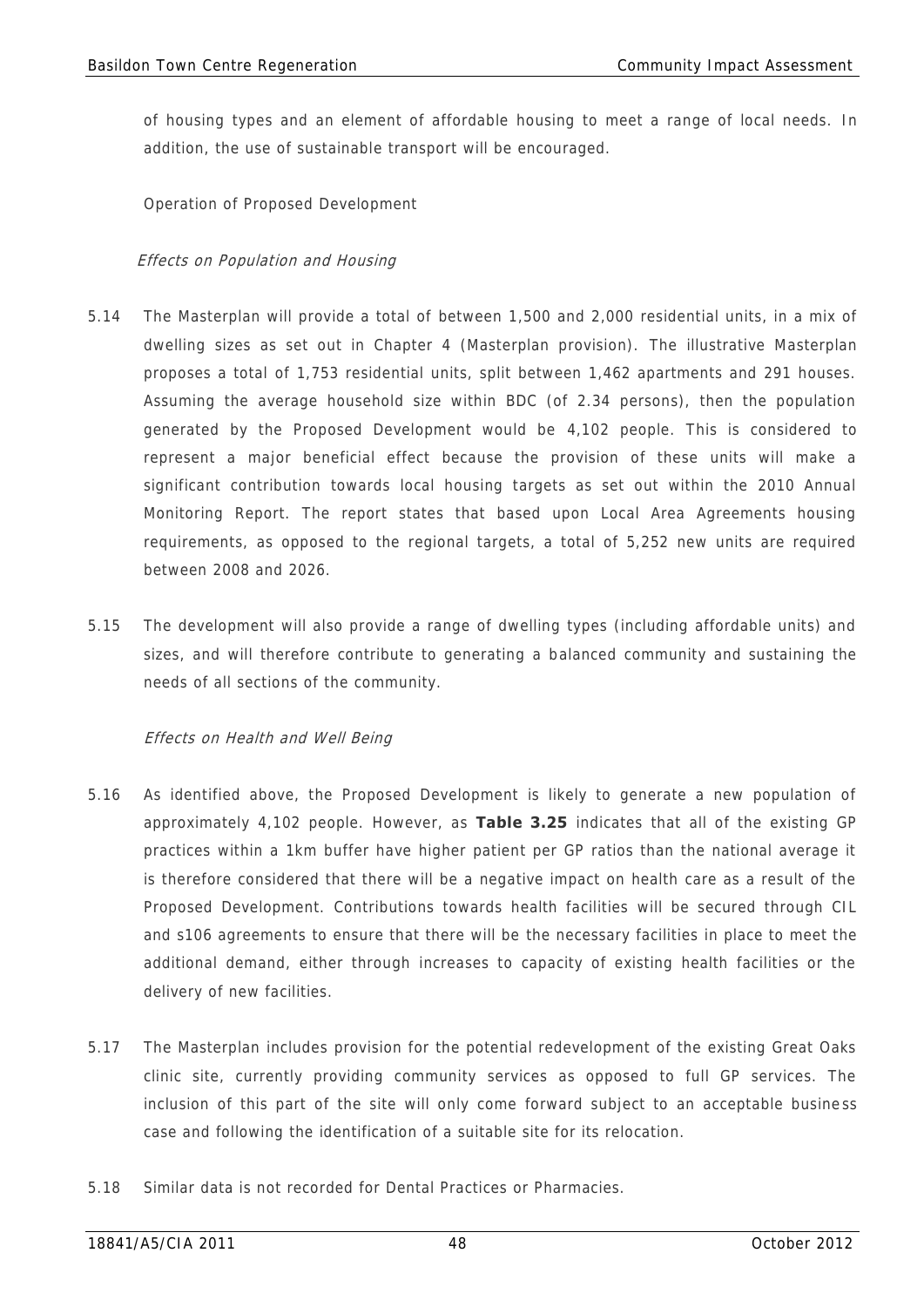### Effects on Education Facilities

5.19 Using the information provided within ECC's Developers' Guide to Infrastructure contributions, the Proposed Development will generate approximately 306 children of primary school age and approximately 245 children of secondary school age (including sixth form attendance). These figures have been calculated on the basis of a ratio of 16% of the new residential being houses (291) and the remaining 84% being apartments (1,462).

| <b>Age Range</b>       | <b>House</b> | <b>Flat</b> | <b>Total children</b> |
|------------------------|--------------|-------------|-----------------------|
| Early Years/ Childcare | 0.09         | 0.0045      |                       |
| Primary School         | 0.30         | i 15        | 306                   |
| Secondary School       | 1.20         | 10          | ) በ4                  |
| Sixth Form             | 1 ( ) 4      | $\cap$      |                       |

**Table 5.1 Ratios for Determining Child Yield** 

- 5.20 According to **Tables 3.21** and **3.22**, there are currently no available primary school places available (there is currently a deficit in provision of 45 spaces) and 296 available secondary places available within 600m and 1.5km of the town centre. It is therefore concluded that the Proposed Development will increase pressures on primary school places. Appropriate contributions secured through CIL or s106 obligations will ensure that such pressures are accommodated for either within the existing schools through means of additional facilities, or in combination with other obligations to fund new schools.
- 5.21 The Proposed Development includes for the provision of a new 15,000sqm that would meet the requirements of South Essex College who are seeking to relocate to a Town Centre based location. This proposed new college is larger than the existing facility and as such the increase in the capacity will seek to address the current deficit in secondary places within 600m and 1.5km of the town centre.

# Effects on crime

5.22 The creation of the new public areas and the improved evening economy will seek to improve community safety and tackle issues of anti social behaviour within the town centre. The regeneration seeks to deliver a high quality public realm to not only enhance the character of the town centre but also to tackle issues of anti social behaviour and disorder. A high quality public realm will provide an environment that all residents will take pride in and enable people to move around freely in a safer environment. Wide open landscaped spaces, together with the appropriate new lighting will provide safe areas throughout the day to maximise the potential of the new evening economy. The introduction of principles of Secured by Design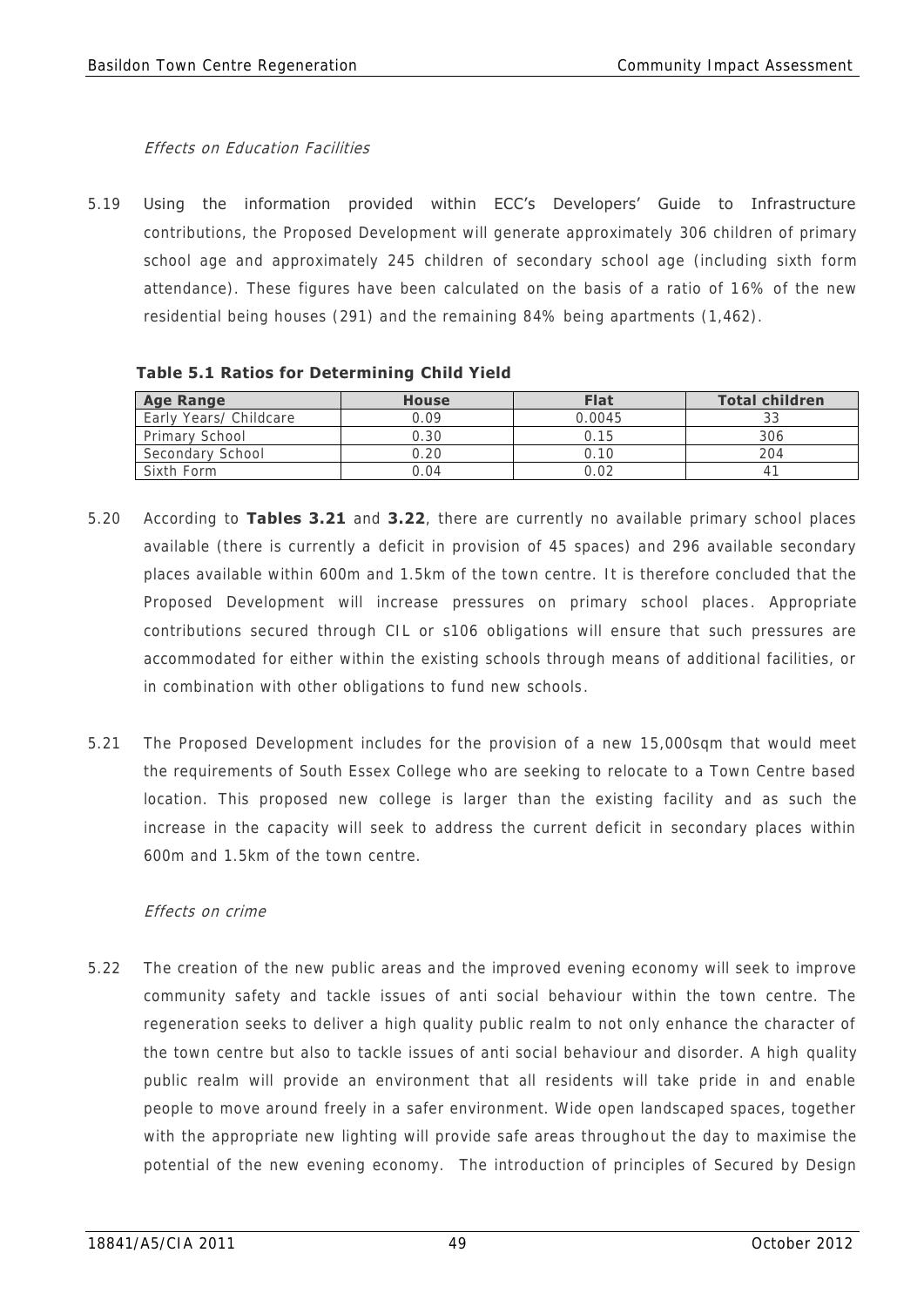will seek to address the issues of anti social behaviour and disorder that can be associated with the evening economy.

# Effects on the economy

- 5.23 The masterplan proposes a maximum floorspace of 12,700 sqm GEA of retail (Use Class A1 & A2); 11,700sqm GEA of Food and Drink (Use Class A3/A4/A5); 25,859 sqm GEA of offices (Use Class B1); and 9,232 sqm GEA of cinema/theatre (Use Class D2). The number of jobs associated with the retail, educational and commercial elements of the Proposed Development have been estimated using the HCA Employment Densities Guide 2<sup>nd</sup> Edition (2010).
- 5.24 As the exact area of floorspace for each use class is yet to be confirmed an estimation of the number of jobs for each use has been determined. It is envisaged that up to 3,579 jobs will be created by the Proposed Development.

**Table 5.2 Ratios for Determining Employment and Number of Jobs created (based upon proposed floorspace)** 

| <b>Use Class</b>        | <b>Area per Full Time</b><br><b>Equivalent (sqm)</b> | <b>Floorspace (sqm</b><br>GEA) | <b>Number of Jobs</b> |
|-------------------------|------------------------------------------------------|--------------------------------|-----------------------|
| A1 (retail)             | 19 (town/city centre)                                | 12,700                         | 668                   |
| A3/A4/A5                | 18*                                                  | 11,700                         | 650                   |
| B1 (offices)            | 12 (general offices)                                 | 25,000                         | 2.083                 |
| C1 (hotel)              | 150 rooms                                            | $* *$                          |                       |
| D <sub>2</sub> (cinema) |                                                      | 9.232                          |                       |

\* This figure relates to the ratio for A3 uses, which has been applied to classes A4 and A5

\*\* The standard for a General Hotel (3 star) has been applied (1 employee per 2 bedrooms)

- 5.25 In addition to the jobs listed there will be further opportunities within the 15,000 sqm GEA of College/further education (Use Class D1). In reality there will be a mix of employment uses generated within the individual Use Classes and it is not possible at this stage to determine the exact number of jobs that will be provided. However by increasing the number of jobs available within Basildon, the generation of employment will result in at least a moderate beneficial effect by creating new opportunities for those already employed and helping to improve local unemployment rates.
- 5.26 The job creation needs to be balanced against the existing job provision within the town centre as some of the new jobs will be replacing existing opportunities. The job provision is based on the scenario that the proposed regeneration would not take place and all of the available retail units were let on long term leases. It is envisaged that up to 1,711 jobs would be provided by the existing units in the town centre.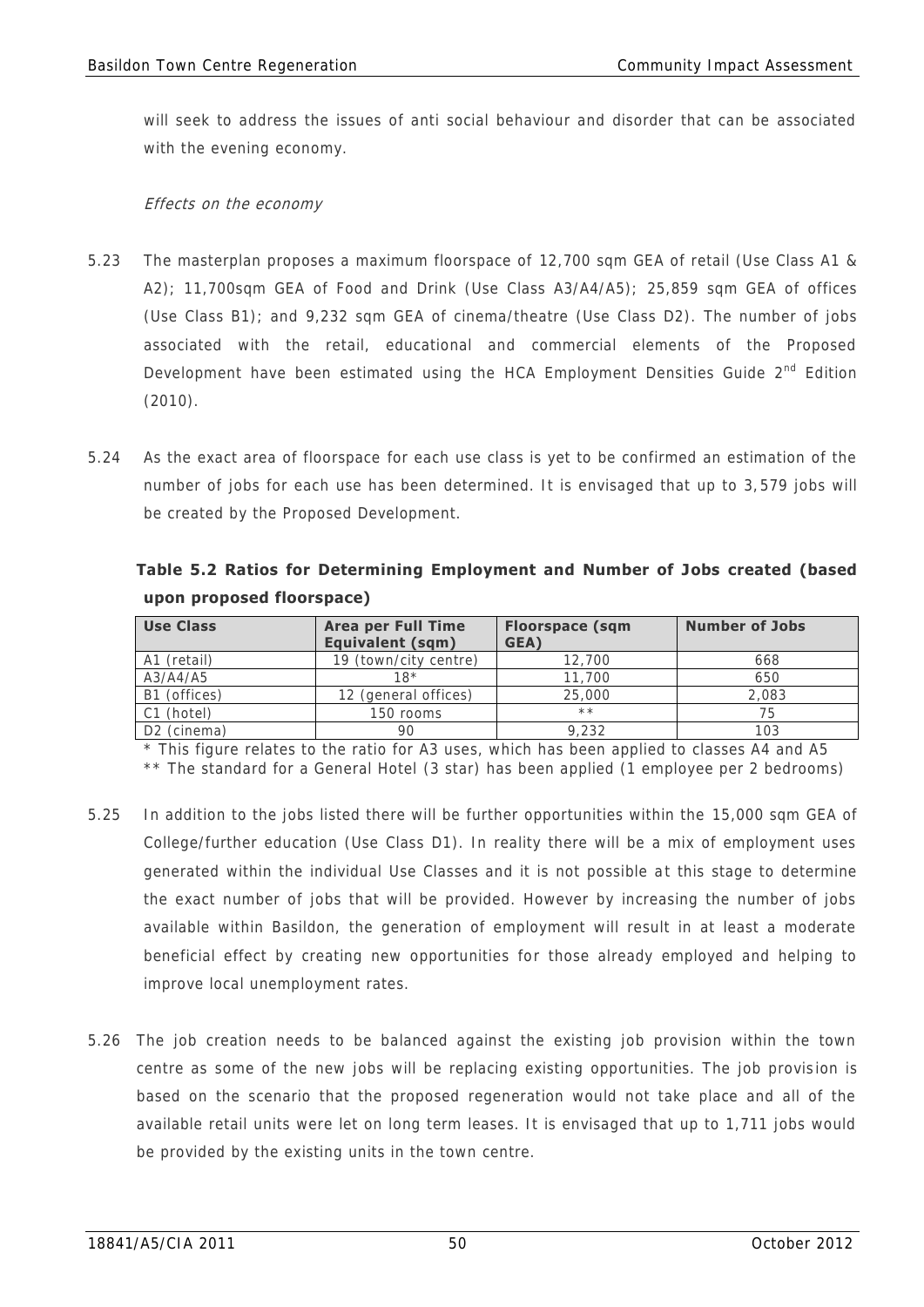| upon existing floorspace) |                                               |                                |                       |  |
|---------------------------|-----------------------------------------------|--------------------------------|-----------------------|--|
| <b>Use Class</b>          | <b>Area per Full Time</b><br>Equivalent (sqm) | <b>Floorspace (sqm</b><br>GEA) | <b>Number of Jobs</b> |  |
| (retail)                  | 19 (town/city centre)                         | 28,755                         | . .513                |  |
| A3/A4/A5                  | 18*                                           | 3.162                          |                       |  |

# **Table 5.3 Ratios for Determining Employment and Number of Jobs created (based upon existing floorspace)**

D2 (cinema) 90 2,000 222 \* This figure relates to the ratio for A3 uses, which has been applied to classes A4 and A5

5.27 As a result of the comparison between existing jobs and those envisaged by the Proposed Development it is concluded that up to 1,868 new jobs will be provided.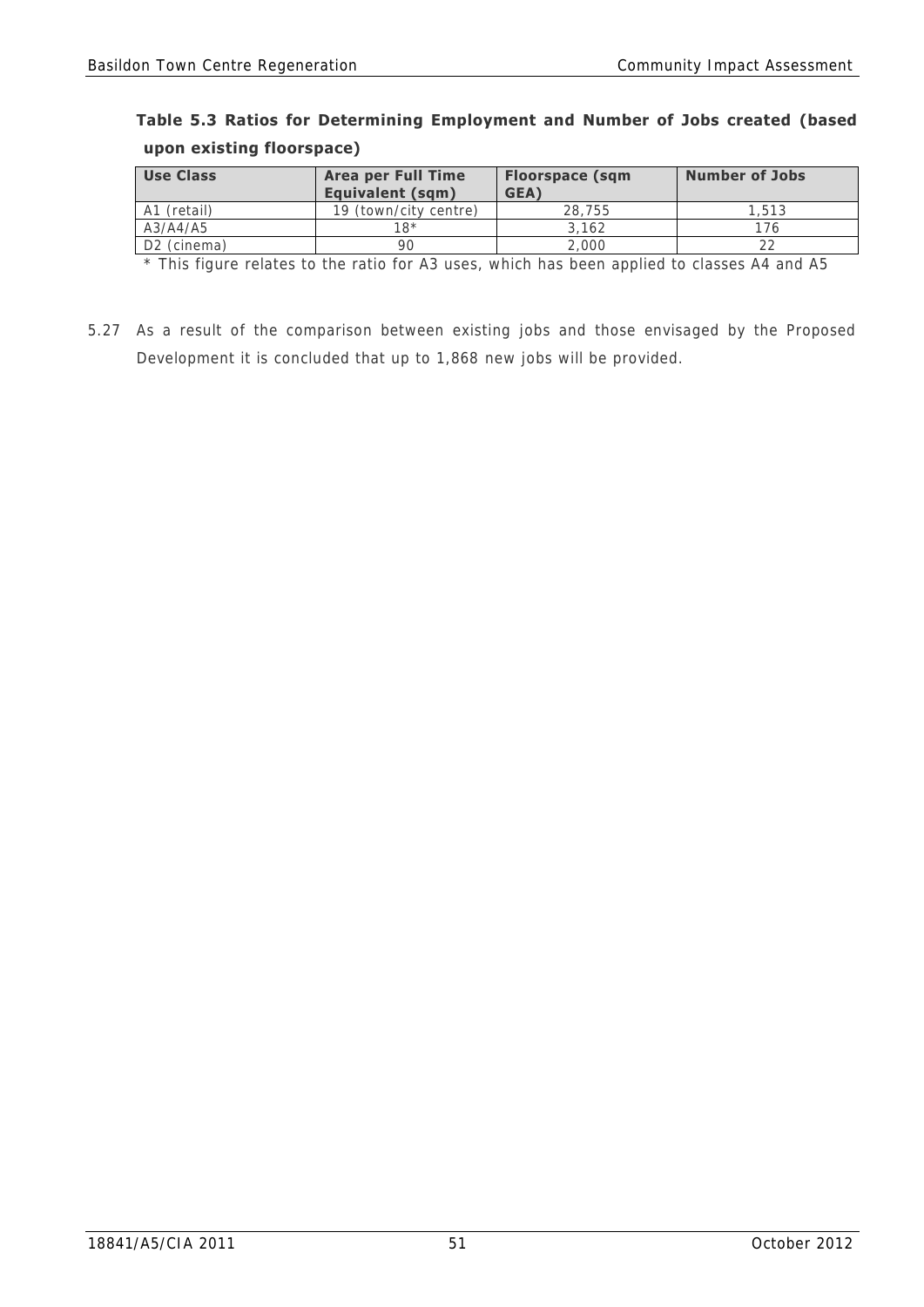# **6.0 SUMMARY**

6.1 Having established the impacts of the development in respect of the baseline socio-economic factors it is now relevant to relate these back to the strategic priorities identified within the Community Strategy 2012-2036. The strategy specified 5 key areas of focus, which are listed below with an indication of the impact that the regeneration will have:

| <b>Community Priority</b>                                                                                                                                                       | <b>Impact of the Regeneration</b>                                                                                                                                                                                                                                                                                                                                                                                                                                                                                                                                      |
|---------------------------------------------------------------------------------------------------------------------------------------------------------------------------------|------------------------------------------------------------------------------------------------------------------------------------------------------------------------------------------------------------------------------------------------------------------------------------------------------------------------------------------------------------------------------------------------------------------------------------------------------------------------------------------------------------------------------------------------------------------------|
| (i) To improve the employment prospects,<br>education and skills of local people;                                                                                               | There will be indirect impacts from the<br>project associated with the provision for a<br>new college facility. A new college will deliver<br>modern purpose built facilities to enhance<br>teaching opportunities. The current college<br>has a strong emphasis on delivering BTEC<br>apprenticeships<br>qualifications<br>and<br>to<br>strengthen connections with<br>local<br>job<br>opportunities for local people.                                                                                                                                                |
| (ii) To promote sustainable regeneration and<br>deliver housing growth through high quality,<br>locally distinctive, sustainable developments<br>and supporting infrastructure; | The regeneration proposals seek to deliver<br>between 1,500 to 2,000 new homes in and<br>around the town centre across a range of<br>tenures and housing types. This will seek to<br>address the needs of the local community.<br>The proposals also seek to provide for<br>enhancements to the public realm to increase<br>civic pride, new community facilities to<br>benefit everyone and enhancements to the<br>road network (improved access to parking<br>areas and removal of the one way gyratory)<br>as well as improvements for pedestrians and<br>cyclists. |
| (iii) To support and promote the growth in<br>local economies and businesses to benefit<br>local people;                                                                        | The proposals seek to deliver new retail and<br>office accommodation to meet current and<br>The<br>future<br>demands in<br>both<br>sectors.<br>reduction in A1 floorspace would be offset<br>through the increase on A3/A4/A5 uses to<br>broaden the economic sector and provide a<br>stronger evening economy. The masterplan<br>proposals provide a strategic<br>view<br>for<br>business growth over the long term.                                                                                                                                                  |
| (iv) To support local people to improve their<br>health and well-being; and                                                                                                     | There will be no direct impact on health and<br>well-being as a result of the proposals. New<br>leisure pursuits in the form of a cinema and<br>theatre are included as part of the scheme to<br>broaden the range of activities provided for<br>within the town centre. No new health<br>facilities are proposed other than by means of<br>planning contributions where required.                                                                                                                                                                                     |
| (v) To treat the cause of crime, anti-social<br>behaviour<br>and<br>disorder<br>and<br>improve<br>community safety.                                                             | Enhancements to the public realm will seek to<br>create a sense of civic pride, and build upon<br>the reduction in anti-social behaviour that has<br>been experienced across Basildon as a result                                                                                                                                                                                                                                                                                                                                                                      |